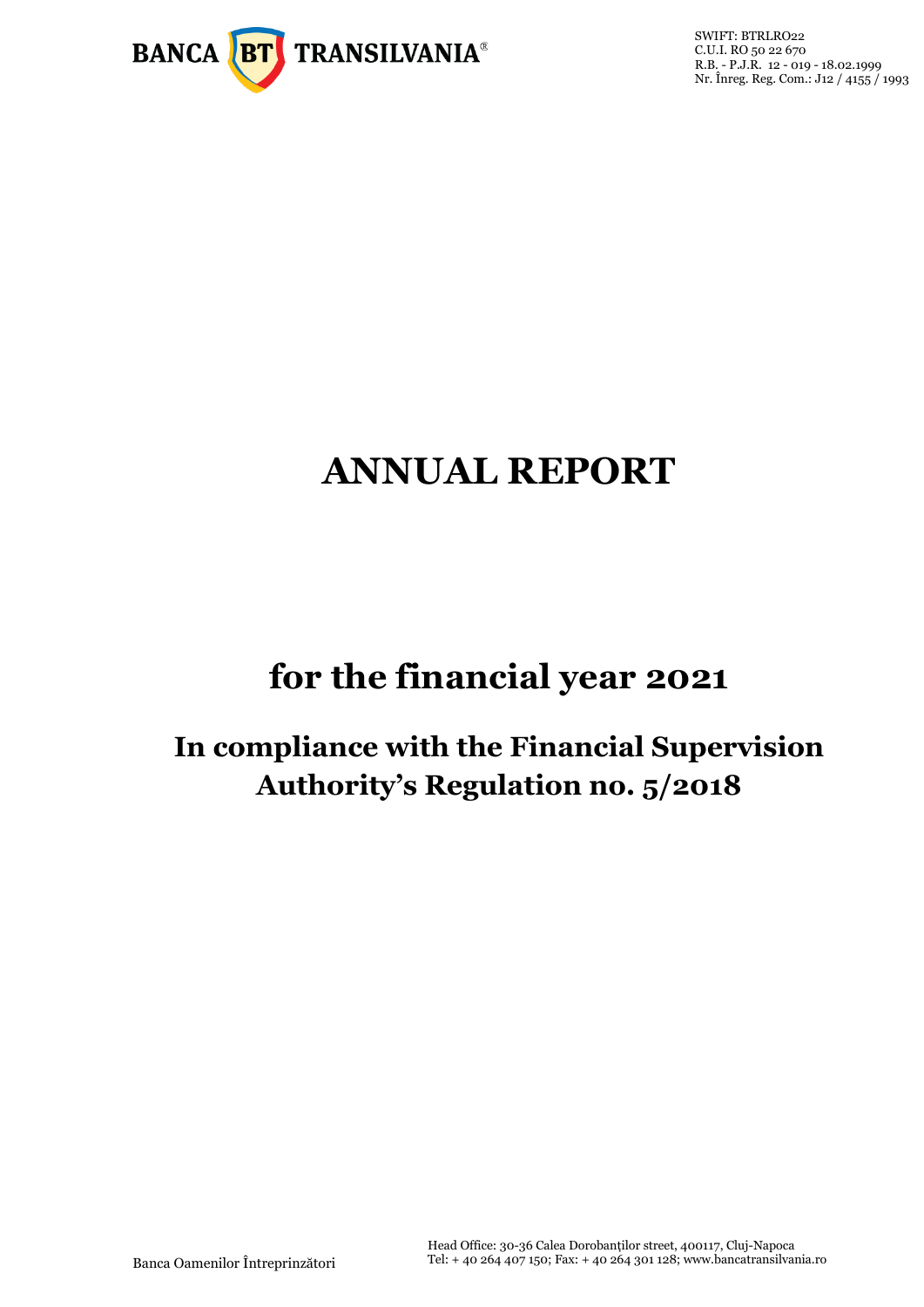# **Contents**

| 1. |      |                                                                                                                                                                                                                                                                                                     |
|----|------|-----------------------------------------------------------------------------------------------------------------------------------------------------------------------------------------------------------------------------------------------------------------------------------------------------|
|    | 1.1. | General items of the assessment for the financial year ended December 31, 2021  6                                                                                                                                                                                                                   |
|    | 1.2. |                                                                                                                                                                                                                                                                                                     |
|    | 1.3. | Assessment of the technical and material supply activities (domestic and foreign                                                                                                                                                                                                                    |
|    |      |                                                                                                                                                                                                                                                                                                     |
|    | 1.4. |                                                                                                                                                                                                                                                                                                     |
|    |      |                                                                                                                                                                                                                                                                                                     |
|    |      |                                                                                                                                                                                                                                                                                                     |
|    | 1.5. | Assessment of the aspects related to the Bank's and the Group's employees/staff15                                                                                                                                                                                                                   |
|    | 1.6. | Assessment of the aspects related to the environmental impact of the issuer's main                                                                                                                                                                                                                  |
|    | 1.7. |                                                                                                                                                                                                                                                                                                     |
|    | 1.8. |                                                                                                                                                                                                                                                                                                     |
|    | 1.9. |                                                                                                                                                                                                                                                                                                     |
| 2. |      |                                                                                                                                                                                                                                                                                                     |
|    | 2.1. | Location and properties of the main production capacities owned by the Bank:  29                                                                                                                                                                                                                    |
|    | 2.2. | Description and analysis of the degree of wear and tear of the Bank's properties  29                                                                                                                                                                                                                |
|    | 2.3. | Notes on the potential issues related to the ownership of the Bank's tangible assets  29                                                                                                                                                                                                            |
| 3. |      | The stock exchange where the securities issued by the company are traded 30                                                                                                                                                                                                                         |
|    | 3.1. | Romanian and foreign markets where the securities issued by the Bank are traded  30                                                                                                                                                                                                                 |
|    | 3.2. |                                                                                                                                                                                                                                                                                                     |
|    | 3.3. |                                                                                                                                                                                                                                                                                                     |
|    | 3.4. | The number and nominal value of the shares issued by the parent company and owned                                                                                                                                                                                                                   |
|    | 3.5. |                                                                                                                                                                                                                                                                                                     |
| 4. |      |                                                                                                                                                                                                                                                                                                     |
|    |      |                                                                                                                                                                                                                                                                                                     |
|    | 4.2. |                                                                                                                                                                                                                                                                                                     |
|    | 4.3. | For all the persons included at 4.1, and 4.2, must be presented any possible litigation or<br>administrative proceedings in which they have been involved in the last 5 years with regard to<br>their activity within the Bank, as well as other aspects related to their capacity to perform their |
| 5. |      |                                                                                                                                                                                                                                                                                                     |
|    |      |                                                                                                                                                                                                                                                                                                     |
|    |      |                                                                                                                                                                                                                                                                                                     |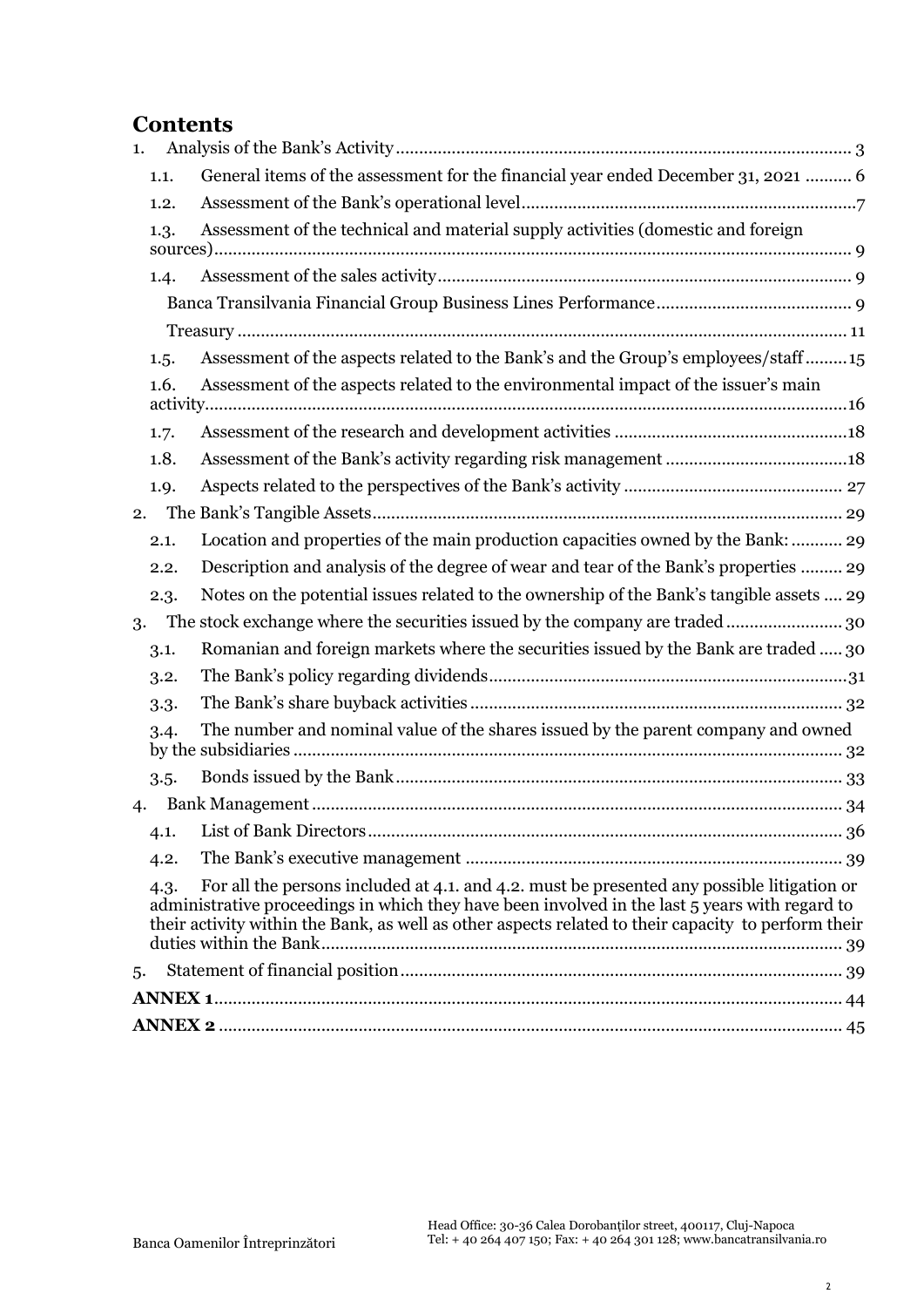# **Issuer Identification Data**

**Report date:** 28.03.2022 **Name of the company:** BANCA TRANSILVANIA S.A. **Registered office:** 30-36 Calea Dorobanților street, Cluj-Napoca, Cluj county, code 400117 **Phone/fax:** 0264.407.150; 0264.301.128 Tax identification no.: RO<sub>5</sub>022670 **Trade Register no. :** J12/4155/1993 **Registered capital, subscribed and paid:** 6,311,469,680 RON **The regulated market where the issued securities are traded:** Bucharest Stock Exchange **Main features of the securities issued by the company:**  6,311,469,680 NOMINAL SHARES, at the value of RON 1/share.

# <span id="page-2-0"></span>**1. Analysis of the Bank's Activity**

### **a) Description of the Bank's main activity**

Banca Transilvania S.A. ("the Bank" or "BT") is a joint-stock company headquartered in Cluj-Napoca, 30-36 Calea Dorobanților, Cluj county, Romania.

The Bank operates pursuant to Company Law no. 31/1990 and Government Emergency Ordinance no. 99/2006 on credit institutions and capital adequacy (as subsequently amended). According to Article 6 in the Bank's Articles of Association, its main field of activity is represented by "other monetary intermediation activities".

### **b) The Bank's establishment date**

Banca Transilvania S.A. was incorporated in December 1993 and became effectively operational on February 16, 1994. The Bank was recorded with the Trade Register under no. J12/4155/1993 on 16.12.1993; the Bank's tax identification number is RO5022670. The Bank was recorded with the Bank Register under no. RB-PJR-12-019 on 18.02.1999.

### **c) Significant mergers and reorganizations of the Bank, its subsidiaries or controlled companies during the financial year**

### **BANCA TANSILVANIA S.A.**

BT is a joint-stock banking institution (with foreign and domestic shareholders).

Banca Transilvania Financial Group ("the Group" or "BT Group") was established in 2003, Banca Transilvania being the main entity and parent company. The Group subsidiaries where BT has direct and indirect shareholding at the 31<sup>st</sup> of December 2021 are: Victoriabank S.A., BT Capital Partners S.A., BT Leasing Transilvania IFN S.A., BT Investments S.R.L., BT Direct IFN S.A., BT Building S.R.L., BT Asset Management SAI S.A., BT Solution Agent de Asigurare S.R.L., BT Asiom Agent de Asigurare S.R.L., BT Safe Agent de Asigurare S.R.L., BT Intermedieri Agent de Asigurare S.R.L., BT Leasing Moldova(MD) S.R.L., BT Microfinanțare IFN S.A., VB Investment Holding B.V.,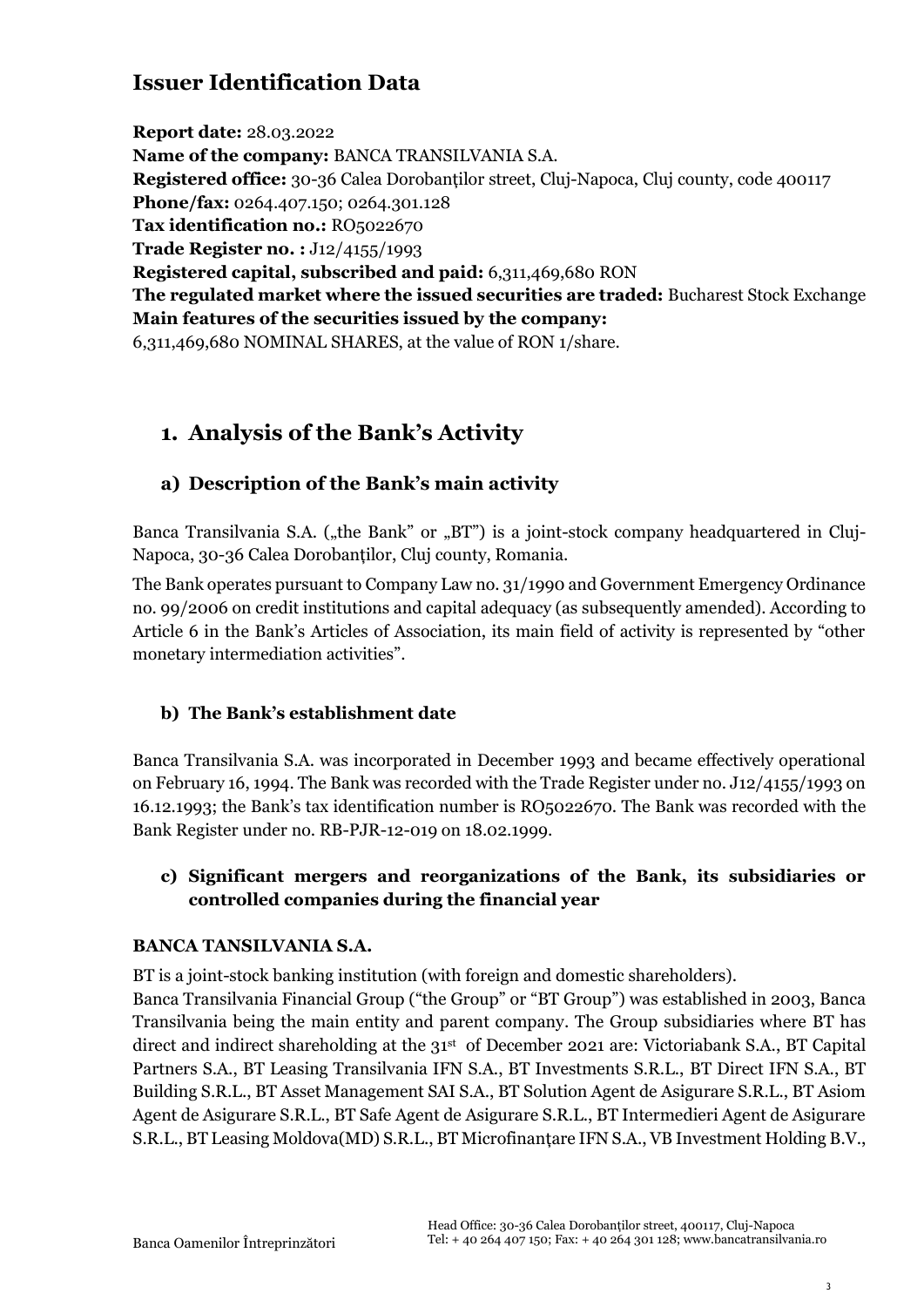Improvement Credit Collection S.R.L., Timesafe S.R.L, Idea Bank S.A., Idea Investements S.A., Idea Leasing IFN S.A., Idea Broker de Asigurări S.R.L. and BT Pensii S.A..

The Group's main fields of activity are: banking through Banca Transilvania S.A., Victoriabank S.A. and Idea Bank S.A., leasing and consumer finance mainly through BT Leasing Transilvania IFN S.A., Idea Leasing IFN, BT Direct IFN S.A., BT Microfinantare IFN S.A. and BT Leasing MD S.R.L., asset management through BT Asset Management S.A.I S.A., investment and brokerage through BT Capital Partners S.A. and administration of pension funds (except for those in the public system) through BT Pensii S.A.. Moreover, the Bank controls three investment funds that are also included in the consolidation and holds 31.12% shares in Sinteza S.A..

On June 2, 2021 Banca Transilvania S.A. signed the acquisition agreement for the full shareholding (100%) held by Getin Holding Spolka Akcyjna and Getin International Spolka Akcyjna in the share capital of Idea Bank S.A. During the transaction, Banca Transilvania Financial Group acquired direct and indirect control over the subsidiaries owned by Idea Bank in Romania, respectively Idea Investment S.A., Idea Leasing IFN S.A., Idea Broker de Asigurare SRL.

During the subsequent period, the necessary approvals were obtained for concluding the acquisition transaction from the Competition Council (Non-objection decision no. 61 of September 7, 2021 on the economic concentration operation carried out by acquiring direct control over Idea Bank SA and indirect control over Idea Investment SA, Idea Leasing IFN SA and Idea Broker de Asigurare SRL) and from National Bank of Romania. The Group took control of these companies on October 29, 2021, when the consideration was transferred in exchange for the package of shares held by the Getin group.

At the subsidiaries level the following changes took place:

### **BT ASSET MANAGEMENT SAI SA**

• The increase of Banca Transilvania's participation from 89.99992% to 99.99992% through the acquisition of the shares owned by SIF Banat-Crișana.

The activity of the subsidiaries and the Bank's shareholding in the subsidiaries are presented in ANNEX 1 of the present report.

### **d) Description of the acquisitions and/or sales of assets**

As at the end of 2021, the gross value of Banca Transilvania's investments in the Group, in accordance with the International Financial Reporting Standards endorsed by the European Union, increased by approximately 47.2% versus 2020, respectively from RON 499.7 million to RON 735.5 million.

Banca Transilvania is engaged in ensuring that its subsidiaries have an adequate CAR (Capital Adequacy Ratio) level, contributing to the improvement of risk management, by involving the audit and compliance functions from within the Bank.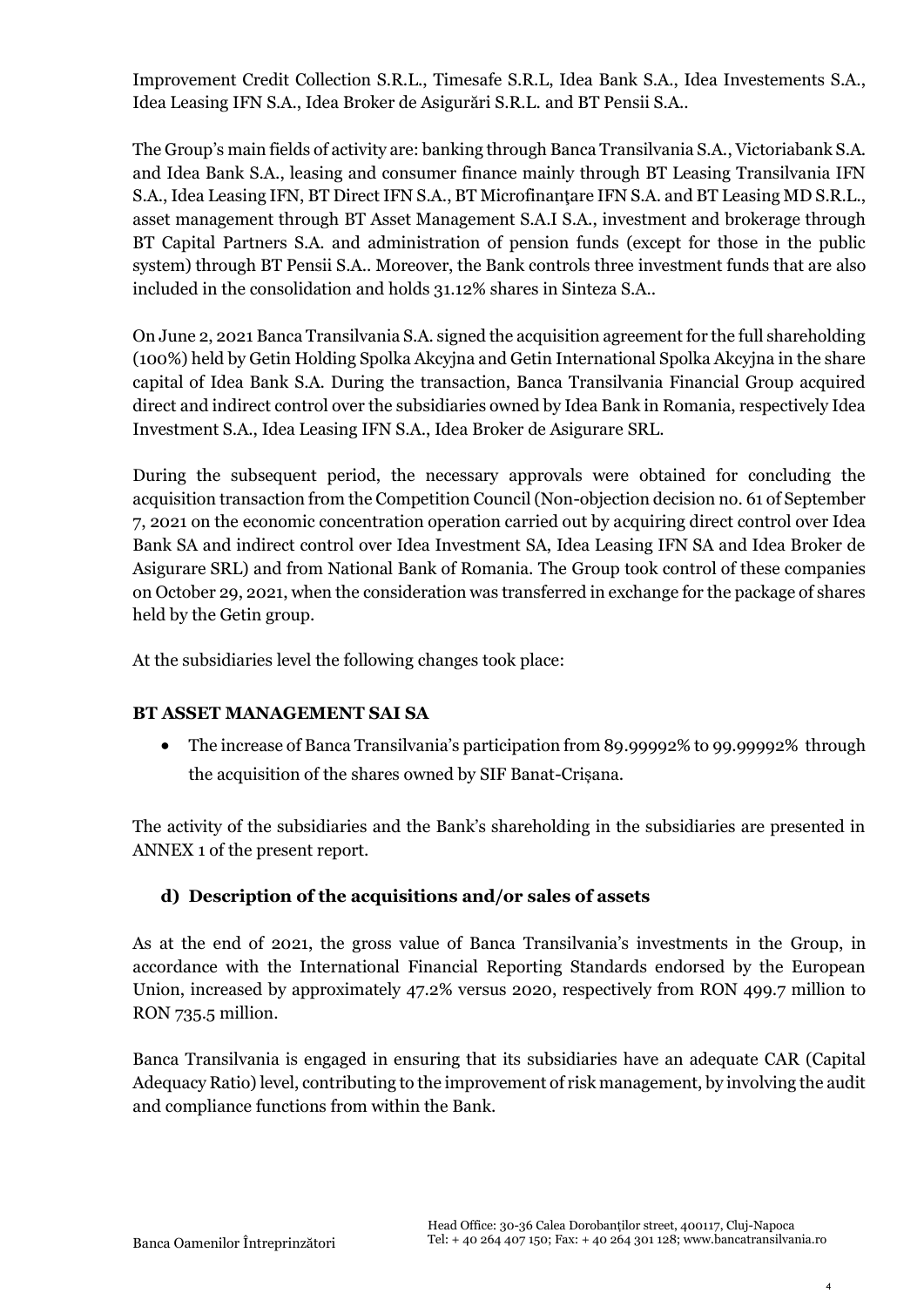## **e) The main results of the assessment of the Bank's activity External Audit**

The external auditor of the Bank - KPMG Audit S.R.L. - has audited the separate and consolidated financial statements as at December 31, 2021.

According to the audit opinion, the separate and consolidated financial statements reflect in all significant aspects the Bank's separate financial position, the separate results and cash flows according to the International Financial Reporting Standards, endorsed by the European Union.

### **Internal Audit**

The Audit Committee carries out its activity according to the applicable legal framework, notably: the Company law - Law 31/1990 and Banca Transilvania's Rules of organization and administration. The number of committee members and their competence are approved by the Board of Directors.

The Audit Committee supervises the performance of the external auditors, makes recommendations on their appointment and remuneration, and reviews the internal audit system developed by the Head of the Internal Audit Department, who reports to the Board of Directors for this system. The Committee has the right to make recommendations to the Board of Directors on the effectiveness of the Internal Audit Department's performance and on the remuneration of the head and staff of that department.

The members of the Audit Committee meet regularly with the external auditor of the Bank to discuss any issues related to the auditing activities, as well as the Bank's executive management answers, on these meetings being also assessed the degree of objectivity and independence of the opinions expressed by the external auditors. The Committee monitors the compliance with the legal provisions in Romania regarding the financial statements and accounting principles, compliance with the provisions of the National Bank of Romania, assesses the external auditor's report on the financial consolidate statements (IFRS), reviews and pre-approves the financial consolidated statements (IFRS) of the Bank. The full list of responsibilities delegated to the Audit Committee is mentioned in the Regulation of the Audit Committee, a regulation published on the Bank's website.

### **Audit Committee's Report for 2021**

Audit Committee, consisting of 3 non-executive independent members, held 12 physical meetings during 2021, as well as several conference calls and meetings in absentia, in order to review, discuss and approve a number of topics ad-hoc. The degree of presence in the meetings, mentioned bellow, has been determined taking into consideration the physical presence but also the justified absences according to the Bank's policy.

The members of the Audit Committee in 2021 were the following:

- Ivo Gueorguiev Audit Committee chairman; independent non-executive director with audit experience, attending 12 out of 12 meetings;
- Thomas Grasse Audit Committee member; independent non-executive director with audit experience, attending 12 out of 12 meetings;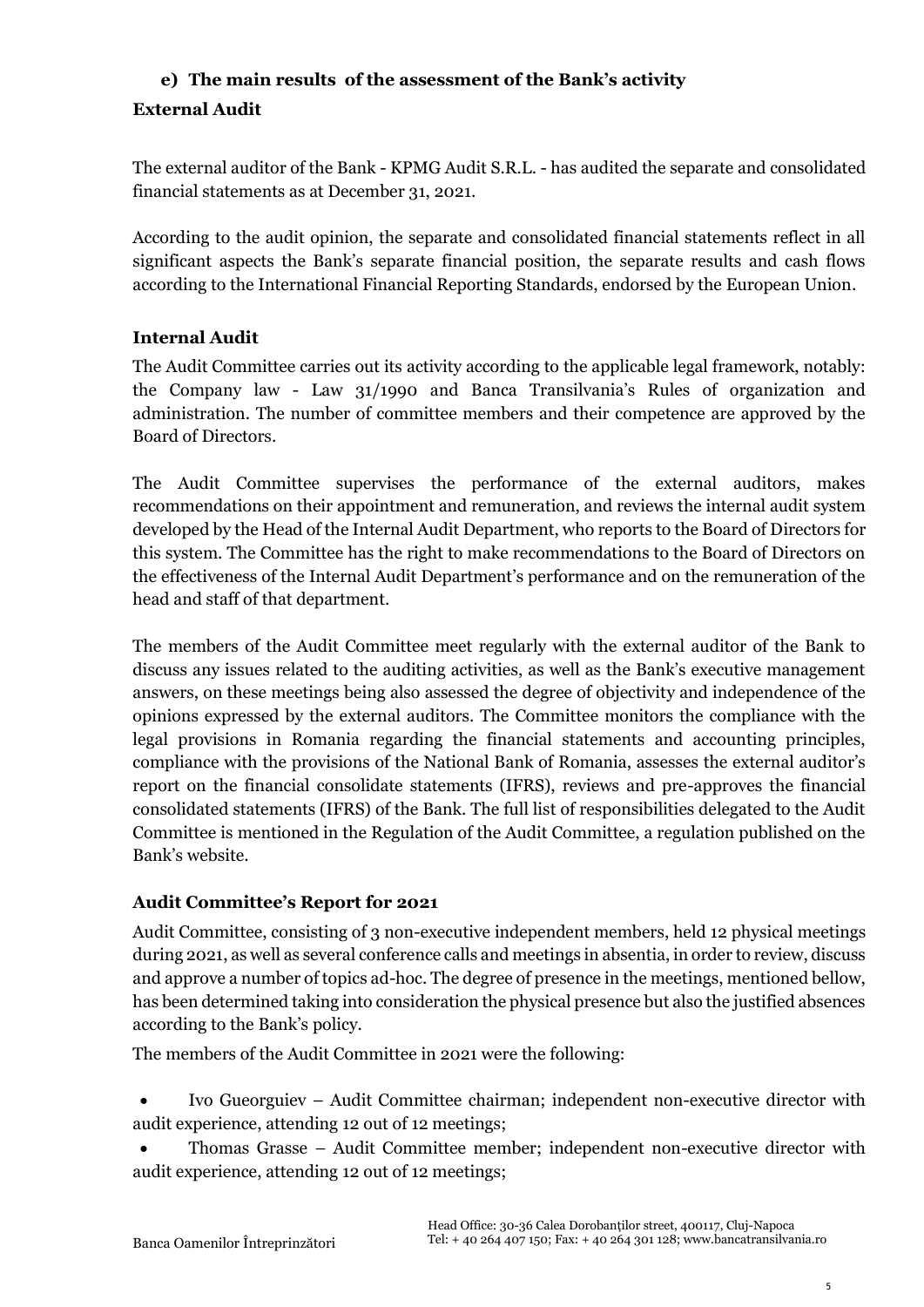• Costel Lionăchescu – Audit Committee member; independent non-executive director with audit experience, attending 12 out of 12 meetings.

During the meetings held in 2021, the Audit Committee carried out the following actions:

• Analysis of the financial statements and audit report prepared by the external auditor for the year 2020, analyzing the significant accounting and reporting aspects and their impact on the financial statements;

• Monitoring of the internal control efficiency, internal audit and risk management by analyzing the specific reports provided by the Bank's control functions and other relevant reports;

- Analyzing the NBR reports and implementing the communicated recommendations;
- Implementing the recommendations of the external auditor's letter addressed to management.

The Audit Committee met the Bank's external auditor, and worked, together with the Deputy Chief Executive Officer-CFO on the Bank's financial results, audited and reviewed by the external financial auditor, making recommendations to the Board of Directors regarding their approval.

Audit planning and reporting meetings were held with the external auditor including sessions without management presence. The Committee also discussed the updated information received from the external auditor and Bank's Management on the changes to the Romanian law with impact on banks, in particular the current and forthcoming amendments to the IFRS accounting standards and the adoption of IFRS9.

The Audit Committee also examined the robustness of the Bank's internal controls, working both with the external auditor and with the internal auditor to closely monitor any deficiencies identified in the internal control and to observe the follow-up of such deficiencies by careful analysing their remediation. Moreover, the Audit Committee has obtained information regarding the external regulatory controls (of the authorized institutions).

The Audit Committee is responsible for assessing the performance, objectivity and independence of the external auditor and for the delivery of quality audit reports. For 2021, the Audit Committee considered that both the main partner, the extended teams, as well as the terms of remuneration and engagement of the appointed auditor, are appropriate for approval.

Based on the auditor's declaration of independence obtained by the Audit Committee and its own assessment the Committee remains satisfied that the Bank's external auditor is independent in providing their audit services to Banca Transilvania and will continue to deal with requests for the auditors to perform non-audit services, in the limits imposed by regulation.

### <span id="page-5-0"></span>**1.1. General items of the assessment for the financial year ended December 31, 2021**

Banca Transilvania recorded good results in 2021 as well, registering a boost sustained by the economical environment which started to recover after a long period of pandemic impact. The separate and consolidated financial statements prepared in accordance with the International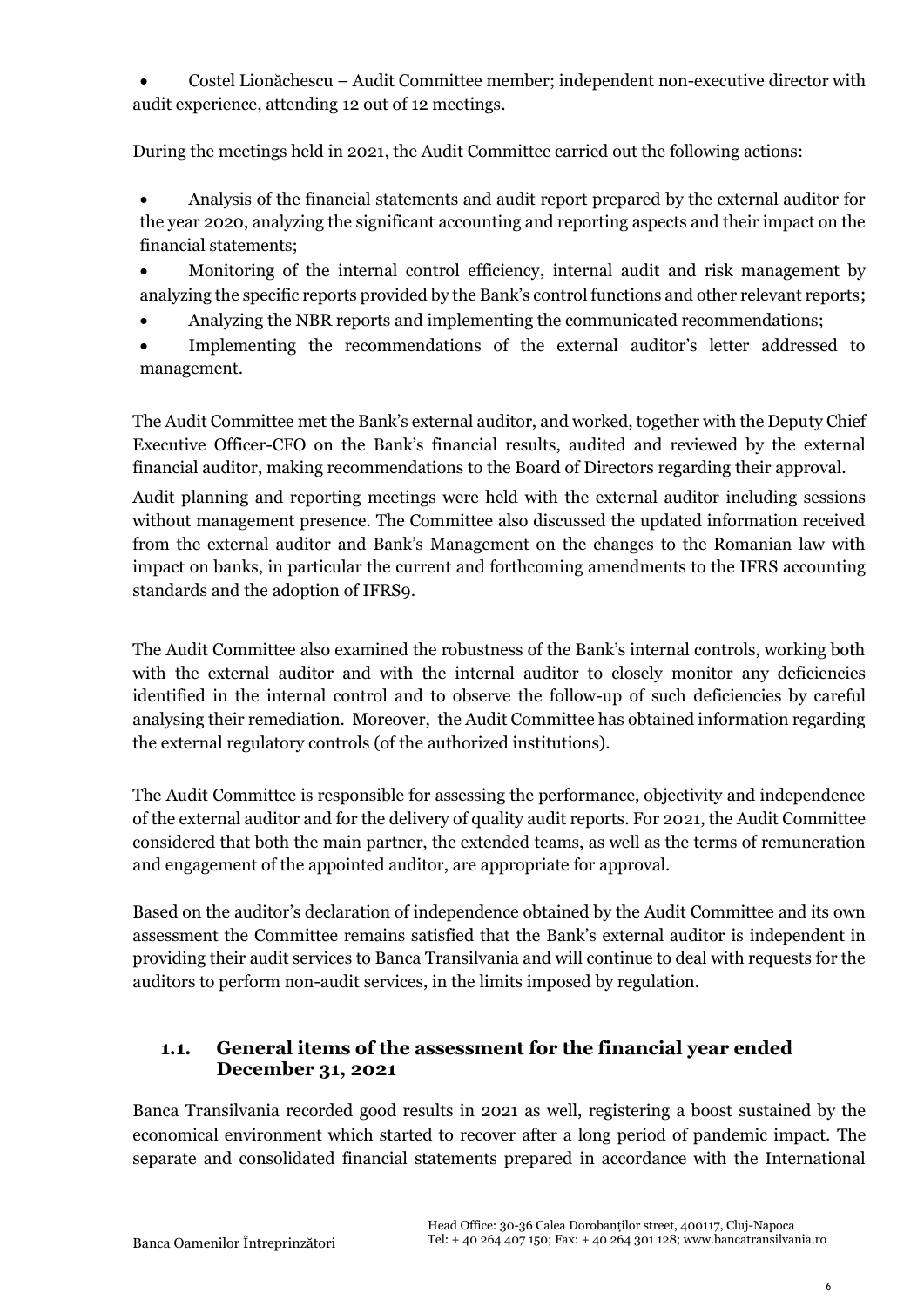Financial Reporting Standards adopted by the European Union (NBR Order no. 27/2010, as subsequently amended and supplemented) are presented below:

| $\blacksquare$ | Gross profit                                     | RON 2,022.4 million                           |
|----------------|--------------------------------------------------|-----------------------------------------------|
| $\blacksquare$ | Net profit                                       | RON 1,782.7 million                           |
| $\blacksquare$ | Total assets                                     | RON 125,062.0 million                         |
| $\blacksquare$ | Capital adequacy ration (CAR)                    | 26.15%<br>$(25.45\%$ at the Group level)      |
| $\blacksquare$ | Return on equity (ROE)                           | 18.04%                                        |
| $\blacksquare$ | Market share in terms of assets                  | 19.55%                                        |
| $\blacksquare$ | Liquidity ratio according to the NBR regulations | between 1.55-25.36<br>on the 5 maturity bands |

### <span id="page-6-0"></span>**1.2. Assessment of the Bank's operational level**

**The unit network of Banca Transilvania as at 31 December 2021**: 507 functional units (excluding the Headquarters and the Regional Office in Bucharest) at the end of the year, compared to 509 functional units at 31 December 2020. At the present, the Bank has also one branch in Italy.

At the end of December 2021, the Bank had a number of 1,775 ATM terminals out of which 567 multifunctional through which self-banking can be performed – from cash deposits in local or foreign currency to foreign exchange or contactless/code based withdrwals. Also, the Bank has 500 BT Express terminals used for various operations, bills payments inclusive, over 84,000 POSs installed and collaborates with approximately 3,900 e-commerce merchants.

Banca Transilvania is a leader on the card market with a total number of 4.74 million cards issued, out of which 560,000 credit cards. The number of transactions performed with cards increased by 35% in 2021 versus 2020.

### **Description of the main products supplied and/or services rendered:**

The offer of Banca Transilvania has expanded during 2021 with products, services and campaigns aimed at individuals and companies, to support its client's activities effectively and continuously.

### *RON operations*

- cash operations;
- settlement operations;
- current accounts;
- deposits;
- loans to companies and individuals;
- online credit for individuals;
- letters of guarantee;
- payments through the Direct Debit and Standing Order systems;
- the BT Ultra-Multicash electronic service;
- the BT24 Internet Banking service;
- the electronic confirmation service for customs payments (Vama On-Line);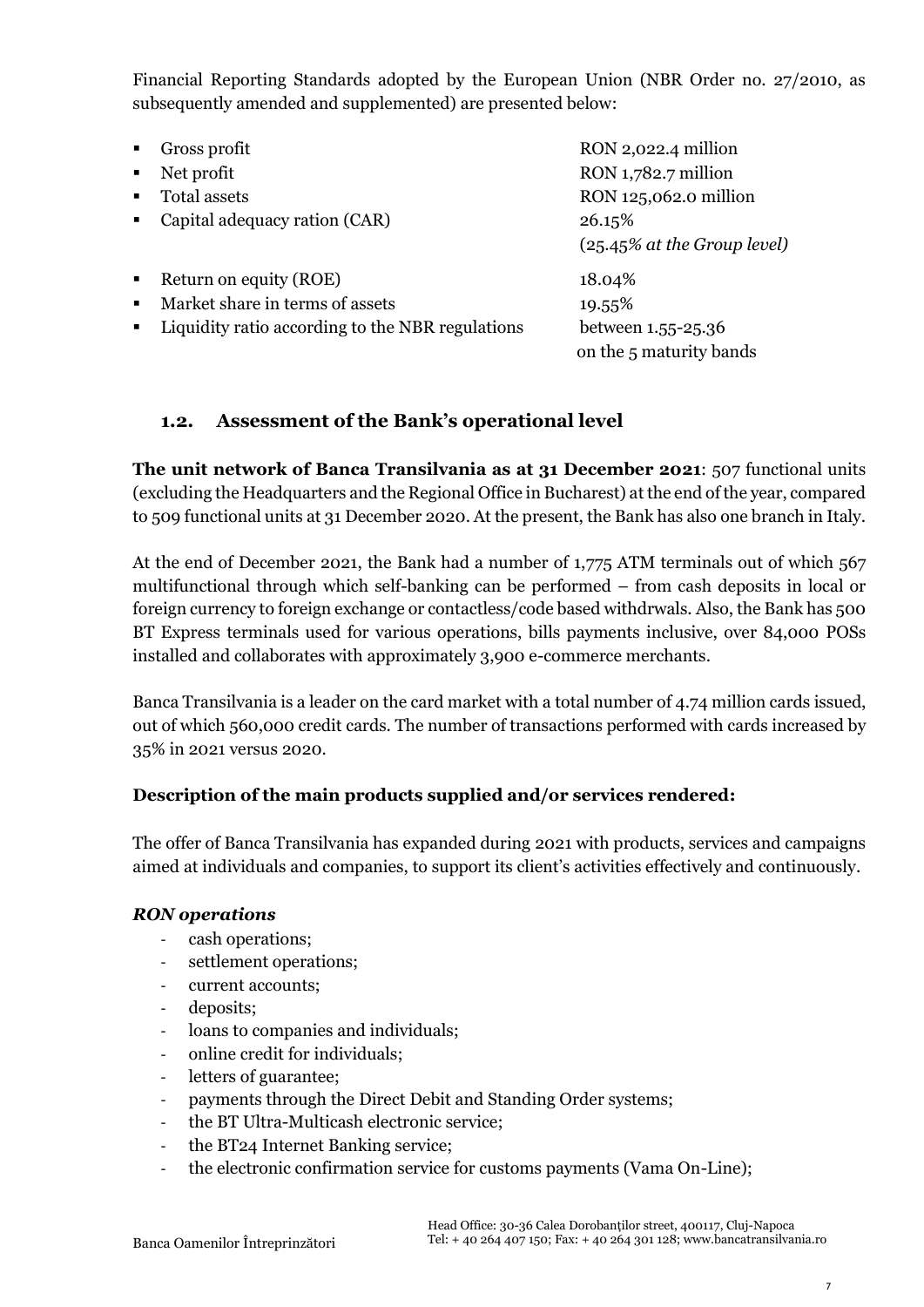- the Trezo Direct service;
- the Voice Teller and Fax Teller automatic services for banking information;
- depositing and keeping in the vault of items and other valuables that require vault storage;
- economic and financial consultancy, technical support, services at the Payment Incidents Register;
- services at the Central Credit Register;
- information on exchange rates applied for the previous period;
- operations with government securities;
- card operations in RON;
- factoring;
- project co-financing with EU Funds;
- new payment facilities via Mobile Banking;
- Phone Banking;
- BT Pay-wallet;
- payments with the BT watch or the BT contactless sticker, which replace traditional cards when shopping in Romania or abroad, etc.

### *FCY operations*

- operations on foreign exchange markets;
- deposits;
- loans to companies and individuals;
- cheque operations;
- payment order operations;
- operations with documentary letters of credit (export and import);
- incasso operations;
- guarantee based operations;
- transmission of letters of credit, letters of guarantee, amendments, investigations (SWIFT fees);
- transfer of FCY amounts (Western Union);
- travel visa fee payment;
- BT Money Connect;
- FCY card operations, etc.

### **New products launched in 2021:**

- Subscriptions for individuals;
- Consumer loans 100% online;
- Star Forte throught BT Pay.

In addition to the above data related to the description of the products, to the following should be point out:

a) the main markets for each product and service, as well as the methods of distribution are the domestic and international banking markets; the entire range of financial products, provided by BT and the Group's subsidiaries, are offered to customers through a unique distribution network embedded under the recognized logo of BT;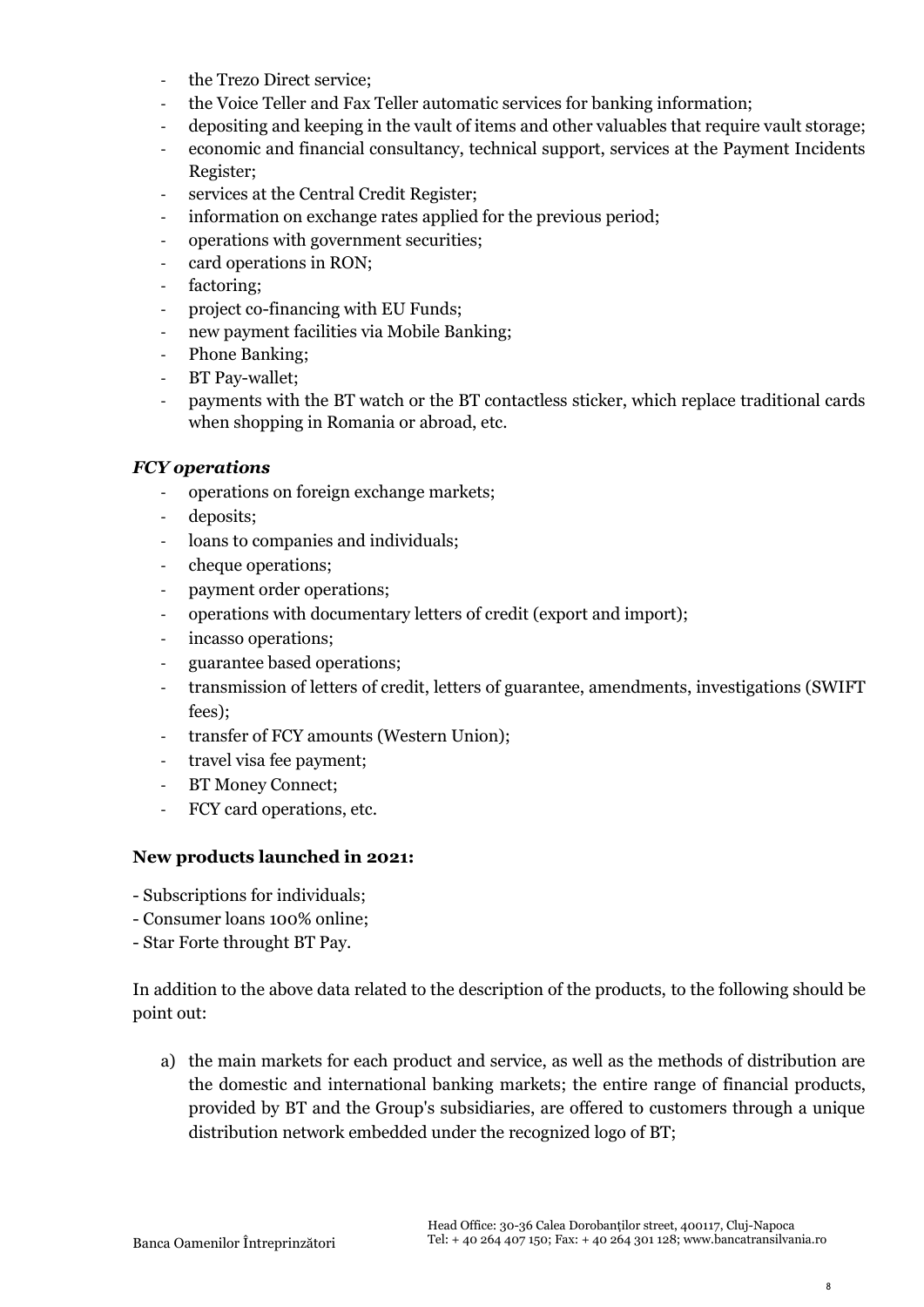- b) the weight of each product or service type in the Bank's revenues and total turnover are presented in the Consolidated and Separate Financial Statements prepared in accordance with the International Financial Reporting Standards as adopted by the European Union, for the financial exercise closed on the 31<sup>st</sup> of December 2021;
- c) the new products and services considered, for which a substantial volume of assets will be allocated in the next financial year, are those related to:
	- Overdraft 100% online through BT Pay;
	- Setting of online subscriptions for individuals;
	- BTPOS-app software;
	- Online loans for entities.

### <span id="page-8-0"></span>**1.3. Assessment of the technical and material supply activities (domestic and foreign sources)**

This item is not significant for the Bank.

### <span id="page-8-1"></span>**1.4. Assessment of the sales activity**

In 2021, solidarity became the main objective in BT, which proactively intervened in supporting individual clients and Romanian entrepreneurship during this special period.

The Bank's operational efficiency continued its positive trend, considering the increasing volume of transactions and the reduction of customer charges.

The number of active clients increased by  $7\%$  in 2021, as compared with 2020, from 3.40 million to 3.64 million.

| <b>Active BT clients*</b>     | 31.12.2021 | 31.12.2020 | 2021/2020 |  |
|-------------------------------|------------|------------|-----------|--|
| Large Corporate clients       | 1,464      | 1,456      | $0.55\%$  |  |
| Mid Corporate clients         | 9,766      | 9,074      | 7.63%     |  |
| <b>SME</b> clients            | 20,423     | 18,538     | 10.17%    |  |
| <b>Micro Business clients</b> | 356,441    | 329,740    | 8.10%     |  |
| Retail                        | 3,247,963  | 3,038,548  | 6.89%     |  |
| <b>TOTAL</b>                  | 3,636,057  | 3,397,356  | 7.03%     |  |

The number of active clients structured per business lines is the following:

\* The classification of legal persons within the segments is regulated by internal rules which set the conditions for the classification of clients per business segments.

### <span id="page-8-2"></span>**Banca Transilvania Financial Group Business Lines Performance**

### **Large Corporate Customers**

Within this structure, over 1,460 customers with large and sophisticated businesses are assisted by a centralized team of relationship managers and experts for structured financing. This type of setup ensures both a dedicated and careful approach to the strategic sectors and a professional individual approach.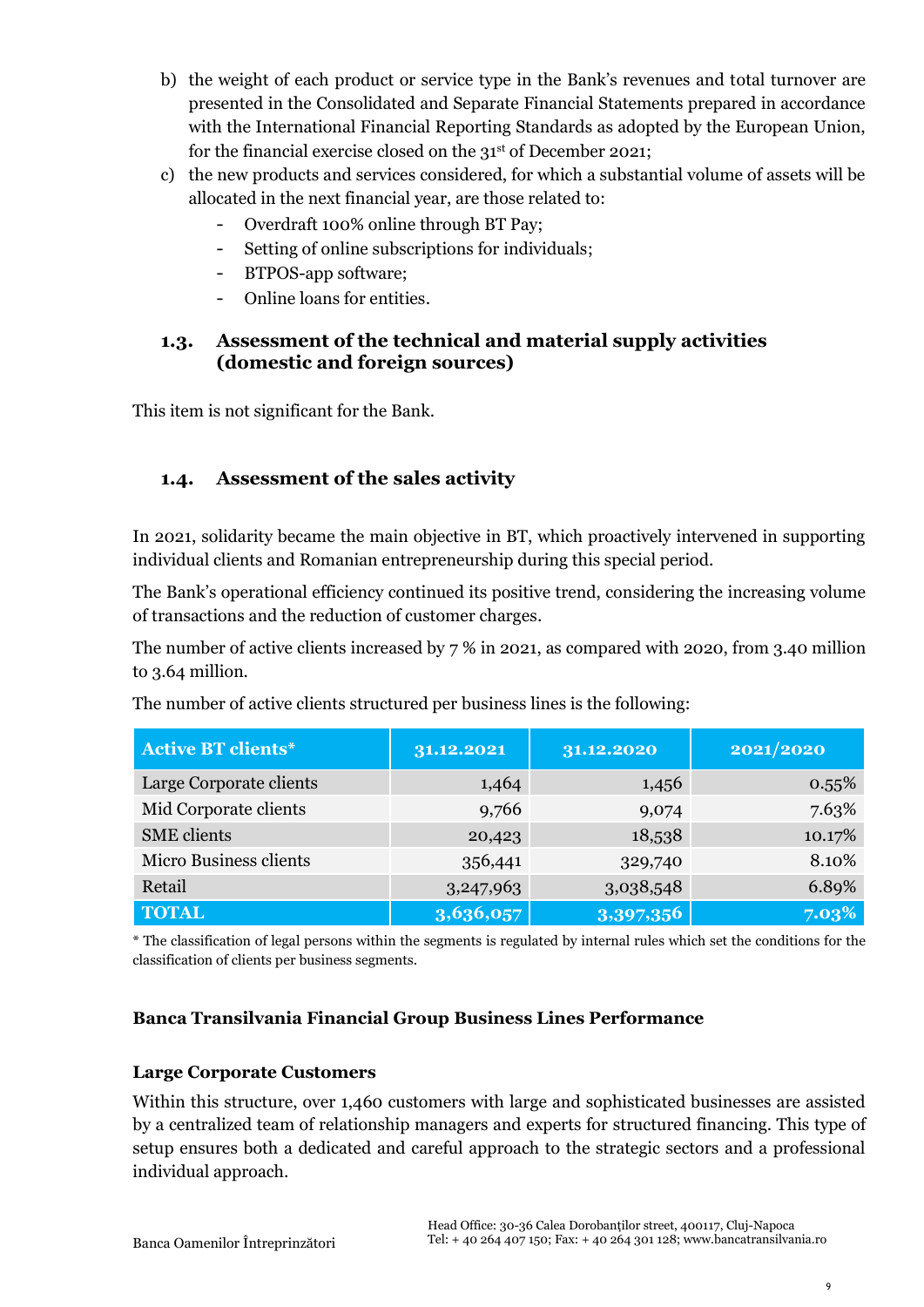In 2021, the revenue generated by Large Corporate at a consolidated level grew by 22% compared to the previous year. At the Bank's level, new loans for large corporate clients were in amount of RON 4.8 billion and the balance of the gross loans reached RON 9.0 billion at the end of 2021.

### **Mid Corporate Clients**

Over 9,700 Mid Corporate companies are serviced in the Bank's network of 50 branches. Each customer benefits from the support of a dedicated relationship manager, who offers personalized services to the clients' needs. The loans balance increased at a consolidated level by 16% reaching RON 7.8 billion. The customer deposits increased by 25%, reaching at the end of the year the value of RON 8.7 billion.

### **Small and Medium Enterprises (SMEs)**

This business segment has a base of over 20,000 active customers. The focus of the business line has materialized in granting approximately RON 1.7 billion new loans. Total loans balance at a Group level exceeded RON 3.5 billion, representing an increase of 34% as compared to the previous year.

As an important performance in 2021, we mention the significant increase in the deposits balance, which exceeded RON 6.1 billion at the consolidated level, 25% higher compared to the previous year.

The Bank has the most diversified ecosystem of supporting SMEs in Romania, through its approach, teams, products and services, and the main priority in 2021 was to sustaine the economic environment as the economic revival emerged after the effects of the pandemic context diminished. During the pandemic, important steps were taken to help BT customers, in order to support this business segment through public and private moratoriums. Over 4,200 of loans have been granted in 2021 under the umbrella of IMM Invest and AGRO IMM Invest, accounting for RON 1,925 million and RON 685 million, respectivelly and over RON 500 milllions were destined for financing agriculture projects through APIA program.

### **Micro Business Clients**

Micro Business line is approaching near the benchmark of 350,000 active customers, with 8.10% higher than in 2020. The rapid lending platform materialized in more RON 2 million the volume of loans granted. To support access to finance, the microfinance subsidiary, BT Mic, played an important role. The Medical Doctors Division has doubled the volume of new loans compared to 2020 (RON 1.2 billion in investments).

In the pandemic context, Micro business clients also benefited from government programs to support Romanian entrepreneurship.

The consolidated balance of gross loans increased with 14% while the deposits increased by 22% as compared to last year.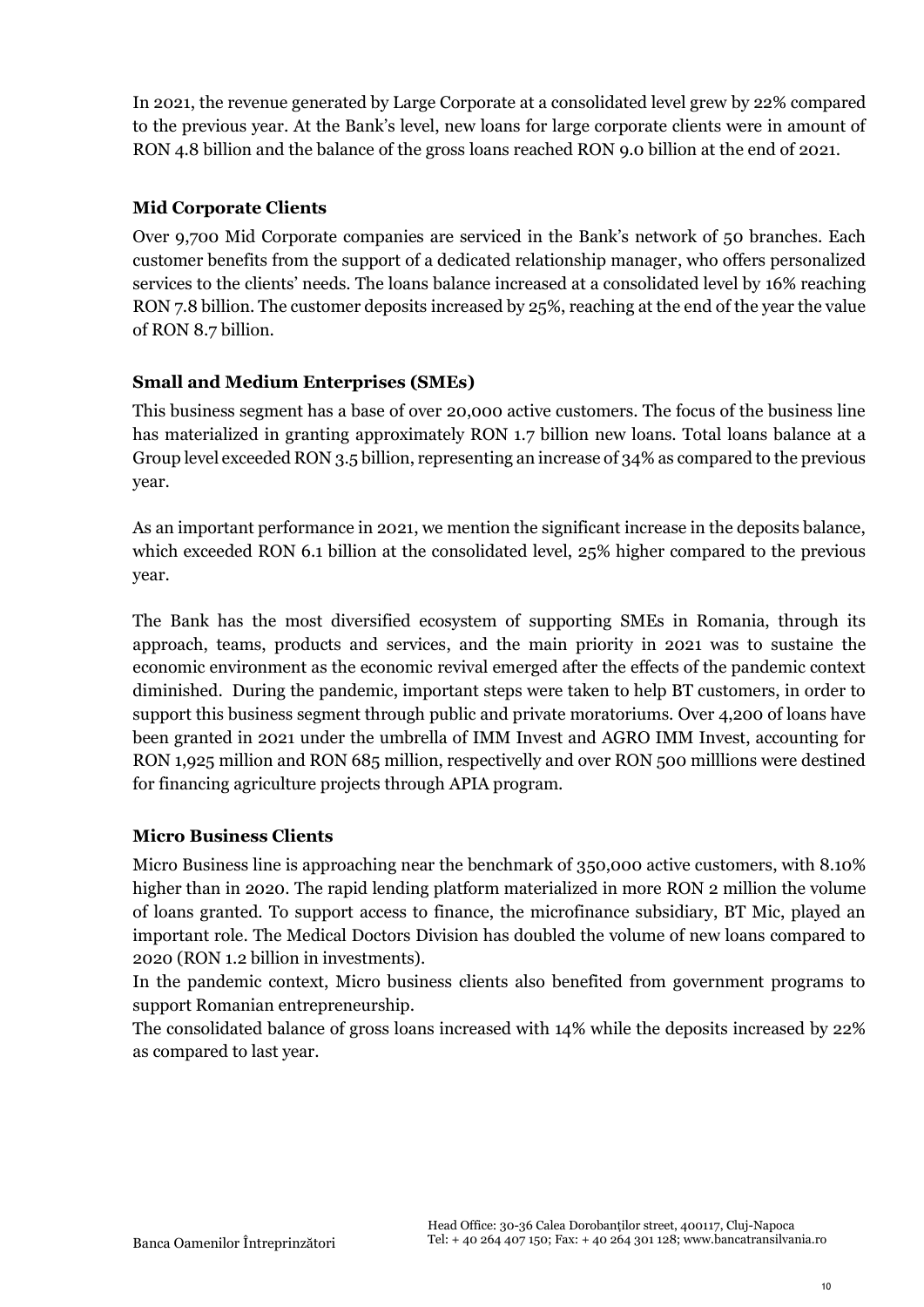### **Retail Customers**

BT has 2.7 million of digitized customers representing 75% of the active clients. This is one of the indicators closely monitored reflecting the Bank's level of digital progress. These clients use at least one of the Bank's digital solutions – BT Pay, Internet Baking or Mobile Banking.

Banca Transilvania, the leader in the card market, has as at December 31, 2021, a portfolio of 4.74 million cards, out of which 560,000 are credit cards. With over 100,000 new credit cards, it has been the best year for credit cards. BT reached 2.1 million unique cards in the BT Pay, Apple Pay, Google Pay, Fitbit Pay and Garmin Pay wallets. The number of payments by phone doubled in 2021 by comparison with 2020 reaching 68 million.

In 2021, Banca Transilvania continued to enlarge its ATM network, reaching 1,775 ATMs (by comparison with 1,738 in 2020), of which over 567 are multifunctional. The Bank also has over 500 BT Express terminals that are used for various operations, including utility payments. In 2021, the number of cash deposits through BT Express Plus exceeded 13 million.

Over 1 million cash withdrawls were performed by phone, with the help of BT Pay from the Bank's ATMs in 2021.

66% more interactions with BT Visual Help were registered in 2021 versus previous year. The month-to-month growth has been constant, achieving almost 1.5 million in 2021.

At the end of 2021 there were approximately 1.8 million Internet Banking customers, about 29% more than in 2020. The volume of transactions through Internet Banking and Mobile Banking grew with 35% by comparison with the level registered in 2020.

More than 100,000 consumer loans have been granted in 2021. The total balance of gross consumer loans reached RON 11.4 billion. Over 14,000 Romanians bought a house in 2021 with BT's help, the mortgage loans balance going up to RON 15.5 billion.

### <span id="page-10-0"></span>**Treasury**

The Treasury activities in Banca Transilvania are complementary to other products and services offered to the customers of the Bank's five business lines.

The principles and the strategic objectives linked to the treasury activities are:

- The principle of precaution with respect to the management of the Bank's liquidity surplus, the maturity date of assets and debts, the interest rate structure and the market risks to which the Bank is exposed, in accordance with the risk limits established in the Bank's Risk Strategy and/or the regulations governing the Romanian banking sector;
- The principle of dispersion concerning the counterparty exposures resulting from all specific treasury operations;
- Income maximization under prudent conditions and considering the estimated multiannual evolution of the cyclical macroeconomic indicators.

Following the general trend of the increasing number of operations at the entire Bank's level, the foreign currency exchange was also stimulated, showing an increase of the net income, which grew with approximately 21% on a consolidated level compared to the previous year, reaching a level of RON 441 million in 2021.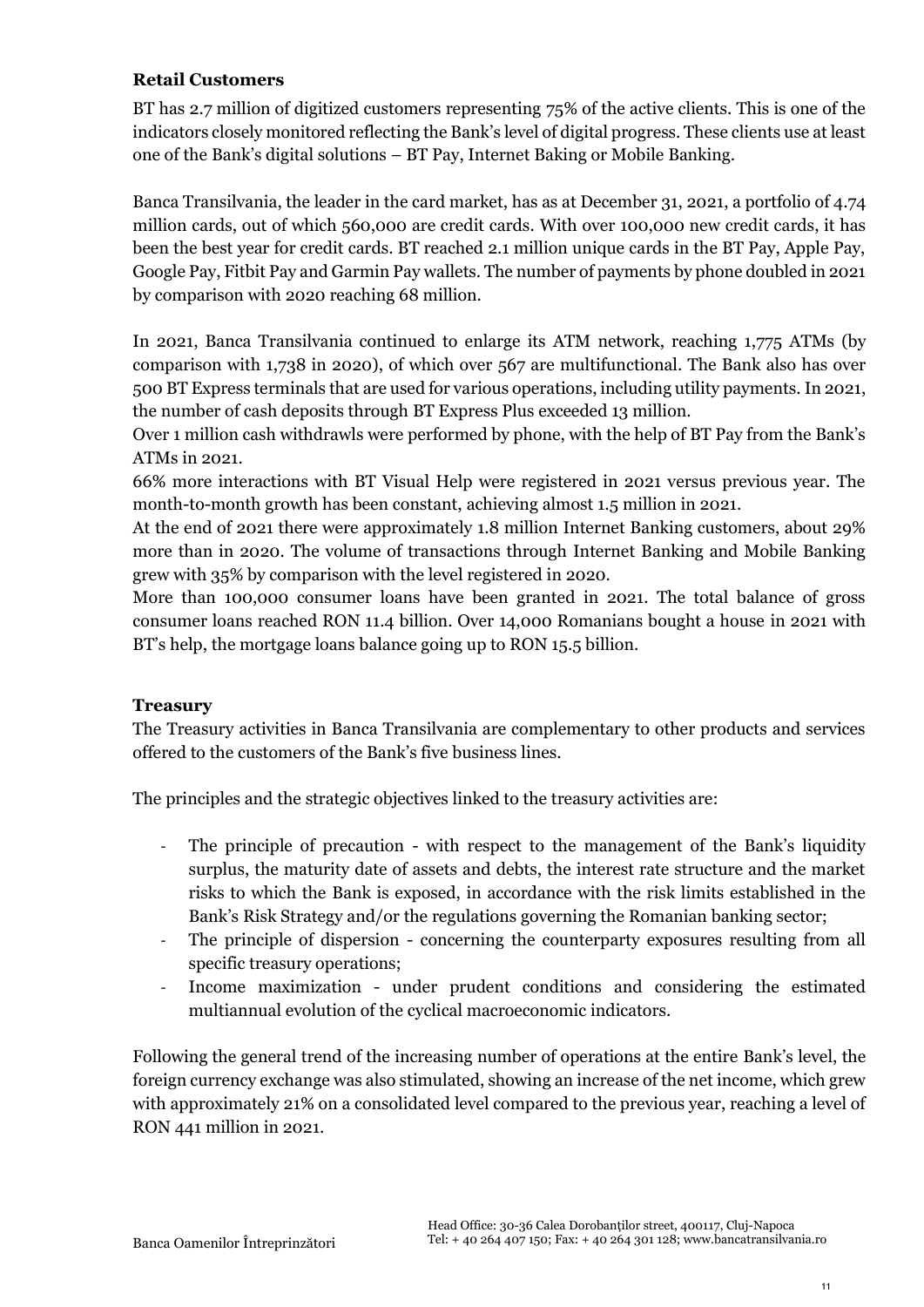### **2021 Statement of Financial Position**

The situation of the financial position in 2021 in accordance with the International Financial Reporting Standards adopted by the European Union (NBR's Order No. 27/2010 as subsequently amended and supplemented) is presented below:

BT ended the year 2021 with total assets amounting to RON 125,062 million, notably 21% higher compared to 2020. At consolidated level, the total assets amounted to RON 132,501 million.

**Loans portfolio:** At the end of 2021, Banca Transilvania's gross loan portfolio balance was 28.2% higher than at the end of 2020, despite the fact that in 2021 write-offs in amount of RON 175.11 million were performed. With regard to the areas in which the new exposures have been created, they have shifted to sustainable and impact areas: renewable energy, energy efficiency, mobility/transport, green buildings, adaptation to climate risks, special environmental funding.

Non-performing loans overdue for more than 90 days represented 1.77% of Banca Transilvania's total loan portfolio, decreasing as compared to 2020, when the ratio was 2.00%; non-performing exposures according to EBA requirements was 2.71% as at December 2021.

**Provision balance:** In 2021, Banca Transilvania recorded a net impairment allowance on financial assets on other risks and loan commitments in amount of RON 234.83 million (including recoveries from previously written-off loans).

The high level of provisioning reflects the Bank's prudent and preventive approach as well as the change in methodology in calculating provisions taking into account the recommendations of the NBR and EBA.

The coverage of non-performing loans with mortgage collateral and specific provisions continues to stay at a comfortable level of 125%, in accordance with the Bank's risk appetite. The total balance of adjustments (impairment allowances) was RON 3,614 million as at December 31, 2021, increasing by 13.3% versus the previous year. The category Provisions for other risks and loan commitments decreased by 16% year-on-year as a consequence of the decrease of provisions for risks and expenses including the provisions for litigations.

**Cash and current accounts with Central Bank:** At the end of 2021, the liquidity ratio is 47.79%. Cash and current accounts with Central Bank in amount of RON 16,764 million are 20% lower compared to the previous year and above the minimum acceptable level required by the Bank to cover liquidity risk. Cash and current accounts with Central Bank consist of mainly cash on hand, placements with central banks approximatively 81% of the total balance (RON 13,586 million) being represented by the minimum required reserve held with the NBR.

**Placements to banks:** At December, 31 2021, placements to banks include rever-repo bills, term deposits, loans and advances to credit insititions with maturity lower than three months which all are included in the individual and consolidated cash flows and represent RON 9,613 million, 45% higher than the last year's value, the growth being mainly caused by Sight and term deposits with other banks.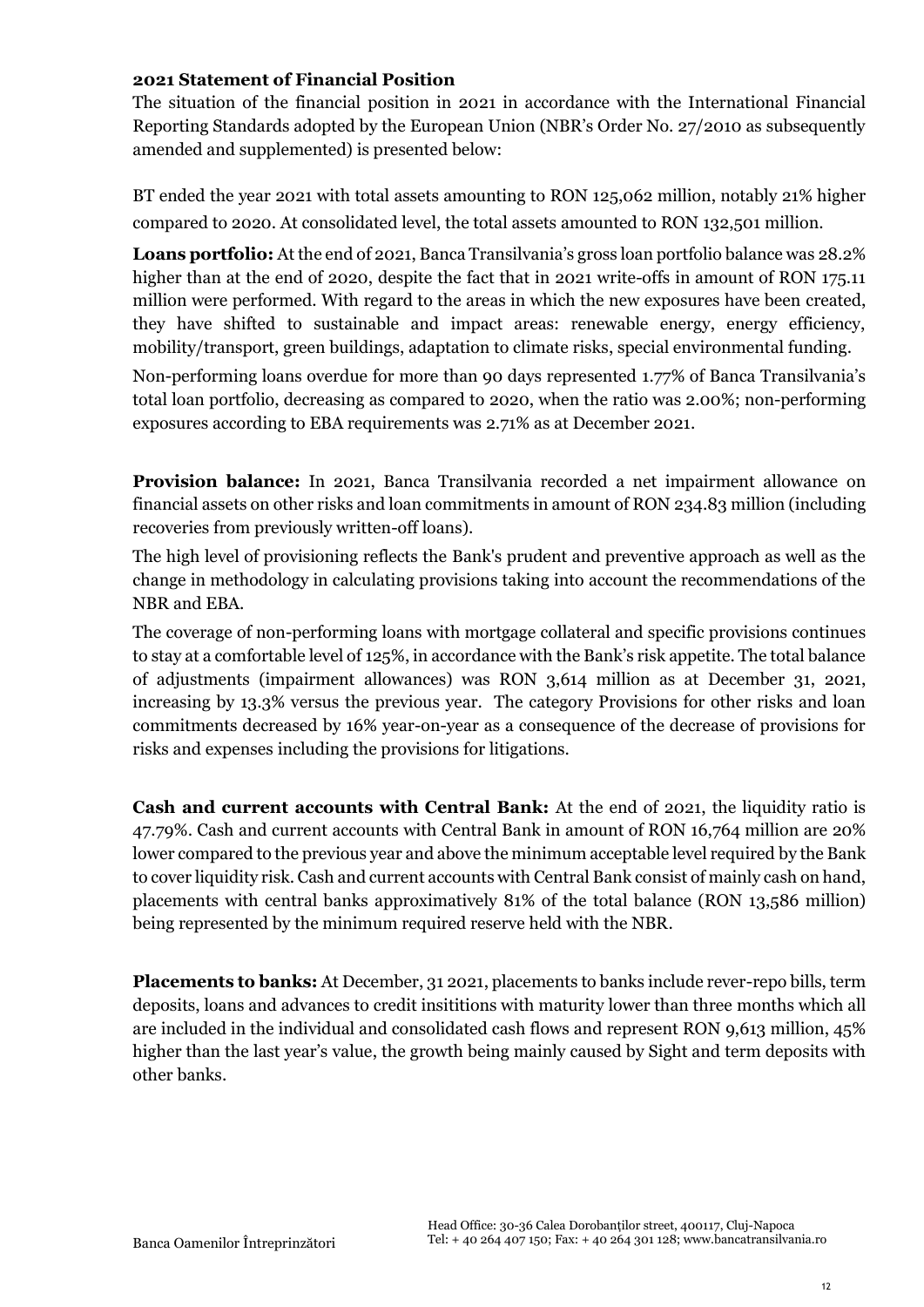**Securities:** Securities and derivative financial instruments increased by more than 32% versus last year, reaching RON 42,786 million, at the Bank's level. The securities issued by the Central Administrations have the largest weight in this category, amounting to RON 37,910 million.

**Fixed assets**: Fixed assets increased by 16% versus 2020, to RON 2,429 million, with an important weight related to the right-of-use assets, which on December 31, 2021 amount RON 707 million, respectively RON 492 million at Group level. Also, the IT investments for the purpose of digitalization and enhancement of banking processes are reflected in the fixed assets category at the end of 2021. Tangible fixed assets represent RON 653 million (land and buildings: RON 284 million), intangible assets are in amount of RON 335 million while the financial assets are in amount of RON 735 million.

**Customer deposits:** Deposits increased significantly by 16% vs. the previous year, being above the 14% general growth rate recorded at the banking system level. As at December 31, 2021, 67% of customer deposits are retail deposits, while 33% represent company deposits.

**Loan/deposit ratio** was 54.4% at the end of 2021.

The prudential ratios ensure a favorable position of BT in the banking system. BT has a consistent deposit base, which allowed for an optimum liquidity ratio. Thus, the **liquidity ratio** as at 31.12.2021 ranged between 1.55-25.36 (1.89-29.40 as at 31.12.2020) on the 5 maturity bands, much above the minimum level required by the NBR regulations.

**The capital adequacy ratio** of Banca Transilvania in 2021 stood at a comfortable level of 26.15%, with the annual profit included. The Bank preserved an adequate level of capital and of general financial ratios, in accordance with the prudent banking practices.

The equity of Banca Transilvania as of 31.12.2021 amounted to RON 9,353,125,686, of which:

- The share capital registered with the Trade Register is represented by 6,311,469,680 shares with a par value of 1 RON/share plus RON 86,501,040 as capital adjustment to inflation and surplus from the revaluation of fixed assets, used for the share capital increase but not realized until the date of the transition to the International Financial Reporting Standards adopted by the European Union;
- Premiums for conversion of bonds into shares: RON 28,613,972;
- Statutory reserves: RON 759,671,430;
- Banking risks reserves: RON 77,892,714;
- Reserves from change in fair value of financial assets measured at fair value through other comprehensive income, net of tax: RON (1,004,667,093);
- Reserves from the revaluation of tangible and intangible assets, net of tax: RON 42,234,498;
- Retained earnings (excluding the profit for the year and profit distribution): RON 1,486,296,793;
- Own shares: RON 0;
- Profit for year: RON 1,782,703,612;
- Profit distribution: RON (217,590,961).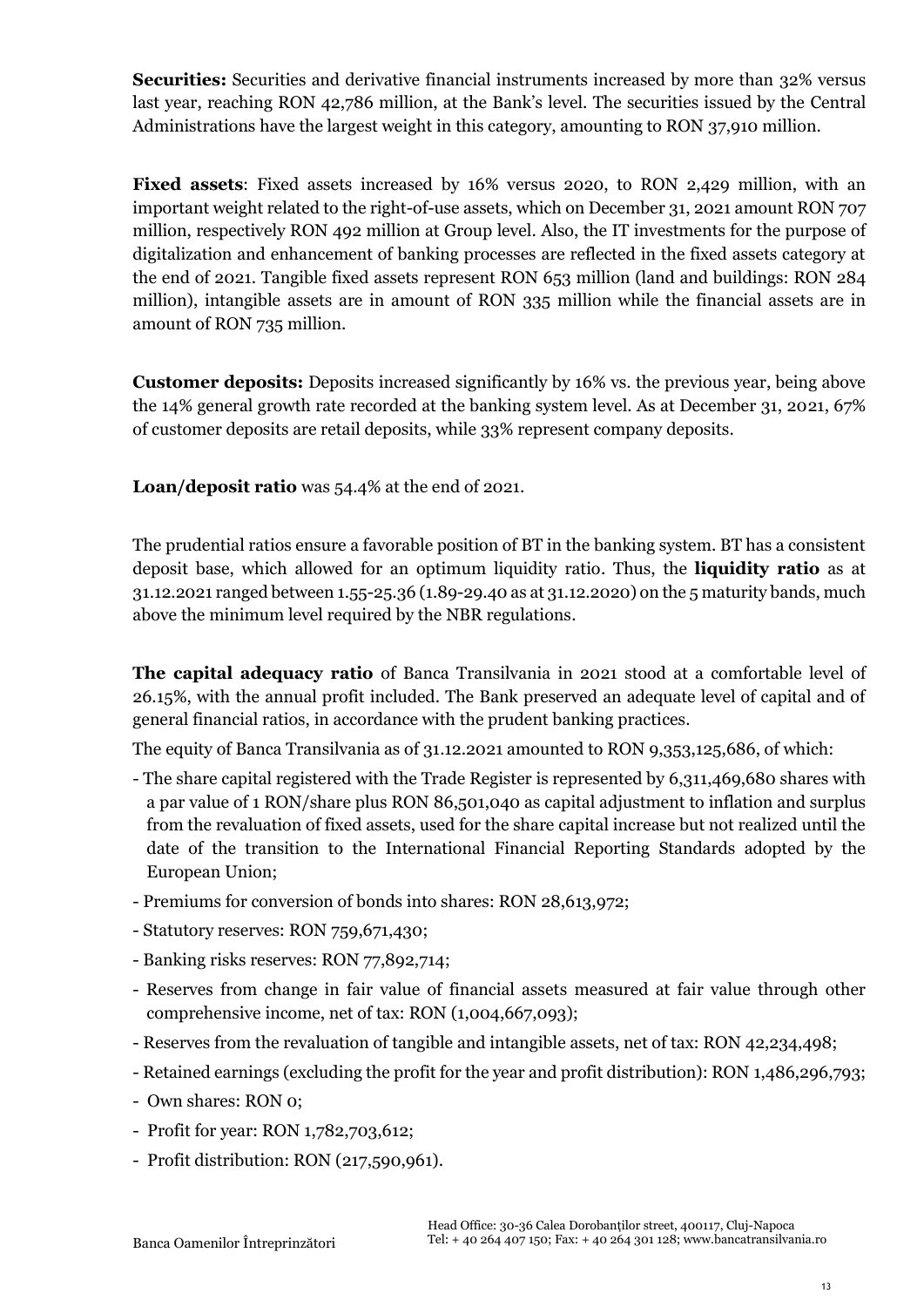**Cost/Income ratio** recorded a comfortable level of 48.09% in 2021, increasing from 45.27% at the end of the previous year. This ratio is under strict supervision, one of the Bank's objective for 2022 being to achieve enhanced operating efficiency but without compromising the quality of services provided to clients.

**Operating income** was RON 4,348 million in 2021, higher by 10.4% than the previous year as a result of the business environment affected by the COVID-19 pandemic.

As compared to the budgeted level, the Bank recorded an operating income 4.8% higher.

The most important income categories are the following:

- Net interest income: RON 2,740 million in 2021, 6% more compared to the previous year. Out of this amount, the income related to securities had a significant weight of 31%, representing RON 852 million. At the Group level the net interest income increased by approx. 6%. The increase in net interest income was impacted by a higher number of loans granted.
- Net commission income: Net commission income increased by 23%, reaching RON 806 million, exceeding the budgeted level by 11%. The transfer of transactions to the online and card-based environment determined the favorable evolution of this category of income. The number of operations carried out through BT accounts grew by 31% since the Bank offered solutions for remote banking and more efficient solutions for online banking to respond to a business environment with reduced mobility.
- Net trading income: The increase in the net trading income was of 49% for the Bank and 53% for the Group. Although FX net trading income increased by 26% at Bank level and by 21% at Group level, all the derivatives and financial assets held for trading generated a positive result.
- Net gains/(losses) on financial assets measured at fair value through other comprehensive income was RON 179 million at the Bank level.
- Net gains/(losses) on financial assets designated mandatorily at fair value through profit or loss was RON 64 million at the Bank level.

**Operating expenses** before the net impairment allowance and provisions for other risks and charges and loan commitments amounted to RON 2,091 million as at the end of the year, versus RON 1,782 million as at the end of 2020. The increase in operating expenses was mainly influenced by the pandemic environment, the continued digitization, the social involvement but also by the increase of the operational efficiency in 2021. At the Group level, the operating expenses were mainly influenced by the Bank's operating expenses**.**

**Personnel expenses:** Both for Group and the Bank, the personnel expenses increased by 21% versus the previous year, as a result of increasing the employee base and expanding their benefits.

The Bank continued the program for performance rewarding, the Stock Options Plan, based on which the employees with good performances may exercise their right to purchase at a preferential price or to receive free of charge a certain number of shares issued by the Bank. The granting terms and conditions are related to the achievement of performance/prudential ratios in 2021, to the accomplishment of certain individual eligibility and/or performance criteria as well to the criteria of being an employee at the execution date, in accordance with the applicable remuneration policy related to the year for which shares are granted. On the  $2<sup>nd</sup>$  of September 2021, based on the Stock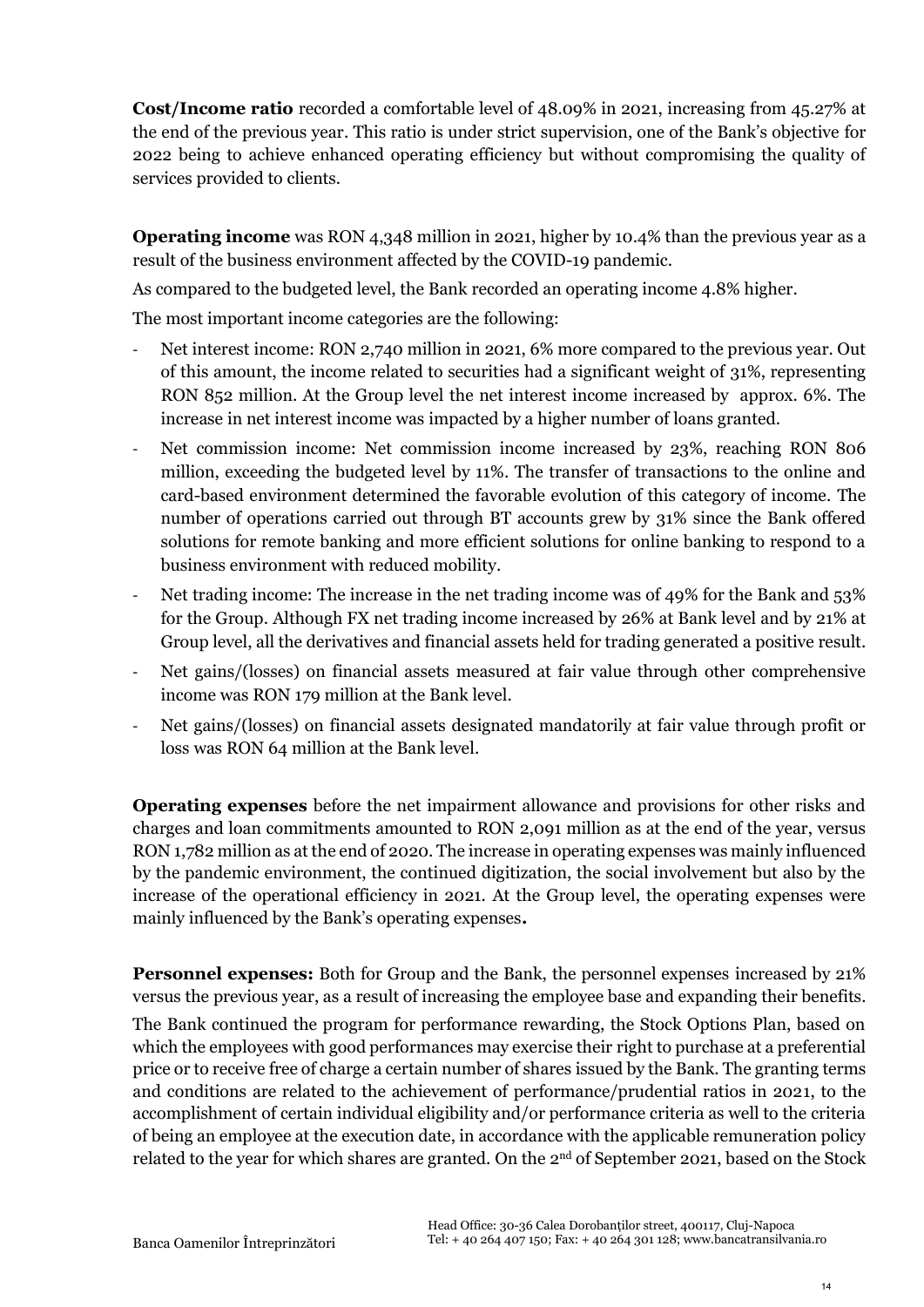Option Plan programme 23.65 millions shares were granted. The program generated for the Bank expenses worth of RON 122.2 million.

**Operational result** is with 5% above the previous year, reaching RON 2,257 million at the Bank level, result influenced by the economic recovery after unprecedented economic and social measures as a result of the pandemic situation.

**Net provision expenses:** amounted to RON 235 million, less than half of the last year's level, considering the economic relaunching effects but taking into consideration the recoveries as well as the changes in the methodology of provisioning, starting from a prudent and preventive approach of the risk policy of the Bank.

**Gross profit** for 2021 was of RON 2,022 million versus RON 1,371 million in the previous year at the Bank level. At Group level, the gross profit was RON 2,303 million, as compared to RON 1,622 million in the previous year**.**

**The net profit** of Banca Transilvania amounted to RON 1,783 million, compared to RON 1,197 million in 2020, whereas that of Banca Transilvania Financial Group amounted to RON 2,025 million compared to RON 1,424 million recorded in 2020.

### <span id="page-14-0"></span>**1.5. Assessment of the aspects related to the Bank's and the Group's employees/staff**

The total number of staff in Banca Transilvania as at 31 December 2021 was 9,337 employees (31 December 2020: 9,098 employees).

The average number of employees during 2021 was 8,349 in Banca Transilvania (in 2020: 8,029 employees).

The Bank's number of active employees as at December 31, 2021 was 8,651 (2020: 8,359 employees). The values include the number of employees of BT Italy.

The Group's number of active employees as at December 31, 2021 was 10,800 (2020: 10,009 employees).

The average age of employees in 2021 was 37 years (2020: 37 years). Breakdown per genders 2021: 74% women and 26% men (2020: 73% women and 27% men).

The manager-employee work relationship and any other conflict-related aspects were regulated in 2021 by the Collective Labor Agreement no. 319/09.12.2019.

In 2021, the priorities of the human resources department, in all this context generated by the pandemic, continued to be: the health, protection and safety of Bank's employees and their families; quality and timely selection and recruitment; the continuous professional and personal development of all colleagues (where the number of training hours in the online environment has increased exponentially); career management for potential colleagues; developing management and leadership skills for all levels of management. All these aspects had an important impact on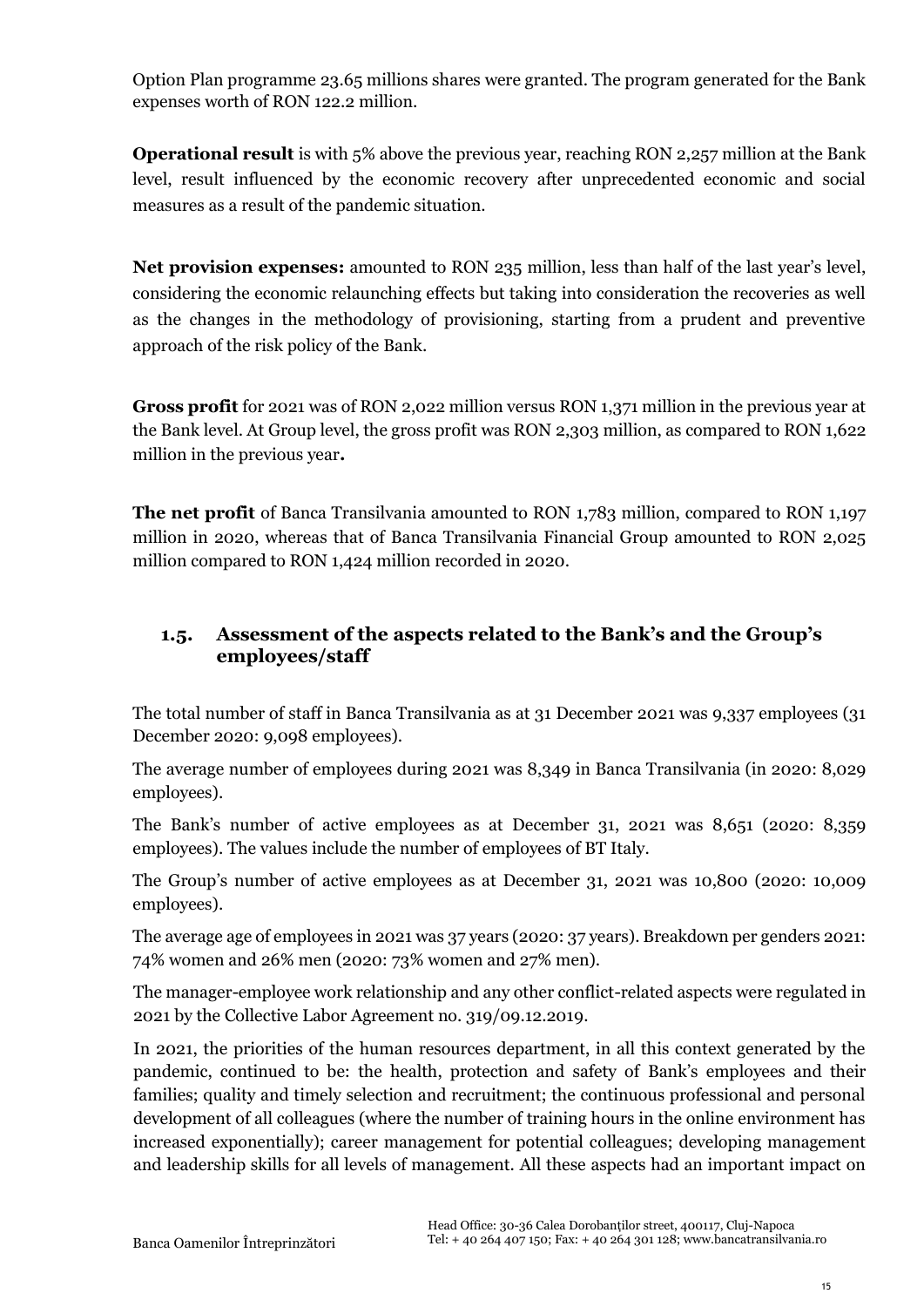the performance of the organization and on increasing the retention and commitment of our colleagues towards the Bank.

### <span id="page-15-0"></span>**1.6. Assessment of the aspects related to the environmental impact of the issuer's main activity**

It is said that if you want to change the world, you have to start with yourself and that is precisely what Banca Transilvania has tried to do, through the social involvement projects. BT started with small things and gradually got involved in big and very big projects.

Banca Transilvania, as part of the community, was involved in 2021 in financial & entrepreneurial education programs, as well as sport, cultural and social events, with a total contribution of RON 27 million.

### **Education**

BT continued in 2021 the financial & entrepreneurial education programs started in previous years (ClujHub, Spark Week), but also joined other initiatives:

- **The BT | Communitate podcast** is a BT show with and about good deeds. A kind of diary in which discussions with beautiful people are taking place, NGOs, in which they tell how they got to do so many good things for the communities around them, what keeps them afloat and what it's like knowing that you have done over a day so many good things for the people around you;
- **Oamenii de la bancă** In 2021, more than 90 articles were posted about BT colleagues in the network, which brought a lot of visibility. In 2022, the Bank wants to develop the People of the Bank project and to promote the area of colleagues from upper management through short articles that will be posted only on LinkedIn.

### **Sport**

As with other sports associations - Simona Halep, U-BT, Horia Tecău, or other BT ambassadors, the Bank's partnerships follow the values of the organization and not overcrowded categories of partners and sponsors or a fad of the moment:

- **Sa creștem curajos România!** Campaign announcing the association of BT with the U21 and junior teams of the national football team;
- **Winners Open (02-08.08.2021).** The WTA tournament, probably the biggest summer sports event in Cluj, has put the city on the international tennis map. Players from all over the world were present, 32 athletes participated in singles and doubles events, including players from Romania: Miki Buzarnescu, Gabriela Ruse, Ana Bogdan;
- **Transylvania Open (23-31.10.2021).** WTA 250 tournament, the penultimate tournament of the year, before the Champions Tournament, a great opportunity for players to improve their place in the official standings. Thus, important players from the top 50 participated in the tournament - Simona Halep, Emma Răducanu and Anett Kontaveit.

### **Art and Culture**

BT has supported projects and continued the traditional partnerships of previous years, but has also responded positively to the invitation to join new ideas: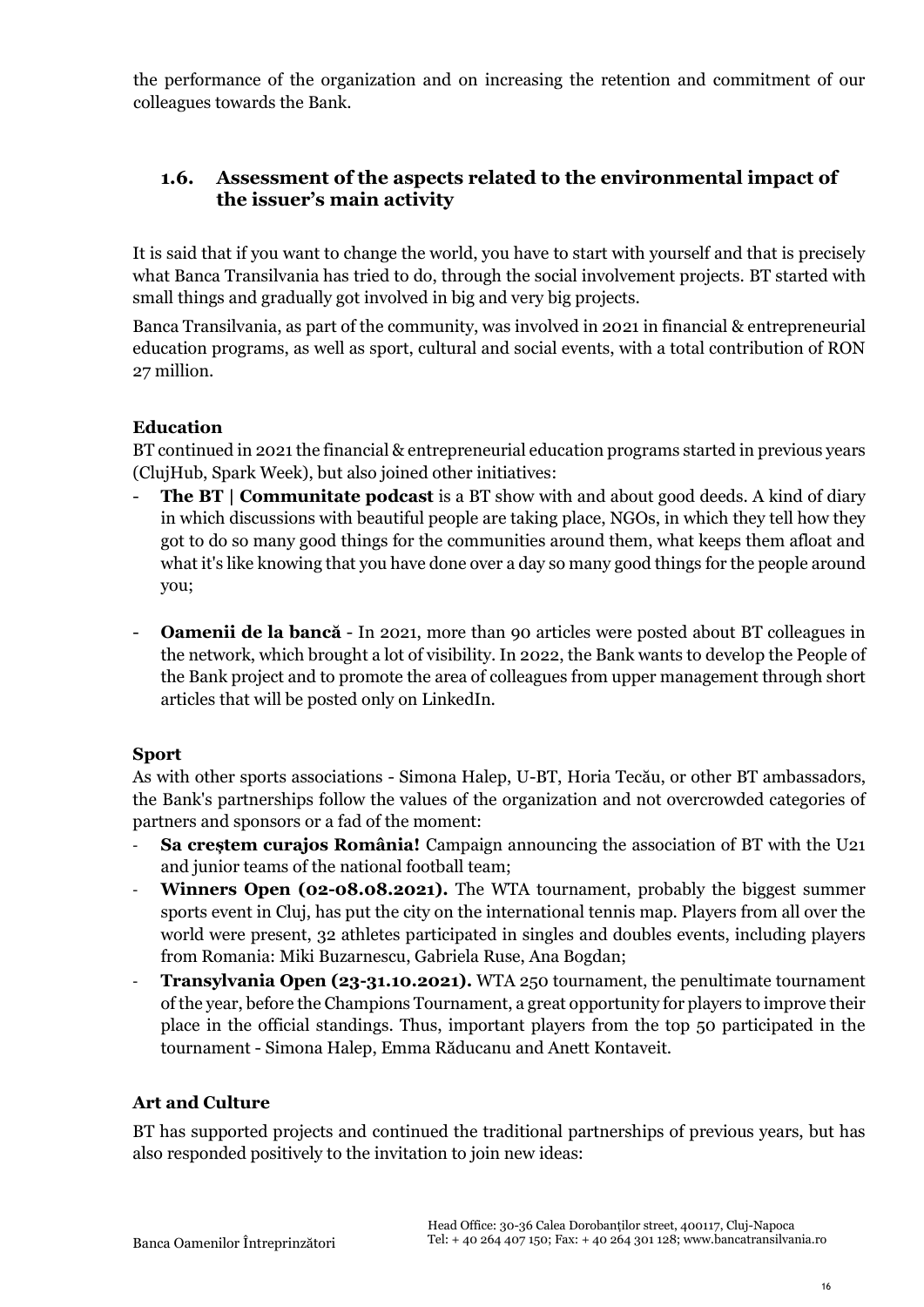- **Cluj Book Festival (16-19.09.2021)** The Transylvania International Book Festival is an international festival that supports Romanian culture. The most important national and international publishing houses are present at the festival. Over 50,000 participants;
- **Northern Days (27-29.10.2021)** Music, arts, sports, and travel festival hosted in Darabani, on the corner of the three borders: Romania, Ukraine and the Republic of Moldova. Over 2,000 participants;
- **BT podcast** There were 10 episodes of BT Talks with Andi Moisescu, but also 7 episodes filmed during the TIFF event in which the guests talked about cinema in Romania, Romanian theater, and acting life. Also, from the BT Talks series, 7 episodes were filmed during the Electric Castle festival, in which the host of the show Adrian Despot talked to contemporary artists from the world of music.

### **Social causes**

The year 2021 was an atypical one from all points of view, during which, more than ever, BT came to the aid of those in difficult situations. Among the most important are:

- **Viața în culori pentru nevăzători. Donează și tu!** Scripor Association supports the education and social inclusion of blind people. The campaign received 290 donations through BT Pay and Landing Page, BT doubled all donations. The money was used to make ABC-colored gifts for the blind;
- **Building Good House headquarters in Nucșoara**, a day center for children in rural areas built together with the Carpathia Conservation Foundation - Donation 50,000 euros for the construction of a day center for children from disadvantaged families. Here they will receive a hot meal, they will be able to do their homework, meditations, counseling;
- **One more year at school, one more chance in the future.** SOS Children's Villages provides long-term care and education to children who have lost the support of the biological family and helps those at risk of separation to remain in the biological family - the Bank doubled all donations and supplemented with a donation of 30,000 euros, thus more than 350 children were able to benefit;
- **Christmas Campaign** Choose what good deed you want to do. It is important to help. Donation campaign with 5 associations: Give Wings, SOS Children's Villages, Save the Children, Tasuleasa Social and Hope and Homes for Children;

### **BT, a friend to the environment**

BT also pays close attention to compliance with existing environmental and social legislation, the use of appropriate environmental and social practices, and the emphasize of the relevant factors in demonstrating effective business management. BT has an international "green building" certificate for certain spaces intended for the activity, for which it has chosen state-of-the-art facilities, equipment and technologies, with increased energy efficiency, in order to minimize the impact on the environment.

- In 2021, 75% of the Bank's energy consumption came from clean sources, from renewable energy. This performance expected to be increased in 2022 and 2023.
- In 2021, a 10% decrease in paper use was registered, being replaced by digital alternatives.
- Banca Transilvania is the first bank in Romania certified for the electronic archive.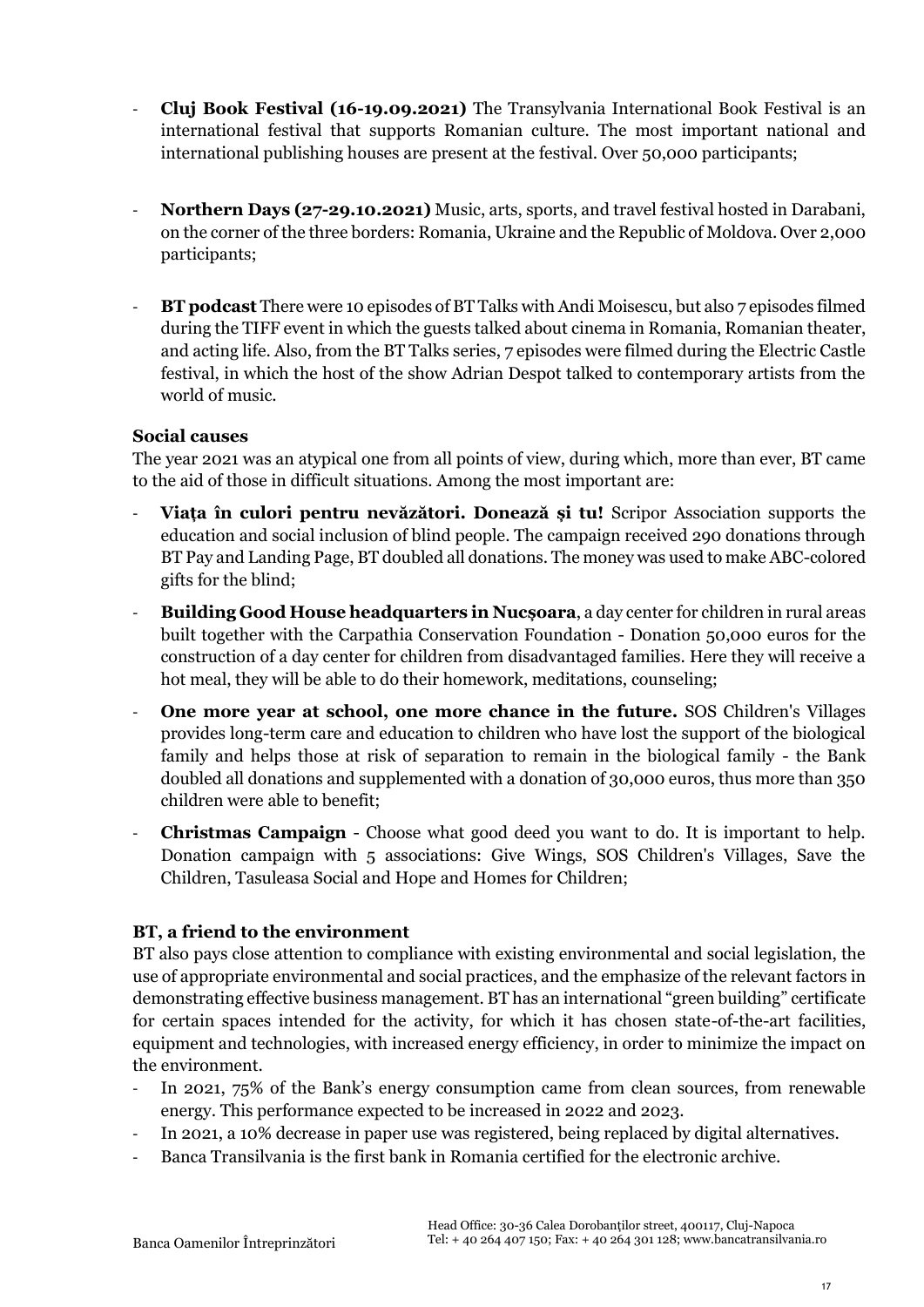<span id="page-17-0"></span>- In 2021 the campaign for issuing cards on recycled material was lunched.

### **1.7. Assessment of the research and development activities**

The research and development activity consists of investments in technology, digitization, innovation, and process improvement/simplification.

### <span id="page-17-1"></span>**1.8. Assessment of the Bank's activity regarding risk management**

The objective of Banca Transilvania Financial Group in terms of risk management is the integration of the assumed average-low risk appetite within the Bank's decision making process, by promoting the adequate balance between the assumed risks, the available capital and the performance targets, considering at the same time the tolerance to financial and non-financial risks. In determining its appetite, capacity and risk tolerance, the BT Group shall take into account all material risks to which it is exposed taking into consideration the specificity of its business, business model, strategic and operational objectives, and applicable capital and liquidity requirements, its own risk management and control capacities, as well as the regulatory constraints, being mainly influenced by the credit risk.

The risk management framework within the BT Group is based on the following principles that apply to all activities and risk types:

- the existence of a solid culture in terms of risk management, both at the level of the BT Group's structures and at the level of its business lines;
- protection of the financial stability: Banca Transilvania controls the risk in order to limit the impact of potential adverse events on the capital and profitability;
- limiting the excessive risk taking;
- ensuring a solid and sustainable capital and financing base;
- independent perspective: the risk management function is structured so as to identify, assess, monitor and report risks; the risk management function, as well as the compliance and internal audit functions operate independently of the activity lines that they monitor and control, in order to ensure the integrity of the Bank's control processes;
- portfolio diversity in order to prevent dangerous concentration risks;
- limiting the concentration and volatility of the income sources;
- homogenous approach and global risk monitoring at BT Group level;
- compliance with the norms and regulations imposed by the national and international authorities in the field;
- the existence of business continuity plans for the banking activities;
- issuance and periodic revision of the recovery plan at the level of the BT financial group;
- Banca Transilvania Financial Group does not carry out activities in jurisdictions that reduce transparency, such as *off-shore* jurisdictions, or via certain structures that decrease transparency.

Risk management is part of all decisional and business processes that take place in the Banca Transilvania Financial Group and in this regard, the management team:

- Continuously assesses the risks likely to affect the Bank's business and goals and takes actions whenever any changes appear in its business conditions;
- Ensures the existence of an adequate activity management framework within the BT Group, considering both internal factors (the complexity of the organizational structure, the nature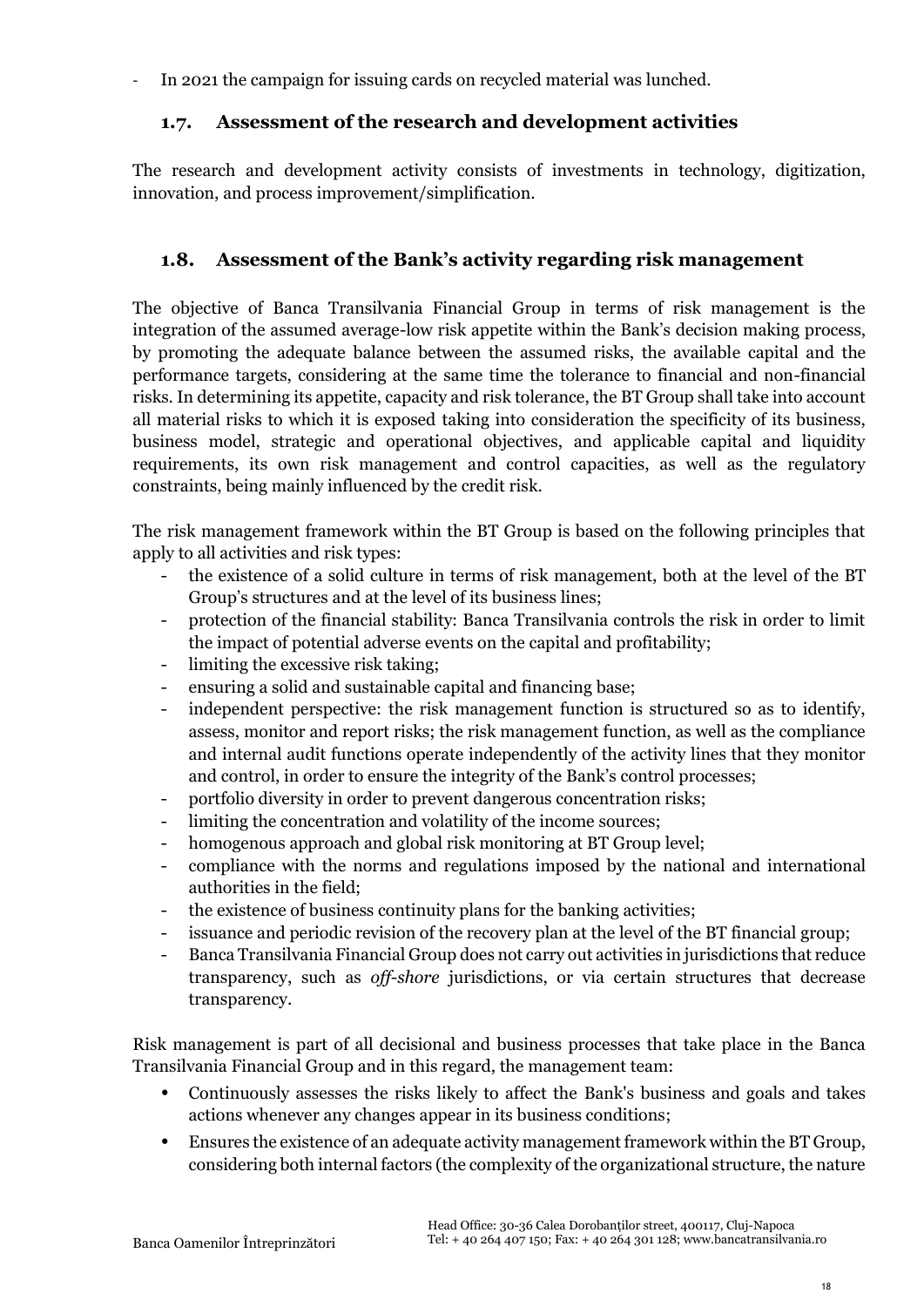of the activity, staff quality and fluctuation) and external factors (macroeconomic factors, legislation changes, competition changes in the banking sector, technological progress);

- Risk identification: exposure to inherent risks through day-to-day operations and transactions (including lending, dealing, capital market activity, asset management and other specific activities) is identified and aggregated through the risk management infrastructure implemented at the Group Level;
- Assessing/measuring risks: the Group performs an evaluation of the identified risks through specific models and calculation methods: a system of ratios with related limits, a methodology for assessing the risk events likely to generate losses, calculation methodology for specific credit risk provisions, assumptions regarding the future evolution of assets' value, etc;
- The policy and the procedures implemented for an effective risk management are meant to mitigate risks inherent in the Bank's business. The Bank implemented procedures for the supervision and approval of decision and trading limits per person/ unit/ product etc. Such limits are monitored daily/ weekly/ monthly depending on operations;
- Reporting risks: Periodic and transparent reporting mechanisms have been established for specific risk categories so that the management body and all relevant structures benefit in a timely manner from accurate, concise, intelligible and meaningful reporting, but can also exchange relevant information on the identification, measurement or assessment and monitoring of risks;
- Calculates and evaluates internal capital and internal capital needs: To assess the adequacy of the internal capital to risks, the Bank identifies and assesses all significant risks to which it is or may be exposed and continuously assesses the internal capital and the internal capital needs to cover the Bank's business needs and of the related risks, including through stress tests.

The risk management framework includes internal regulations, risk limits and risk control mechanisms, adapted to the proper functioning, financial soundness, capital base and strategic objectives of the credit institution, which ensure proper, timely and continuous identification, assessment, monitoring, mitigation and reporting of the risks related to the Bank's activities, as a whole, as well as at the business lines' level (Large Corporate, Mid-Corporate, SME, micro and retail).

The main risk categories to which the BT Group is exposed to, are:

- Credit Risk;
- Liquidity and credit risk;
- Operational risk;
- Market Risk;
- Interest rate risk from activities outside the trading book;
- Reputation risk;
- The risk associated with excessive usage of leverage;
- Strategic risk;
- System risk;
- Compliance risk.

### **Credit Risk**

The credit risk management framework is regularly updated and improved, being designed to cover all credit exposures in the banking activity and includes, among others, the following basic components: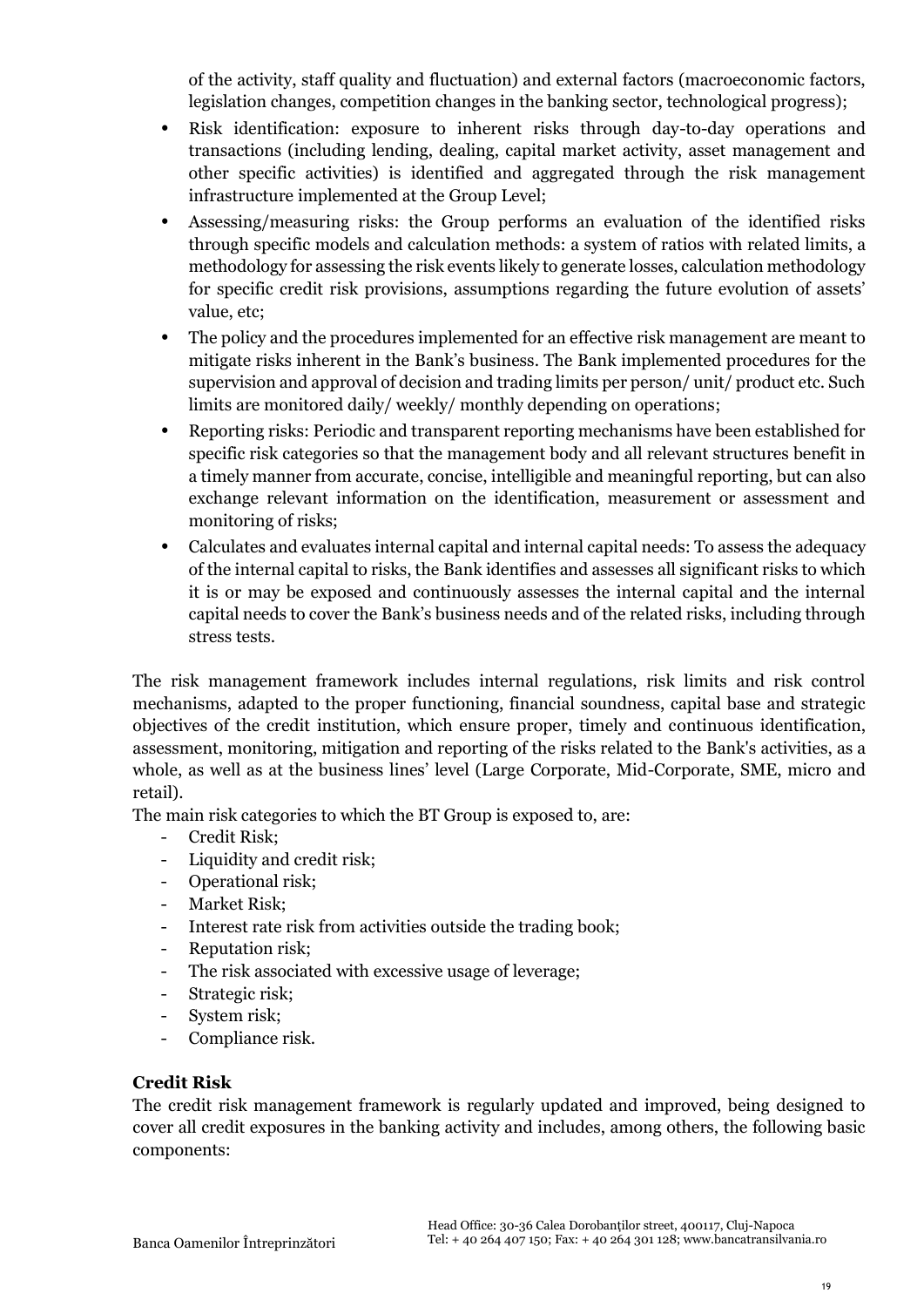- A risk assessment system for new credit products / significant changes in the existing products;
- Lending methodology to ensure a healthy loan book;
- Integrated IT systems for the client relationships and loan origination management, both for companies and individuals;
- An efficient credit risk rating process capable of rendering the variable level, nature and determining factors related to credit risk, which could occur in time, so as to ensure in a reasonable manner that all the credit exposures are properly monitored and the ECLrelated allowances are properly measured;
- A model validation process, the related framework defining: the structure of the model validation process in terms of responsibility and reporting, internal regulations on the evaluation and approval of the changes brought to the models, and reporting the results of the model validation;
- A system for assessing the risk exposure through transactions;
- Pricing methodology based on risks;
- An efficient process of Active management of the loan portfolio, that includes an adequate reporting system;
- Concentration limits per client/ group of clients/ products/ regions/ sectors/ guarantee suppliers/ guarantee types;
- Proactive management of fraud risk mechanism;
- Elaborating the methodology for the early identification of higher real or potential credit risks;
- Methodology for loan monitoring / review after granting;
- Processes systematically and consistently applied in order to establish proper allowances for the loss in accordance with the applicable accounting regulations in the field of credit risk;
- Continuous improvement of the overdue credit collection process;
- *Backtesting* methodology regarding the adequacy of the *defaul*t probability parameter, the non-repayment status and the provision level related to the Bank's loan portfolio.

The methodologies used to assess credit risk and to determine the level of loss adjustments according to the type of exposure particularly focus on:

- include a robust process designed to increase the BT's ability to identify the level, nature and factors of the credit risk at the time of the credit exposure initial recognition, but also to ensure that the subsequent changes in the credit risk can be identified and quantified ;
- include criteria that take into account the impact of forward-looking information, including macroeconomic factors;
- include a process for assessing the adequacy of the significant inputs and assumptions related to the chosen method of establishing the ECL level;
- take into account relevant internal and external factors that may affect the ECL estimates;
- ensure that the ECL estimates incorporate forward-looking information, including macroeconomic factors, that have not already been taken into account in the calculation of adjustments for individual exposure-measured losses;
- involve a process for assessing the overall adequacy of loss adjustments in accordance with the relevant accounting regulations, including a regular review of the ECL models.

The credit risk management at the level of the BT Group is realized by: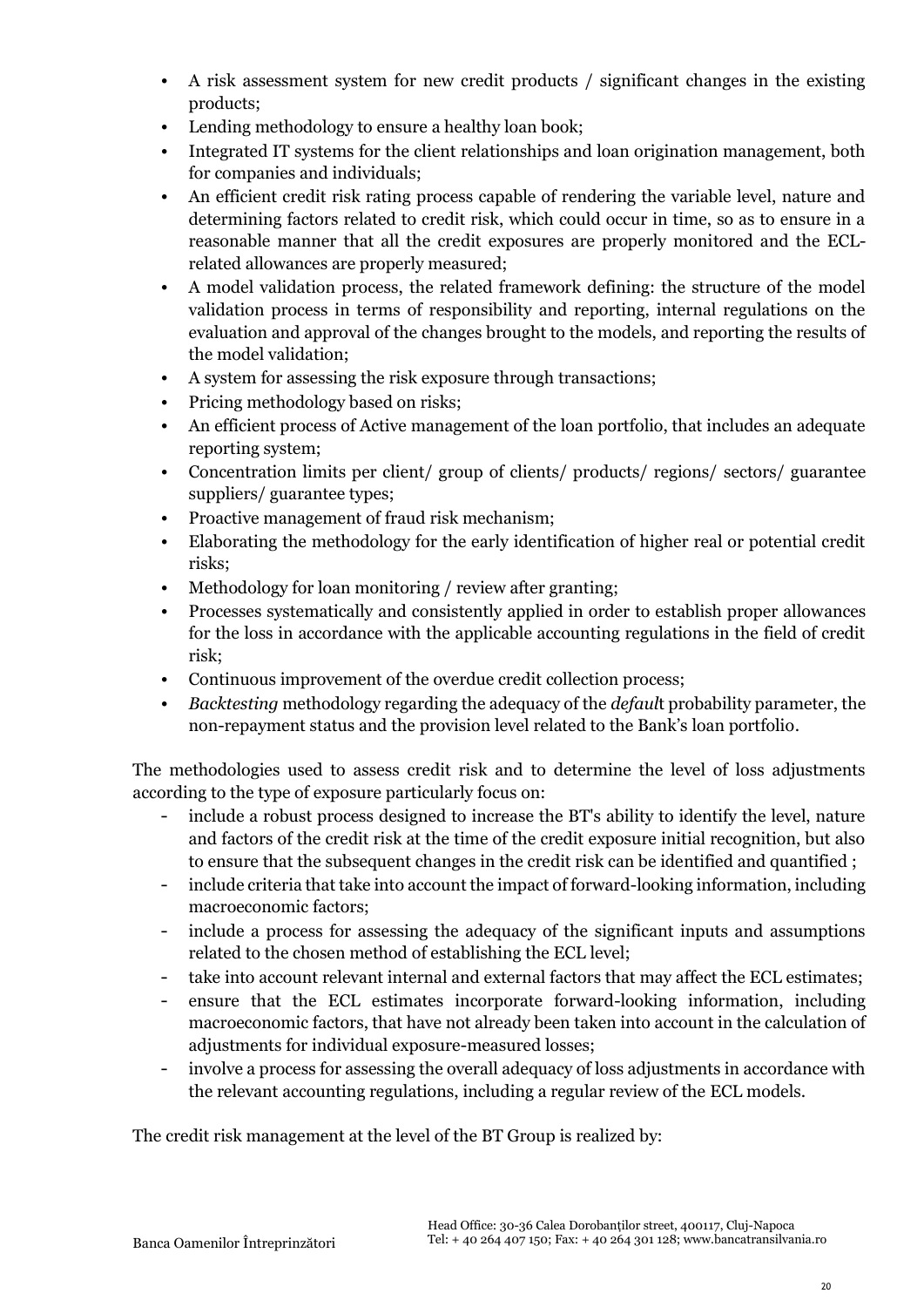- The organization of an internal system of norms and procedures in this field, establishing the regulatory framework for the lending process in order to avoid or to mitigate the risks occurrence; development/ improvement of the credit risk management procedures (strategy, policies, norms related to credit risk management); ongoing improvement of the credit approval / loans granting process;
- Maintaining an adequate process for credit management, control and monitoring;
- Organizational structure of the Bank there are departments and committees with responsibilities in the credit risk supervision and management.

The credit risk appetite determined *a priori* for 2021 was *medium-low*.

### **Liquidity and credit risk**

The liquidity risk appetite for 2021 was set as low, taking into account the structural correlation of the Bank's assets and liabilities. The purpose of liquidity risk management is to obtain the expected returns on assets by taking advantage of temporary excess liquidity and though an efficient allocation of the resources attracted from customers, in the context of a proper management, consciously assumed and adapted to the market conditions and the current legal framework. Liquidity management is realized centrally and aims to combine prudential requirements with profitability requirements.

In liquidity management, Banca Transilvania applies a series of principles regarding the quality, maturity, diversity and degree of the assets risks, while establishing carefully monitored sets of limits to ensure the compliance with the principles and also with the set returns (concentration, liquid, eligible assets etc.).

For a sound liquidity risk management, BT is constantly focused on obtaining liquidities via treasury operations, external financing, capital markets, etc., by taking into account various factors such as the issuer's rating, the issuance maturity and volume of the exposures and the analysis of the markets on which it trades.

The operative (*intraday*) liquidity management is realized through all the operations carried out by the Bank's departments, so as to ensure the performance of all the settlements / payments of the bank carried out by the Bank on its behalf or on behalf of its customers, in RON or FCY, on the accounts or in cash, within the internal, legal and mandatory limits.

BT also takes into account a liquidity reserve, in order to cover the additional liquidity need that may arise over a short period of time, under stress conditions, periodically tested based on different crisis scenarios.

During 2021, the Bank recorded very good levels of liquidity indicators thus demonstrating a solid position, registering a more than comfortable liquidity level in a fragile overall economic context.

As well, attention is given to:

- correlation of the growth rate of resources/loans;
- diversification of the range of instruments used and of the IT systems, correlated with the institution's risk appetite;
- monitoring of liquidity coverage ratio (LCR);
- adequate capital allocation.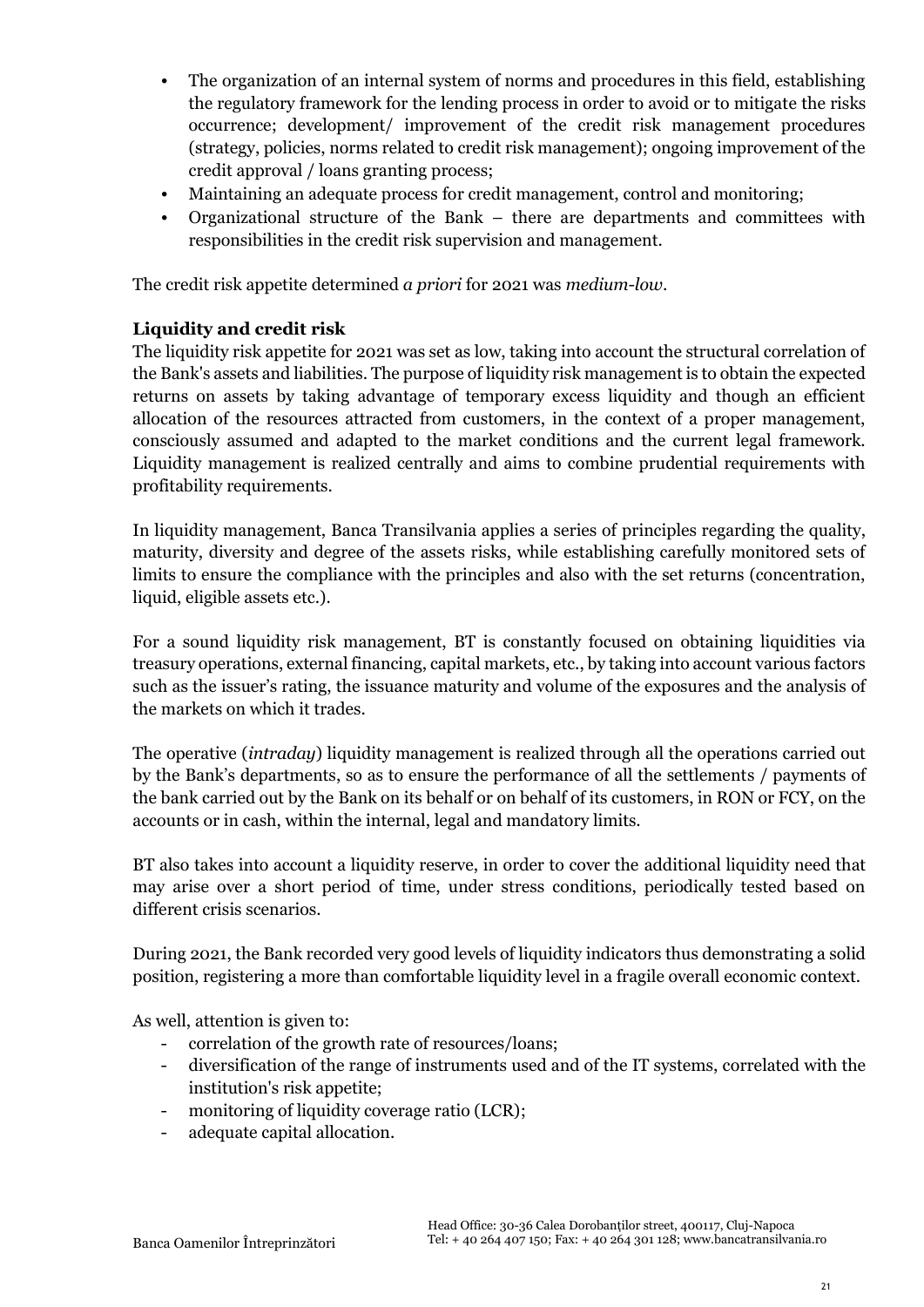### **Operational Risk**

Operational risk is the risk that considers those inadequate practices, policies and systems unable to prevent a loss due to market conditions or operational difficulties.

The objective of the operational risk management is to ensure the general framework and action directions for establishing a complete risk management in Banca Transilvania Financial Group, by integrating a specific management system in the current risk management processes. BT aims to continuously improve the risk management processes by working towards an integrated risk management system to support the decision-making process.

The operational risk management framework implemented at the level of the entire group is in accordance with the established business objectives and the assumed risk appetite, as well as with the observance with the provisions of the legislation in the field and of the internal regulations in force.

In order to identify, evaluate, monitor and reduce the banking operational risk, Banca Transilvania:

- continuously assesses exposures to operational risk, based on historical data, monitoring and managing the conduct risk, as a subcategory of the operational risk, as well as the risk determinants associated with this category, paying particular attention to its scope, relevance and the possible prudential impact;
- evaluates and monitors products, processes and systems aimed for developing new markets, products and services, as well as significant changes to existing ones and the conduct of exceptional transactions, from the perspective of product consistency and changes in line with the risk strategy;
- identifies, assesses, monitors and manages the risks associated with information technology (ICT), the Bank has appropriate processes and controls in place to ensure that all risks are identified, analyzed, measured, monitored, managed, reported and maintained within the risk appetite and that the projects and systems they deliver and the activities they perform are in line with the external and internal requirements; The Bank also defines and assigns relevant roles, key responsibilities and reporting lines to ensure the effectiveness of the ICT and Security Risk Management Framework, which is integrated into its own regulatory framework, operational framework for ICT security and into the risk management framework.

In order to reduce the risks inherent in the Bank's operational activity, it is necessary to constantly monitor the controls implemented at different levels, to evaluate their efficiency, as well as to introduce methods to reduce the effects of the operational risk events.

The strategy of Banca Transilvania to diminish the exposure to operational risks is mainly based on:

- constant compliance of the normative documents with the legal regulations and to the market conditions;
- personnel training;
- efficiency of the internal control systems (organization and implementation);
- continuous improvement of the IT solutions and strengthening of BT information security systems;
- using complementary means to reduce risks: concluding specific insurance policies against risks, outsourcing activities;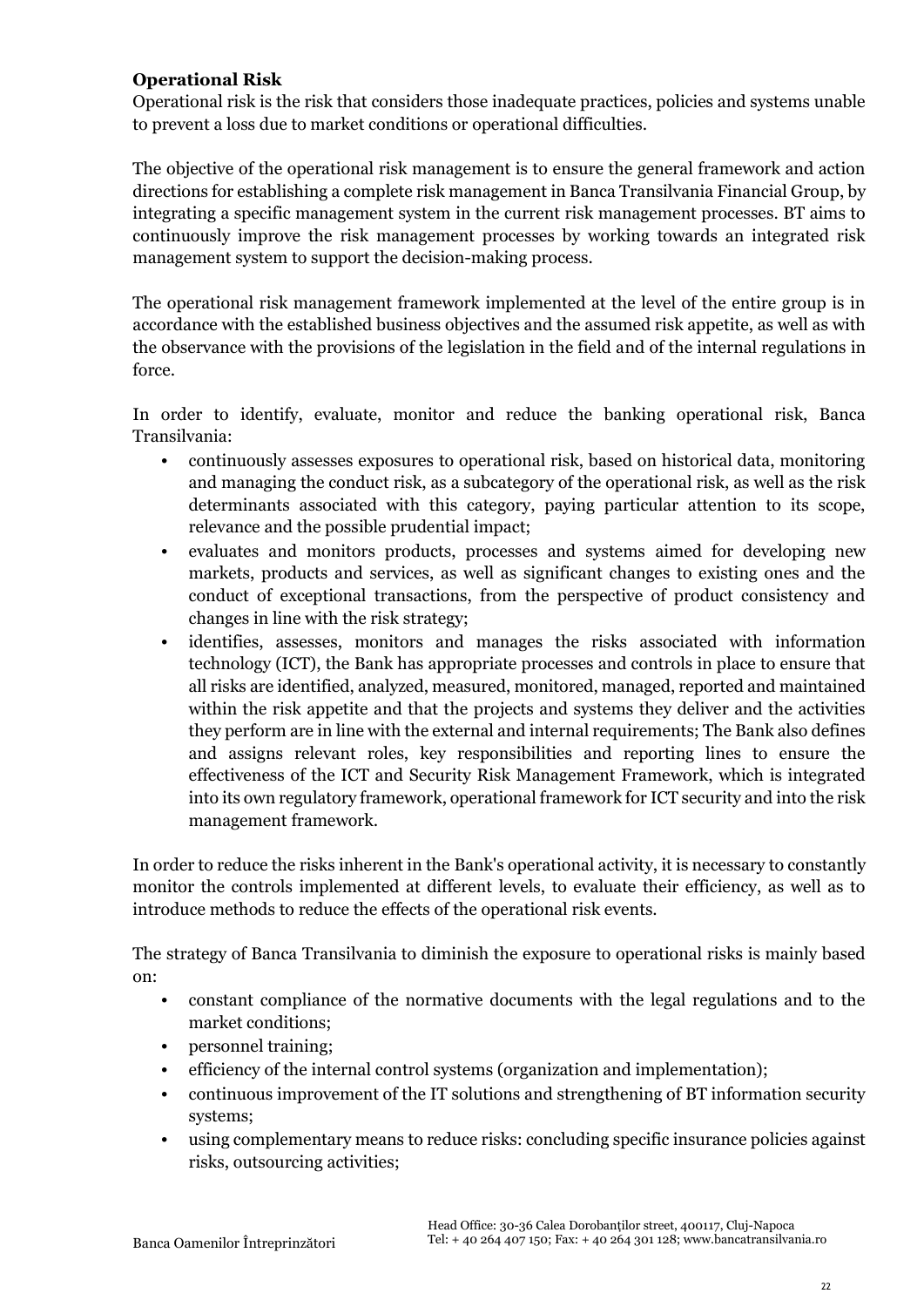- the implementation of the measures for the limitation and reduction of the effects of the identified operational risk incidents, such as: standardization of the current activity, automation of most processes with permanently monitored control points; reduction of redundant data volumes collected at the level of different entities of the Bank; assessment of the products, processes and systems in order to determine the associated risks and measures to eliminate / mitigate them;
- the application of the recommendations and the conclusions resulting from on-going supervision;
- the update, evaluation and testing of business continuity plans on a regular basis, of those systems that support the critical operational processes of the Bank.

The operational risk assessment process is closely correlated with the overall risk management process. Its outcome is part of the operational risk monitoring and control processes and is constantly compared to the risk appetite established by the risk management strategy.

The operational risk appetite of Banca Transilvania determined *a priori* for 2021 was *mediumlow*.

### **Market Risk**

In 2021, Banca Transilvania's market risk appetite was set as *medium-low* due to the structure and the size of the trading portfolio, the prudential approach of all operations subject to such a risk and the numerous limits implemented and daily monitored within the Bank's current business activity. In order to reduce the market risk, the Bank adopted a prudential approach to protect its profits from fluctuations in prices, interest rates and exchange rates on the market, which all represent exogenous, external, independent factors. The Bank implements a series of principles in terms of quality, maturity, diversity and risk degree of the constitutive elements.

Banca Transilvania performs a daily evaluation of all banking positions, marking to market its *trading book*, of the positions at the directly available closing prices, coming from independent sources, such as: prices on the stock exchange, electronic quotations, quotations from several independent, well-known brokers, in accordance with the applicable internal regulations and monitors the "warning" or "alert" levels, using backup plans, immediately applicable, in case of unstable market conditions.

The market risk analysis is based on the three main risk sub-categories listed below, with the purpose of combining the prudential and profitability requirements:

**Interest rate and price risk:** The management of this type of risk is adapted and permanently adjusted to the Romanian and international financial-banking market conditions and the general economic background. The interest rate risk is monitored daily and tested in crisis simulations performed for the Bank's securities portfolio, and the price risk is also monitored daily and tested in crisis simulations related to the portfolios of shares and funds units held by the Bank.

**FCY Exchange Risk:** It represents the risk of recording losses related to the on-balance sheet and off-balance sheet positions due to unfavorable market fluctuations in the exchange rates. The Bank applies a series of rules with regard to operations/positions sensitive to exchange rate fluctuations, the realization, registration and mark-to-market there of, as well as the impact of exchange rates on the Bank's assets and liabilities.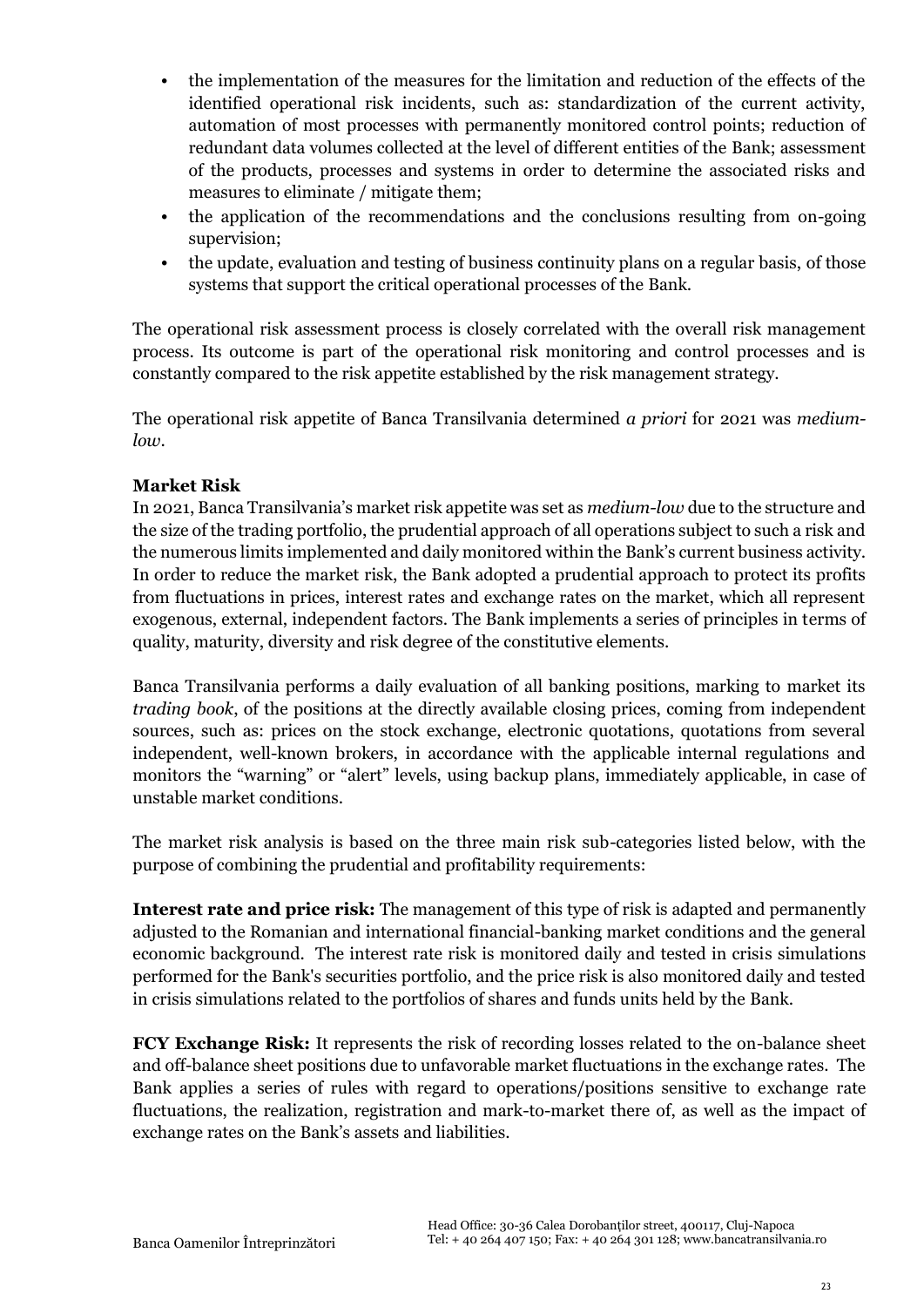# **Counterparty credit risk and settlement risk from exposures resulting from**

**derivative financial instruments and from transactions with financial instruments:**  Represents a possible loss that may occur due to improper settlement of the treasury operations, the objective of Banca Transilvania regarding the management of the counterparty credit risk and the settlement risk being the adoption of a prudent policy regarding the selection of counterparties, custodians, management of the counterparty operations and of the maturities of the related operations.

### **Interest rate risk from activities outside the trading book:**

The appetite for the interest rate risk from activities outside the trading book in Banca Transilvania was set in 2021 as *low*. The Bank has established a set of strict principles for managing and monitoring this type of risk, based on a risk management process that keeps interest rates within the prudential limits. The interest rate risk management is to minimize the possible negative impact on the net income, as well as to preserve the economic value of the equity under the conditions of adverse fluctuations of the interest rates.

The Bank uses management tools such as GAP static analysis as well as the economic value of the assets, forecasts regarding the interest rate trends, the interest types and levels of the Bank's products, depending on currency and maturity, the volumes of different balance-sheet items sensitive to interest rates, fees and commissions, directly or indirectly influenced by interest rate changes, limits recommended and periodically updated in the interest rate management.

A detailed analysis of the credit, liquidity, market and interest rate risks is available in the consolidated financial statements of the BT Group. These were within the risk limits assumed in the Bank's decision-making process, promoting an adequate alignment of the assumed risks, available capital and performance targets and at the same time taking into account the tolerance to both financial and non-financial risks.

### **Reputational Risk**

The reputation risk represents the current or future risk that the profit and capital may be negatively affected by the clients'/counterparties'/shareholders'/investors'/supervisory authorities' unfavorable perception of the BT Group's image. The appetite for the reputation risk in Banca Transilvania Financial Group was set in 2021 as *low*. Reputational risk management is performed through efforts to attract the best partners, both in terms of customers and suppliers, recruiting and retaining the best employees, minimizing disputes, rigorous regulation of the activity, prevention of crisis situations, respectively permanent consolidation of the credibility of Banca Transilvania and the trust of the shareholders, the permanent improvement of the relations with the shareholders, the creation of a favorable environment for investments and access to capital, continuous and open communication with shareholders (shareholders, media, clients, partners, employees, authorities, etc.).

### **Risk of Excessive Leverage**

The leverage concept represents the relative dimension of assets, off balance-sheet commitments and contingent obligations to pay, to render a service or to grant real guarantees, including the obligation resulting from the financing received, assumed commitments, derivative instruments or repo transactions, excluding the obligations that can only be performed during the liquidation of an institution, in relation to the institution's own funds.

Banca Transilvania treats cautiously the issue of leverage related risk, taking into consideration the potential increases of this risk as a result of own funds deterioration due to expected or incurred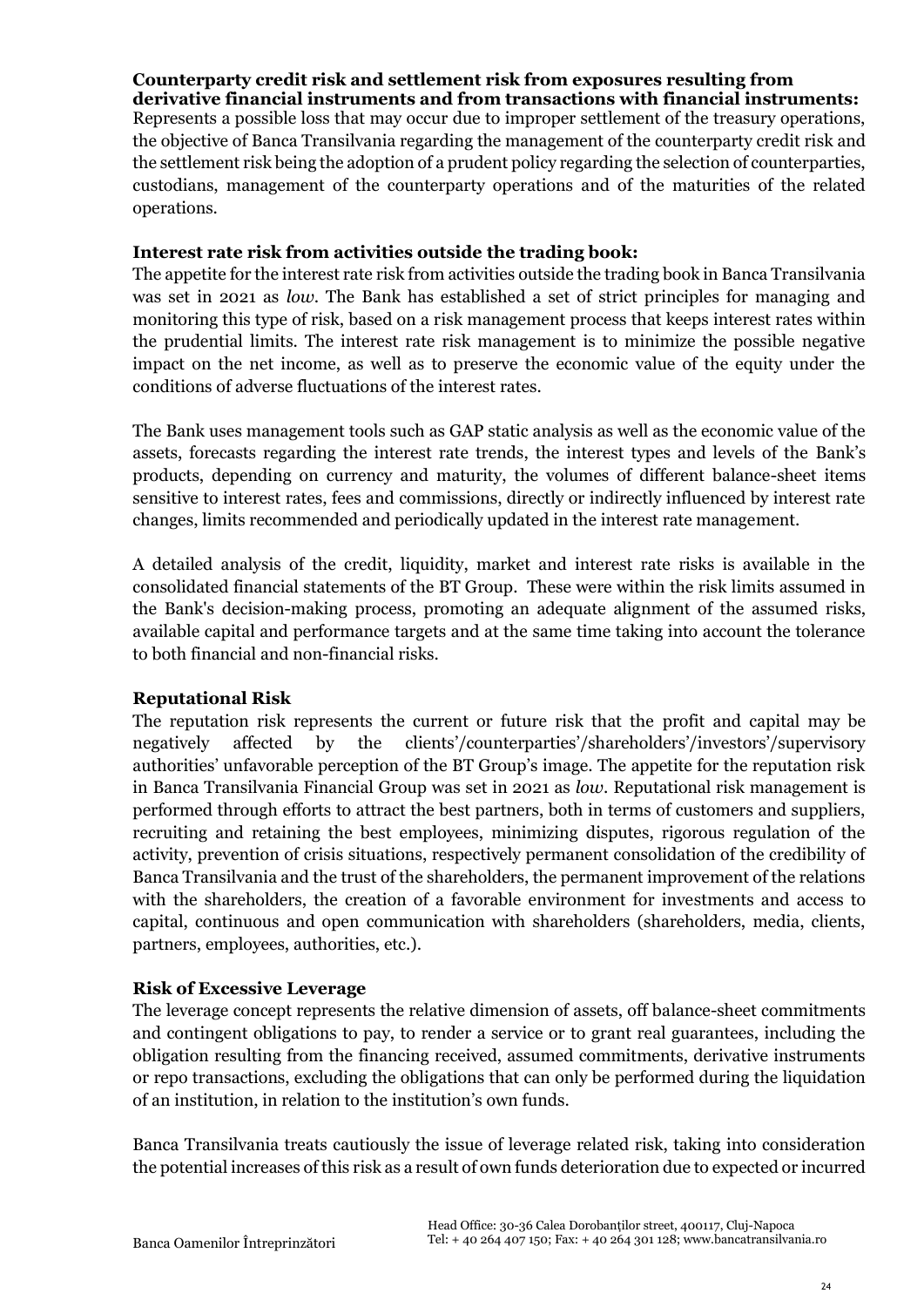losses in accordance with applicable accounting regulations. The risk appetite associated with the risk associated with the excessive use of leverage in BT, established *a priori*, was set as *low* in 2021, by using quantitative methods of assessment and mitigation. Banca Transilvania has implemented a risk management framework associated with the excessive use of leverage, the main objectives of which are to protect the financial stability of the Bank, limit excessive risk-taking, limit concentrations and diversify the portfolio, as well as ensuring a solid and sustainable capital and financing base.

### **Strategic Risk**

The Strategic risk is the current or future risk for profits and capital to be negatively affected by changes in the business environment, by unfavorable business decisions, improper implementation of decisions or the low adaptability to changes in the business environment. During 2021 the strategic risk appetite has been established as *low* based on the following aspects: risk management practices are part of the Bank's strategic planning, the exposure to strategic risk reflects strategic goals that are not excessively "aggressive" and are compatible with the developed business strategies, the business initiatives are well designed and supported by communication channels, operating systems and adequate delivery networks.

In order to ensure sound strategic risk management, the BT Group conducts regular reassessments of its business strategy, draws up plans for the introduction of new business lines, products and services, for the expansion of existing services and for the infrastructure consolidation. The BT Group also performs analyzes of the environment in which it operates in order to highlight the strategic risk factors to which it is exposed.

### **Systemic Risk**

The system risk is the risk of disrupting the financial system, which can have very serious negative consequences for the financial system and the real economy.

Banca Transilvania's objective is to ensure the general framework for establishing an adequate management of the systemic risk, in the sense of preventing and protecting the Bank both against possible negative effects that the system may have on the institution, and vice versa. In this respect, BT has comprehensive regulations on risk management, which include, in addition to the general risk management policy and strategy, financing plans in crisis and recovery conditions, which aim to control risks, and in case of special situations can stabilize the institution and restore its financial position as soon as possible, without adversely affecting the market.

At the same time, in order to protect itself from the system risk generated by the other market participants, the Bank has established exposure limits towards its counterparties and constantly monitors the exposure towards them.

### **Compliance Risk**

Banca Transilvania objective regarding the compliance risk management is to avoid the current or future risk of affecting profits and capital, which may lead to fines, damages and/ or termination of contracts or which may damage the Bank's reputation as a result of violations or non-compliance with the legal and regulatory framework, agreements, best practices or ethical standards.

Continuous monitoring and adherence to the following principles ensure the prerequisites for the correct compliance risk management: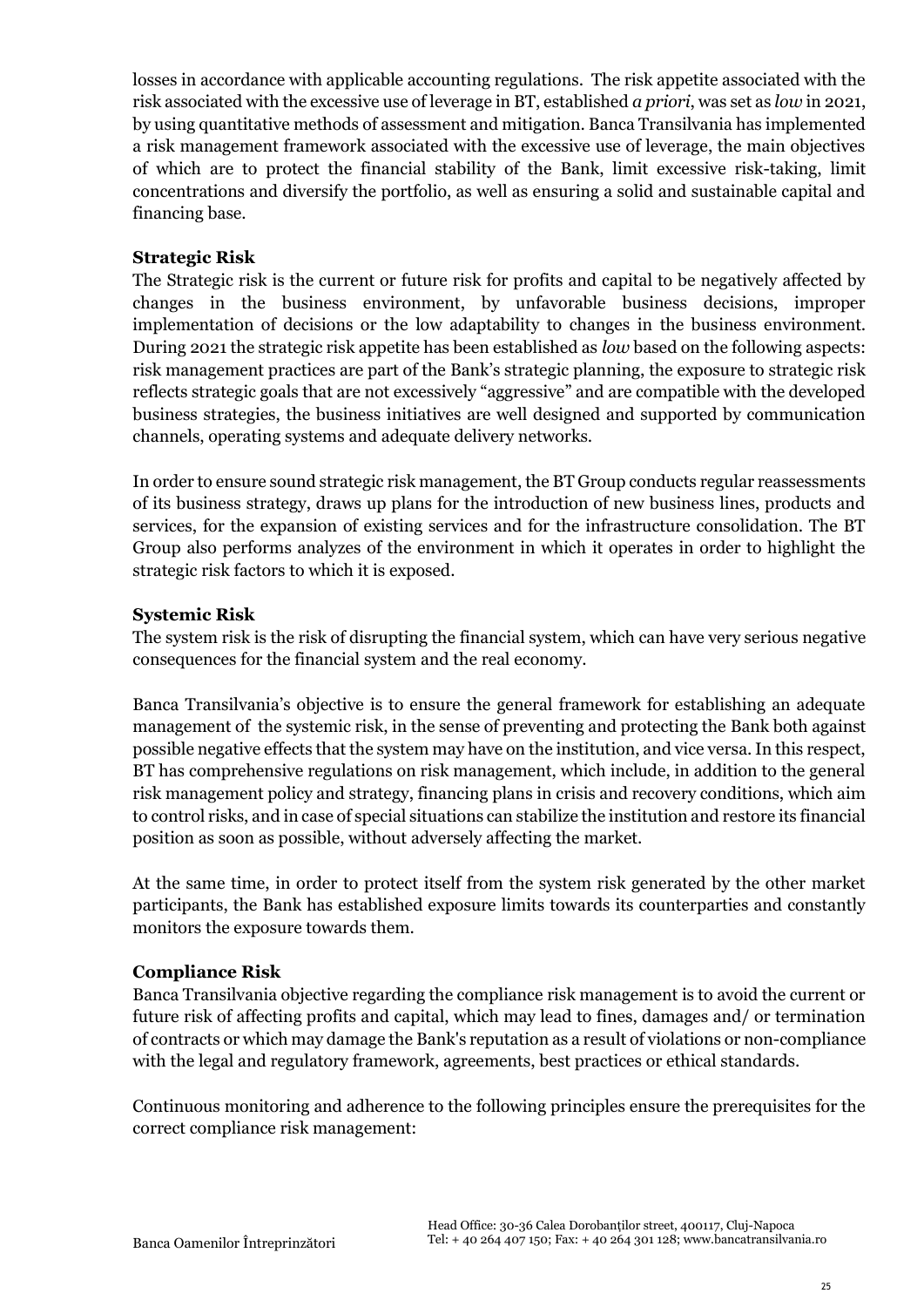- development and application of the compliance risk assessment methodologies through the use of risk indicators;
- monitoring the compliance and communicating results according to the BT reporting lines;
- analysis of those situations with potential conflict of interest at the Bank and subsidiaries level;
- periodic review of the indicators' limit, motivated by the occurrence of new risk events that were not taken into account in the initial assessment;
- formulating proposals of measures leading to the mitigation / elimination of risk events that generated the increase of the indicators level.

The appetite for compliance risk in Banca Transilvania was set in 2021 as *low*.

### **Capital Adequacy**

The internal assessment process of capital adequacy to risks is integrated in the administration and management process of Banca Transilvania and in its decision making culture, according to which the management body must ensure the proper identification, measurement, aggregation and monitoring of risks, the preservation of internal capital levels adjusted to the Bank's risk profile, as well as the use and development of sound risk management systems.

For the assessment of the capital requirement, Banca Transilvania and Banca Transilvania Financial Group use the following calculation methods:

- **Credit risk**: risk-weighted assets are calculated based on the standard method;
- **Market risk**: capital requirements with respect to the exchange risk and the trading portfolio are calculated based on the standard method;
- **Operational risk**: the basic indicator method is used to calculate the capital requirement to cover the operational risk.

BT Group dynamically manages its capital base by monitoring capital rates according to Regulation no. 575/2013, as well as the capital rates disposed following the monitoring and assessment process carried out by the supervisory authority, anticipating the appropriate changes necessary to achieve its objectives, as well as optimizing the structure of assets and equity.

Planning and monitoring take into consideration the total own funds (core tier 1, additional tier 1 and tier 2) on the one hand and risk-weighted assets (RWA) on the other hand.

### **Internal and External Audit**

The general objectives of the 2021 audit focused mainly on risk management, as well as on the assessment of the overall control system implemented on transactions and/or processes/flows, covering the entire range of risks. The control system assessment was carried out in line with the internal audit methodology, one of the main objectives being that of ensuring the reliability and integrity of financial and operational data, as a result of an independent and objective evaluation of the internal control system and of the risk management systems in connection with the financial reporting process.

The internal control framework of the BT Group is structured on three levels:

- functions that hold and manage risks (operational units);
- risk supervisory functions (risk management function and compliance function);
- the function that ensures an independent examination, namely the internal audit function.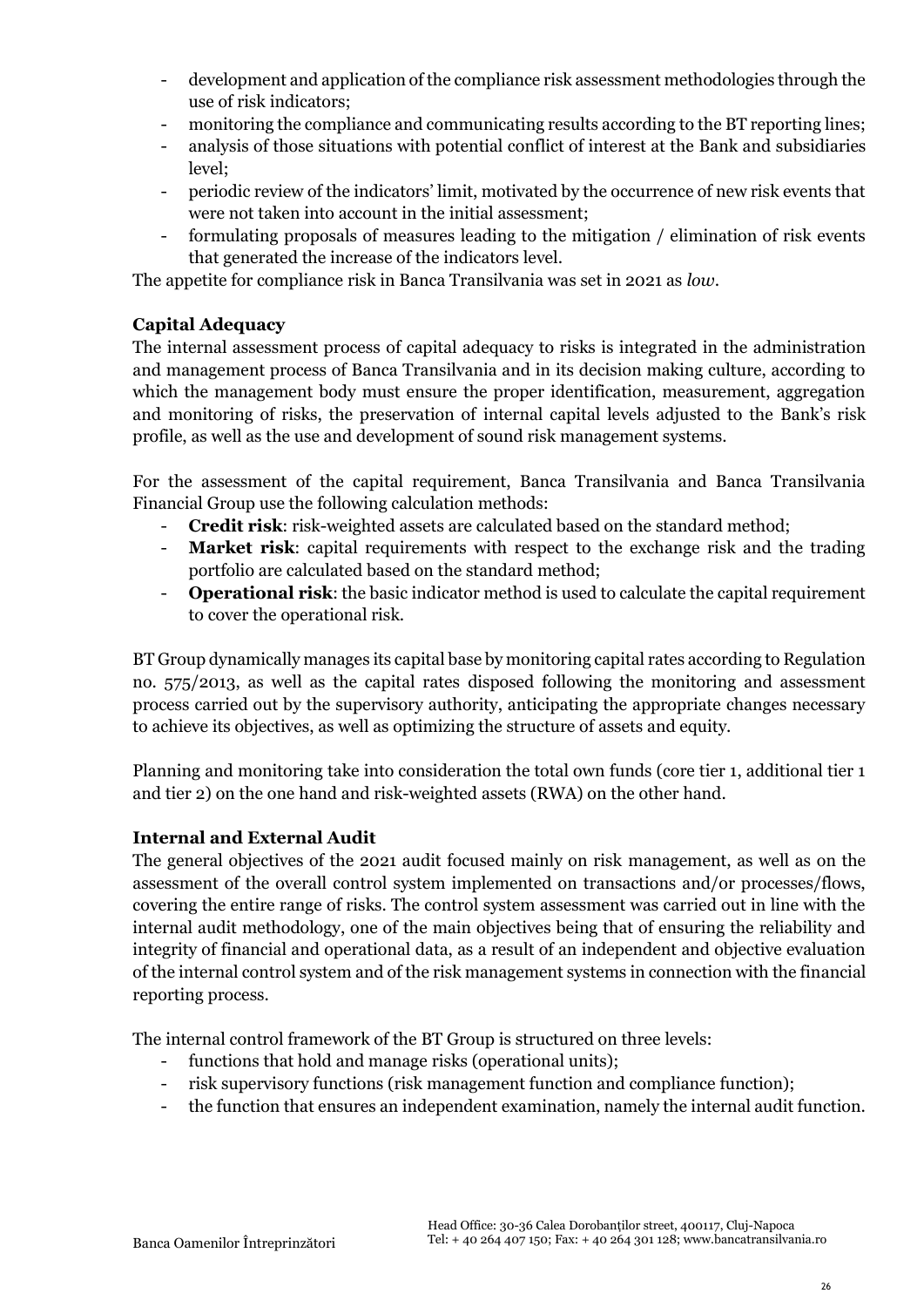Thus, the 1<sup>st</sup> control level is realized by the operational units, which are responsible for ensuring an appropriate risk control and prevention environment within each operational structure/activity, as part of their daily operations; the  $2<sup>nd</sup>$  and  $3<sup>rd</sup>$  control levels are associated with the three independent control functions, as follows:

- the risk management function ensures the management and control of identified risks by means of specific assessment processes;
- the compliance function ensures the management of compliance / operational / credit risks;
- the internal audit function ensures the objective examination of the BT's overall activities, for the purpose of an independent assessment of risk management, of the internal control system, of the management and execution processes, to support the achievement of the objectives; it also issues recommendations for the improvement of such activities.

The external auditor of the Bank - KPMG Audit SRL - has audited the individual and consolidated financial statements of the Bank as at December 31, 2021.

### <span id="page-26-0"></span>**1.9. Aspects related to the perspectives of the Bank's activity**

The year 2021, for Banca Transilvania, represented a year of position consolidation on the Romanian market through acquisitions. Banca Transilvania completed the transaction for the acquisition of the entire share package (100%) owned by Getin Holding Group in the share capital of Idea Bank S.A., Idea Leasing IFN S.A. and Idea Broker de Asigurare S.R.L.. Idea Bank is the third bank purchased by Banca Transilvania, after Bancpost (2018) and Volksbank Romania (2015). Idea Bank will become a digital banking hub, beyond the scope of traditional commercial banks and continuing BT's efforts of digitalizing the services and products offered. All the three entities known under the Idea brand will have new corporate identities. The positive impact in economy and society of this acquisition is more than just another step for the consolidation of the banking sector or the reposition of the Bank as a digital platform, it also derives from the ESG agenda of all the areas.

In 2022, Banca Transilvania continued the acquisitions from the Romanian market, the Board of Directors of Banca Transilvania S.A. approving on 14.01.2022, the completion of the transaction regarding the acquisition of the total holding owned by Molesey Holdings Limited and Hyundai Auto Romania S.R.L. in the capital of Tiriac Leasing IFN S.A.. This transaction does not represent a significant change in the financial position of Banca Transilvania, the assets to be added representing less than 1% of the assets of the BT Group. Also, the field of activity already exists within the BT Financial Group.

After a period of more than two years, in which the personal, microeconomic, and macroeconomic challenges were unprecedented, the pandemic period seems to reduce its impact on the business environment but without being able to speak of a return to normal. During this period, the Bank focused on ensuring the prevention of the spread of COVID-19, on the continuity of operations through agencies, branches, and digital channels, as well as on finding the best ways to contribute to the well-being of customers, employees and of the community.

Russia's military aggression against Ukraine began on February 24, 2022 and resulted in a series of economic and individual sanctions, mainly imposed by the EU and the United States. This event has created geopolitical instability and volatility in the financial and energy markets and the economic consequences are already manifested in price increases mainly for energy and food.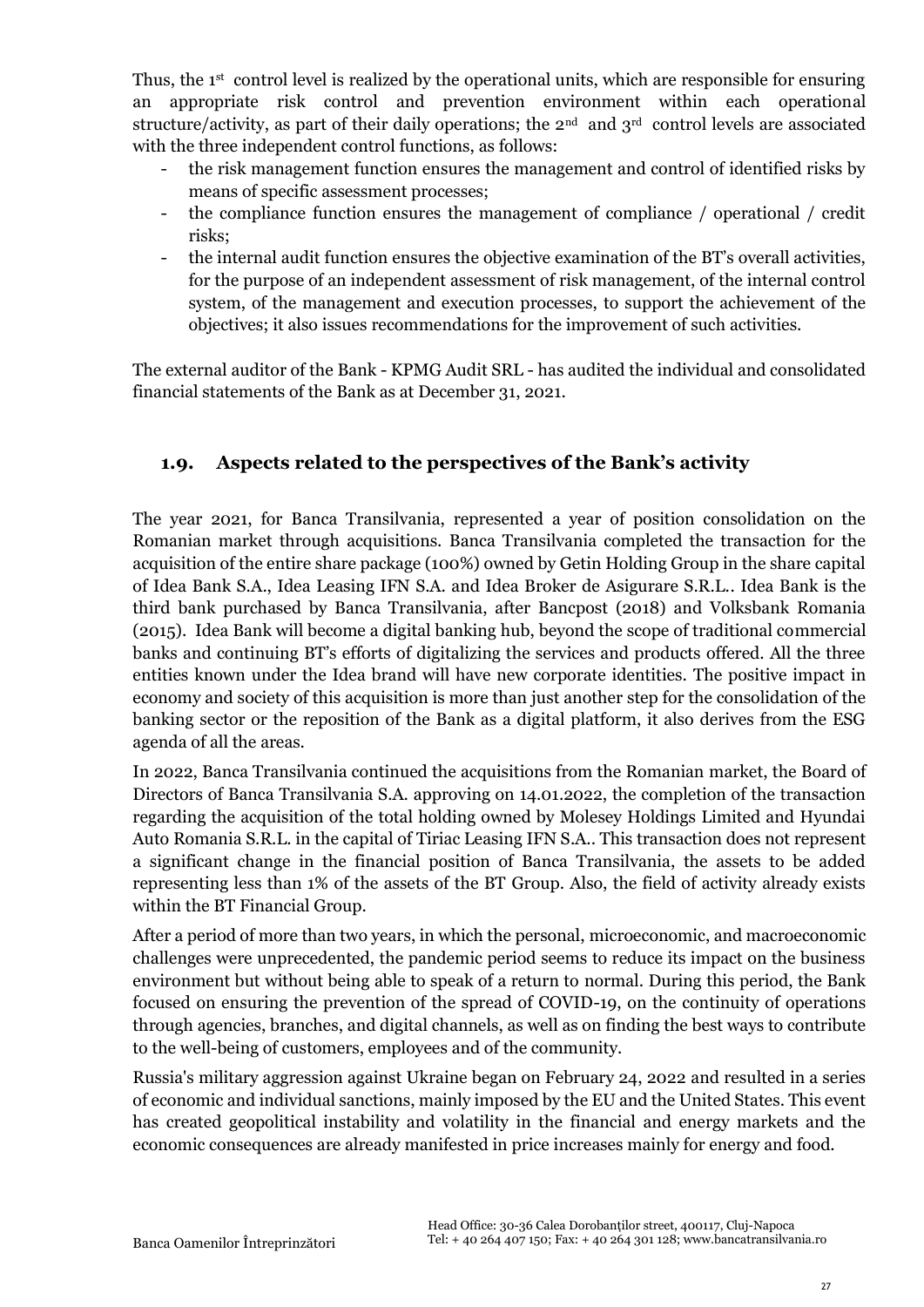For 2022, Banca Transilvania has prepared different scenarios, considering the signals and trends and expects a return with an annual growth rate that it depends a lot on the evolution of the armed conflict, of the pandemic, travel and the level of consumption in European countries. Romania has a complex economy and strongly interconnected with Europe, and the pace of recovery will be correlated with that of large European economies.

The financial stability of Banca Transilvania, together with the internally developed electronic systems are the pillars on which it is based in these moments of uncertainty. With all the resources at its disposal, the Bank is ready to do whatever it takes to continue to provide comprehensive banking services. Therefore, for 2022, Banca Transilvania plans to be as proactive as possible and to play a major role in supporting companies, people, and the economy.

Banca Transilvania is monitoring the coronavirus situation very closely and liaising with National Bank of Romania, Romanian government and with public health officials.

For the year 2022, the Bank set the following qualitative and quantitative objectives:

- Sustainability the implementation of the 2022 step from the multi-yearly plan of sustainable growth; incorporation of a series of principals of sustainable development for a friendly banking with the environment and for the community of which it is part of; UNEP membership;
- Digital: development of fully digital interaction flows with the clients;
- Digital: continues of development of intelligent operation systems, innovation and processes reengineering;
- Client relationship: the omnichannel experience;
- Sustaining and active participating in the programs for sustaining the Romanian economy (IMM Invest, Noua casă – New Home, European Union grant program;
- Maintaining a high interest for the mergers or acquisition with entities which can complete the added value offered to our clients.
- Total assets: +9.7% increase;
- Total loans, gross:  $+8.9\%$  increase;
- Total deposits from customers: +12.4% increase;
- Cost/Income ratio: 46.7%;
- Loans/Deposit ratio: 53.2%.

### The investment budget for 2022 is presented in the table below:

| <b>Investment budget for 2022:</b>                 | <b>Amount (RON million)</b> |
|----------------------------------------------------|-----------------------------|
| Buildings – agencies and branches                  | 108,62                      |
| Investments IT and cards, of which:                | 333,81                      |
| Hardware IT                                        | 46,93                       |
| Software IT                                        | 230,70                      |
| Retail and cards, of which:                        | 56,19                       |
| Hardware, retail cards                             | 11,71                       |
| Software, retail cards                             | 44,48                       |
| Security                                           | 10,26                       |
| Cash processing center                             |                             |
| Digital initiatives                                | 53,25                       |
| Other                                              | 41,55                       |
| <b>Total Investments RON million, VAT included</b> | 556,17                      |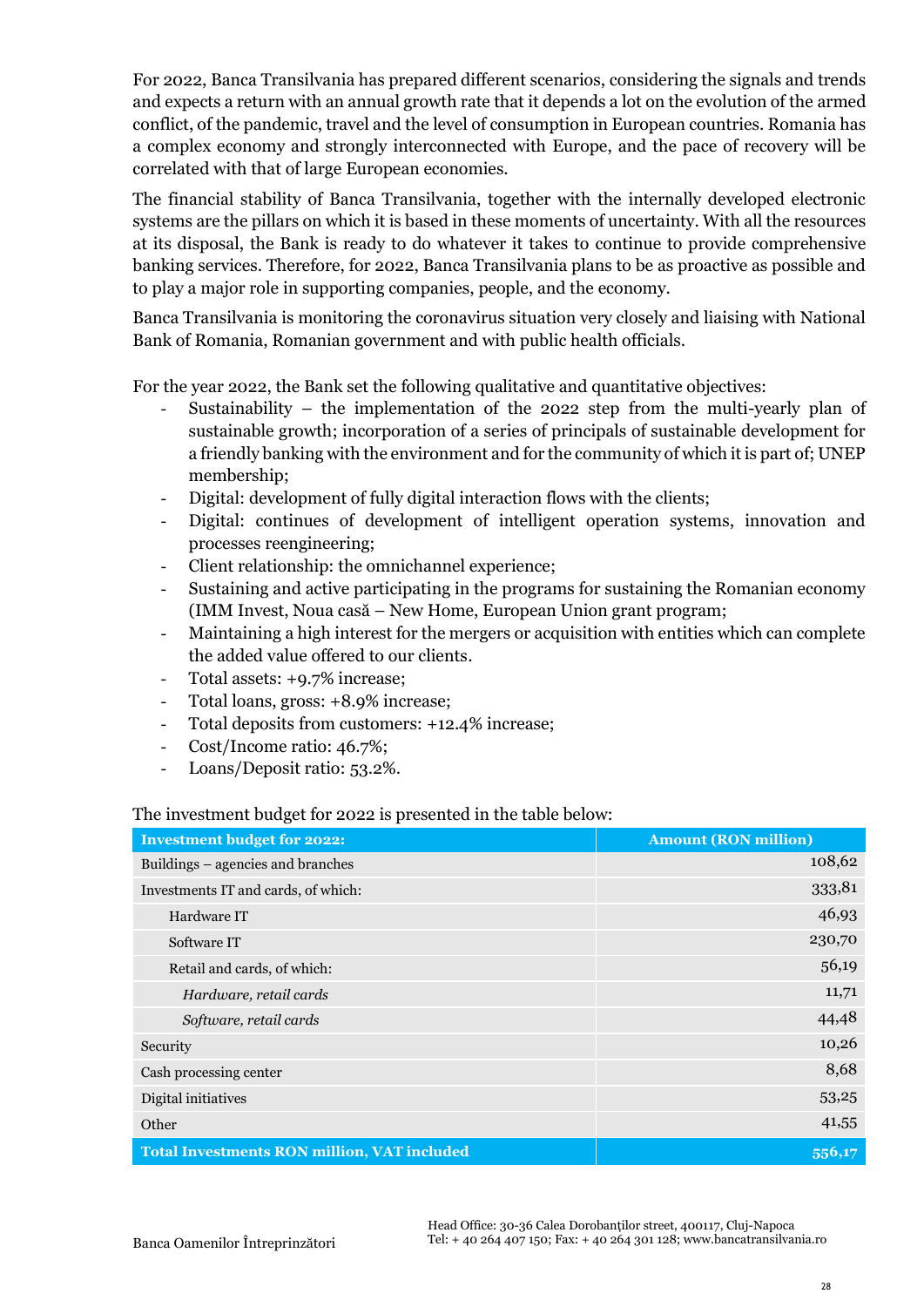In projecting indicators for 2022, it has been considered an average inflation rate of 6.9% and an average exchange rate of 4.99 RON\EURO.

The Bank estimates a growth rate of 9.7% for total assets as compared with previous period (up to RON 137,148 million). The structure of assets is projected to comprise a weight of 44.8% of gross loans, a weight of 22.5% of cash and cash equivalents and a weight of 33.0% of investments in treasury bills.

Regarding the structure of liabilities and equity forecasted for 2022, the Bank considered a growth rate of resources from non-banking clients of 12.4% as compared with 2021, meaning a weight in total liabilities of 90.4%.

The 2021 budgeted ratios subject to the GMS approval are determined so as to support the business objectives and are correlated with the specific prudential and supervisory standards.

# <span id="page-28-0"></span>**2. The Bank's Tangible Assets**

### <span id="page-28-1"></span>**2.1. Location and properties of the main production capacities owned by the Bank:**

Until now, the Bank currently owns tangible assets in the form of buildings, which represent the offices of its subsidiaries/agencies located in: Bistrița, Brașov, Bucharest Obor, Bucharest Unirii, Bucharest Regional Office, Bucharest Cash Processing Center, Cluj-Napoca, Cluj-Napoca Cash Processing Center, Constanța, Dej, Deva, Drobeta Turnu-Severin, Giurgiu, Miercurea-Ciuc, Râmnicu-Vâlcea, Turda, Zălau, Suceava, Iași, as well as four buildings accommodating the Bank's Headquarters. The other locations where BT units are currently operating are rented offices.

### <span id="page-28-2"></span>**2.2. Description and analysis of the degree of wear and tear of the Bank's properties**

The net tangible assets as at 31 December 2021 amount to RON 652.58 million, of which 44% are buildings and land. The majority of real estate properties were recently built or refurbished.

A detailed analysis of the Bank's fixed assets is presented in the Notes to the Financial Statements.

Tangible assets do not include rights-of-use assets recorded in accordance with IFRS 16.

### <span id="page-28-3"></span>**2.3. Notes on the potential issues related to the ownership of the Bank's tangible assets**

Not applicable.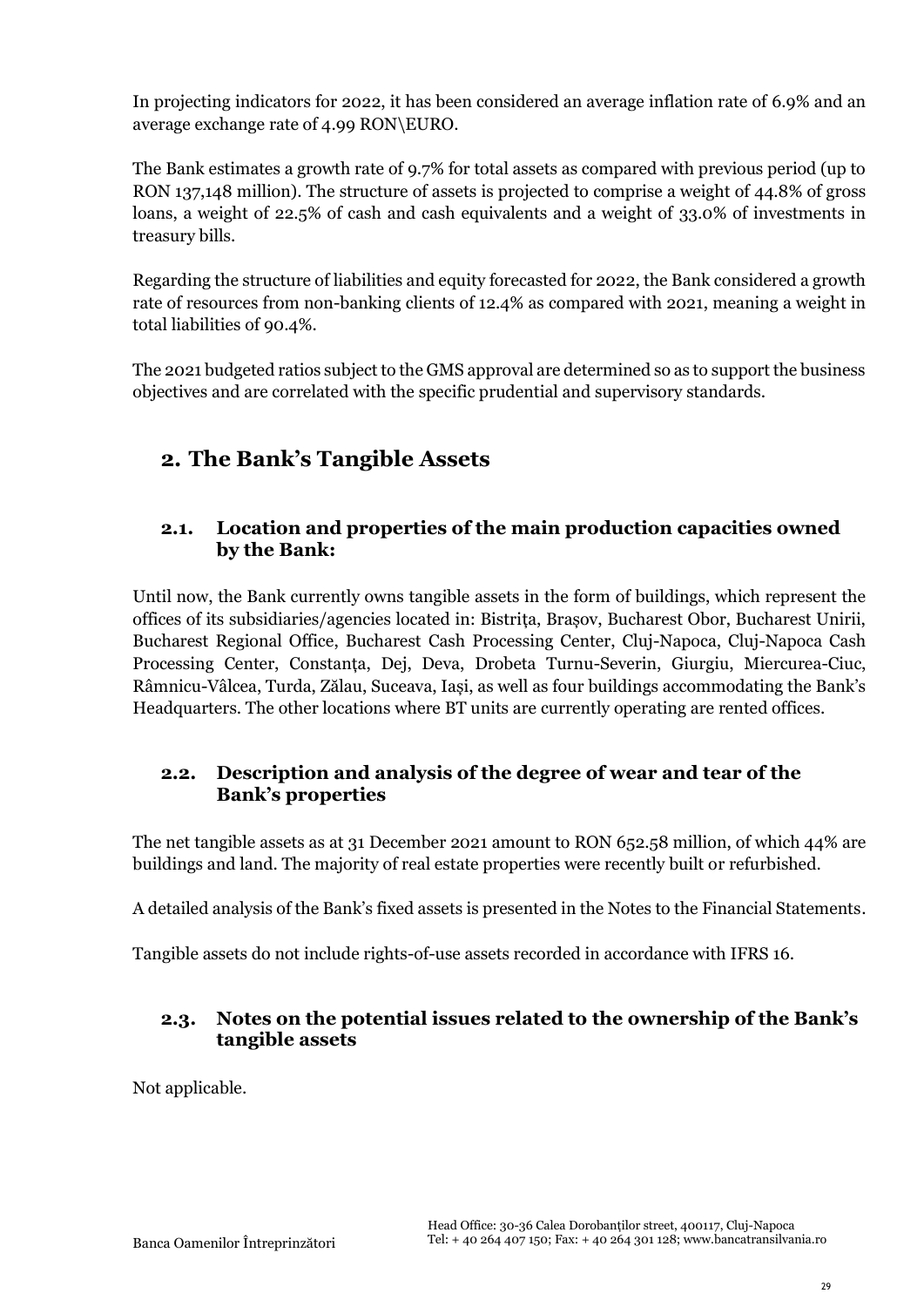## <span id="page-29-0"></span>**3. The stock exchange where the securities issued by the company are traded**

### <span id="page-29-1"></span>**3.1. Romanian and foreign markets where the securities issued by the Bank are traded**

As of 15.10.1997 (the first trading day), Banca Transilvania became the first Romanian banking institution listed on the Bucharest Stock Exchange. The Bank's shares are indivisible common dematerialized nominal shares.

At the beginning of 2021, the share capital registered with the Trade Register was RON 5,737,699,709.

According to the EGMS Decision of 27.04.2012 and 30.10.2012, as an effect of the conversion into shares of the issued bonds, in January 2021 the legal procedures for registering the capital increase at ASF and the Central Depository were completed with a number of 60 shares with a nominal value of RON 1.00/ share as a result of the Decision of the Board of Directors of 28.10.2020.

The share capital was increased during the year, according to the Decision adopted by the Ordinary and Extraordinary General Shareholders' Meetings of Banca Transilvania on 28th of April 2021, with the amount of RON 573,769,971, through the capitalization of reserves from the net profit of the year 2020, in amount of RON 573,769,971, by issuing a number of 573,769,971 shares, with a nominal value of RON 1/share in the benefit of the shareholders registered with the Shareholding Register held by the Central Depository at the registration date that will be established by the GSM. Considering the above, each shareholder registered on the registration date, September 10<sup>th</sup> 2021, received free of charge, for each 100 shares owned, a total number of shares calculated as follows: 100x(573,769,971/RON 5,737,699,709). The legal procedures to register the share capital increase with ASF and Central Depository were finalized in the first part of September 2021.

The purpose of the capital increase is to sustain the current activity of the company. Following the increase, the Bank's share capital amounts to RON 6,311,469,680, divided into 6,311,469,680 shares with a nominal value of RON 1/share.

| <b>Shareholders</b>                                        | 31-Dec-21 | 31-Dec-20 |
|------------------------------------------------------------|-----------|-----------|
| $NN$ Group $(*)$                                           | 10.29%    | 10.14%    |
| European Bank for Reconstruction and<br>Development (EBRD) | 6.87%     | 6.87%     |
| Romanian individuals                                       | 21.23%    | 20.47%    |
| Romanian companies                                         | 41.41%    | 40.10%    |
| Foreign individuals                                        | 0.98%     | 1.09%     |
| Foreign companies                                          | 19.22%    | 21.33%    |
| Total                                                      | 100.00%   | 100.00%   |

The share capital structure as at 31.12.2021 and 31.12.2020 was as follows:

*(\*)NN Group N.V. and pension funds managed by NN Pensii SAFPAP S.A. and NN Life Insurance S.A.*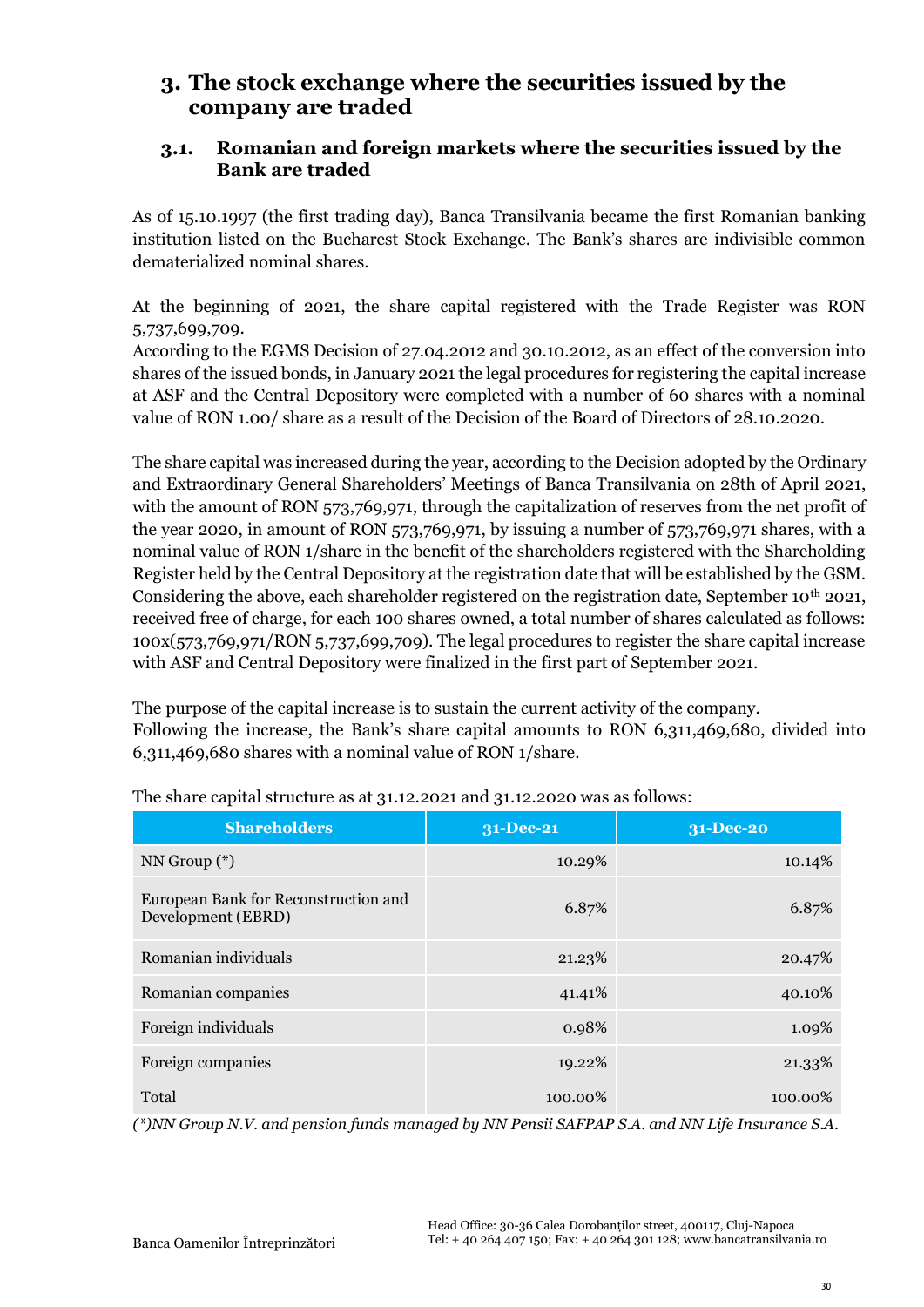The Bank's market cap as at 31 December 2021 was RON 16.3 billion, respectively EUR 3.3 billion (31 December 2020: RON 12.9 billion, respectively EUR 2.7 billion).

### <span id="page-30-0"></span>**3.2. The Bank's policy regarding dividends**

In 2021, the Bank distributed the profit of 2020 (RON 425,754,277) as well as part of the reserves of the previous years (RON 74,245,723 from the net profit reserves of the previous years – 2019) as cash dividends in a total amount of RON 500,000,000, the gross value of the dividend per share being RON 0.0792210443.

In 2020, the Bank distributed cash dividends in amount of RON 600,000,000 from the profit of 2019, the gross value of the dividend per share being RON 0.1150286771.

In 2019, BT distributed cash dividends in amount of RON 818,565,850 from the profit of 2018, the gross value of the dividend per share being RON 0.17.

In 2018, BT distributed cash dividends in amount of RON 610,000,000 from the profit of 2017, the gross value of the dividend per share being RON 0.140506.

In 2017, BT distributed cash dividends in amount of RON 219,000,000 from the profit of 2016, the gross value of the dividend per share being RON 0.060065.

In 2016, BT distributed cash dividends in amount of RON 1,200 million from the profit of 2015, the gross value of the dividend per share being RON 0.396558.

BT also distributed cash dividends in amount of RON 50 million from the profit of 2008, when the gross value of the dividend per share was RON 0.047200.

In the other years, the policy of Banca Transilvania regarding profit distribution was focused on capitalization.

### **Proposals regarding the distribution of profit for the financial year 2021 and the share capital increase**

| <b>Proposal for 2021 profit distribution</b> | <b>Amounts (RON)</b> |
|----------------------------------------------|----------------------|
| Gross profit                                 | 2,022,367,212        |
| Current/deferred income tax                  | (239, 663, 600)      |
| Net profit                                   | 1,782,703,612        |
| 5% Legal reserve fund from gross profit      | (101, 118, 361)      |
| Reinvested profit reserve                    | (116, 472, 600)      |
| Net profit to be distributed                 | 1,565,112,651        |

The Board proposes for approval to increase the Bank's share capital from RON 6,311,469,680 to RON 7,076,582,330, with the amount of RON 765,112,650, representing reserves from the 2021 net profit.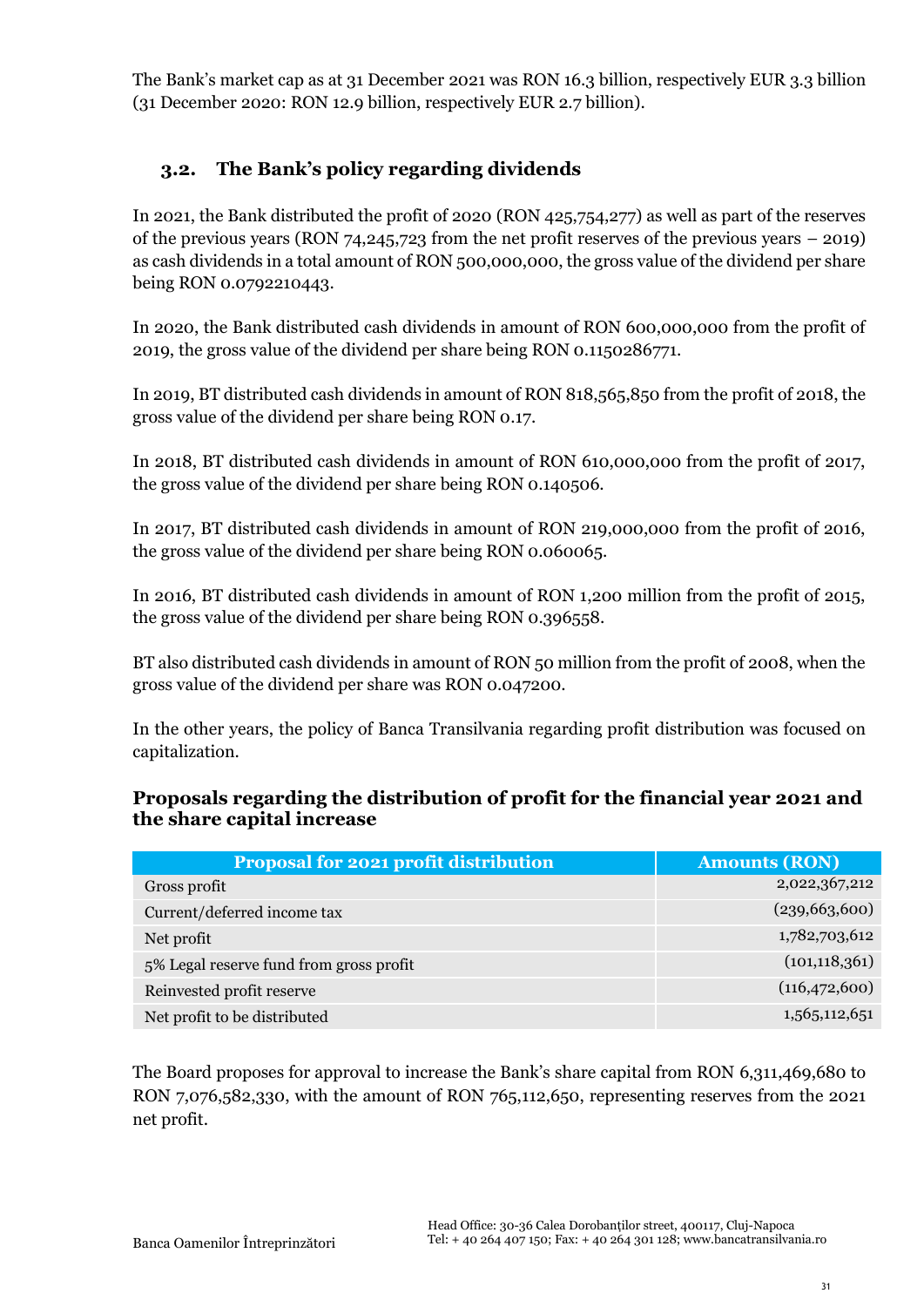The increase in the share capital will be carried out through issuing a number of 765,112,650 shares, with a nominal value of RON 1/share in the benefit of the shareholders registered with the Shareholding Register held by the Central Depository at the registration date that will be established by the GSM, following that the price for the compensation of the fractions of shares resulting from the application of the algorithm and the rounding of the results, to be determined in accordance with the legal provisions in force.

The Board of Directors proposes for approval the distribution of profits by granting dividends amounting to RON 800,000,000. The gross dividend per share amounts to 0.1267533618.

| <b>Proposal for 2021 profit distribution</b> | <b>Amounts (RON)</b> |
|----------------------------------------------|----------------------|
| Total available reserves for distribution    | 1,565,112,651        |
| Reserves from 2021 net profit                |                      |
| Dividends                                    | 800,000,000          |
| Capitalization of 2021 net profit reserves   | 765,112,650          |
| Share capital at recording date*             | 6,311,469,680        |
| Yield per share % capitalization             | 0,12122575070        |

\*The share capital registered with the Trade Register is represented by 6,311,469,680 shares with the nominal value of RON1/ share, to which is added the RON 86,501,040 the adjustment according to inflation of the share capital and surplus from the revaluation of fixed assets used to increase the share capital , but which was not achieved until the date of transition to the application of the International Financial Reporting Standards adopted by the European Union.

### <span id="page-31-0"></span>**3.3. The Bank's share buyback activities**

The share buyback from 2021 are part of the program approved by the Decisions of the Ordinary General Meeting of Shareholders of Banca Transilvania dated 29.04.2020.

Through its decision of 08.03.2021, the Board of Directors of Banca Transilvania S.A. has approved the buyback of a maximum of 35,000,000 BT (TLV) shares (0.67% of the total of shares composing the share capital at the moment of approaval) at a nominal value of 1 RON per share as well as at a price at least equal with the BSE market price at the moment of the acquisition and at a maximum price of 4 lei, in accordance with the daily transaction price on BSE for the period of share buyback.

As at 31.12.2021, Banca Transilvania does not have any own shares in its balance. Banca Transilvania repurchased the shares as part of a stock option plan with the purpose of implementing a remuneration program and a personnel incentive program for a period of at least 3 years as well as the payment of fixed remuneration.

### <span id="page-31-1"></span>**3.4. The number and nominal value of the shares issued by the parent company and owned by the subsidiaries**

As at 31.12.2021, BT Group counts 16,7 million own shares amounting to RON 15.3 million acquisition value, which are held by BT INVEST1, a Group subsidiary.

| <b>BT</b> group subsidiary | Number of<br>shares held | <b>Nominal</b><br>value at<br>31.12.2021 | <b>Percentage held of</b><br>the Bank's share |
|----------------------------|--------------------------|------------------------------------------|-----------------------------------------------|
|----------------------------|--------------------------|------------------------------------------|-----------------------------------------------|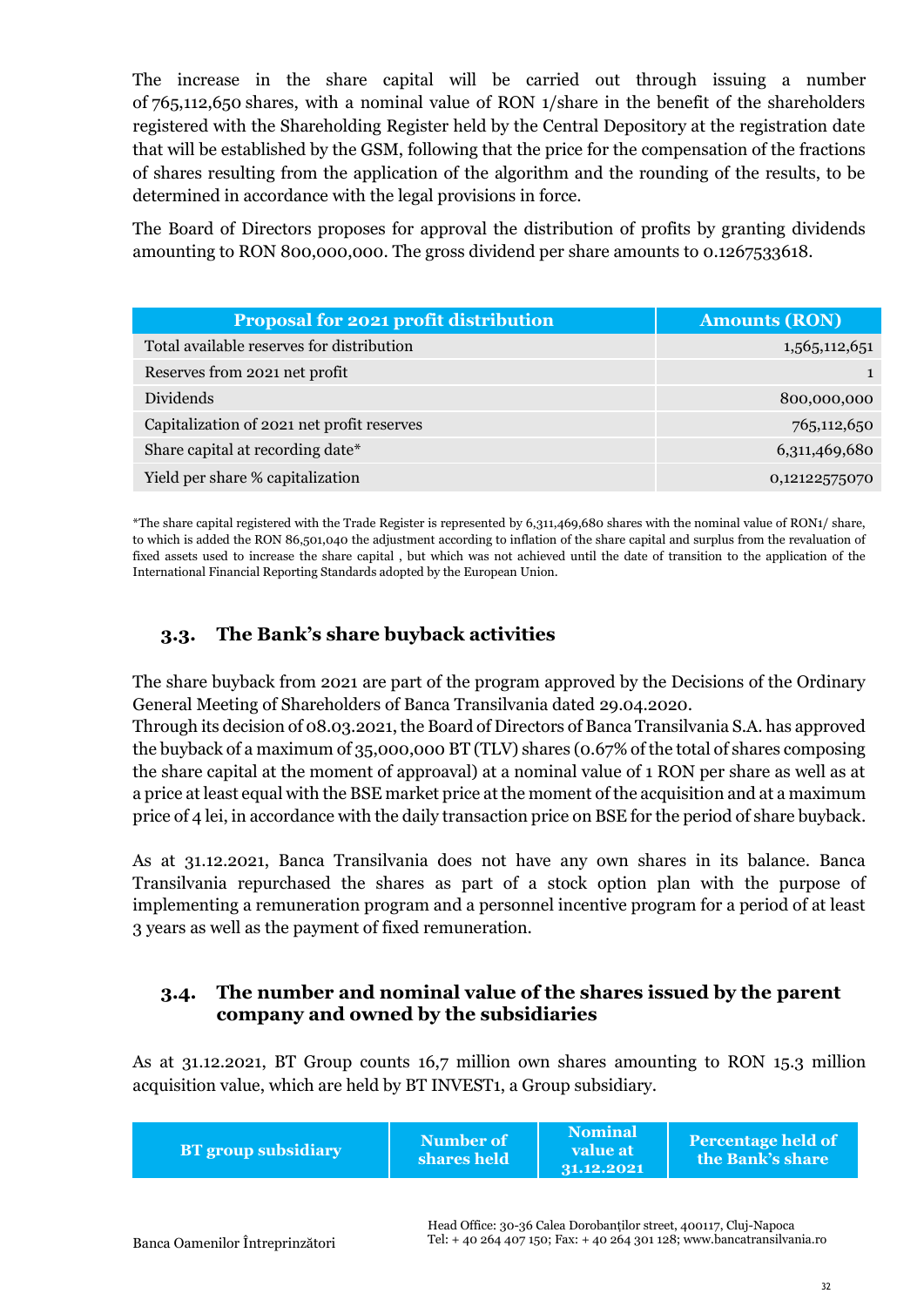|                                     |            |            | capital as at<br>31.12.2021 |
|-------------------------------------|------------|------------|-----------------------------|
| <b>BT INVEST1</b>                   | 16,692,347 | 16,692,347 | 0.26%                       |
| <b>Total BT Investi shares held</b> | 16,692,347 | 16,692,347 | 0.26%                       |

### <span id="page-32-0"></span>**3.5. Bonds issued by the Bank**

In 2013 Banca Transilvania issued a number of 50,000,000 unsecured subordinated convertible bonds, due in 2020, each with a nominal value of EUR 0.60, and a total nominal value of EUR 30,000,000. These are nominal, dematerialized bonds.

As at 31 December 2013 the Bank had a balance of issued subordinated term bonds of EUR 30 million.

On 3.11.2014, BT converted 33,453,730 bonds with a nominal value of EUR 20,072,238 into 49,444,546 shares.

As at 31 December 2014, the Bank counted 16,546,270 outstanding subordinated bonds, amounting to EUR 9,927,762.

As at 31 December 2015, the Bank counted the same 16,546,270 outstanding subordinated bonds, amounting to EUR 9,927,762.

As at 31 December 2016, the Bank had a balance of 16,507,930 issued subordinated bonds, amounting to EUR 9,904,758.

In 2017, the Bank converted bonds in amount of EUR 2,122, equivalent to RON 9,683, amount that was used as follows: RON 3,483 for the increase of the share capital and RON 6,200 for the constitution of the capital premiums.

The value of convertible bonds as at 31.12.2017 was EUR 9,902,636, equivalent of RON 46,143,312 (31.12.2016: EUR 9,904,758, equivalent of RON 44,978,497).

As at 31 December 2017, the Bank had a balance of 16,504,393 issued subordinated bonds, amounting to EUR 9,902,635.8.

As at 31 December 2018, the Bank had a balance of 16,504,393 issued subordinated bonds, amounting to EUR 9,902,635.8, equivalent of RON 46,184,903, plus 2,850 bonds with a nominal value of EUR 100,000 ( 31.12.2017: EUR 9,902,636 equivalent of RON 44,978,497).

During 2018, Banca Transilvania S.A. issued 2,850 bonds, with a nominal value of one bond amounting to EUR 100,000. The bonds were made available for subscription through private placements to a limited number of eligible investors. The private placement of Equity Tier 2 bonds, subordinated unsecured, denominated in EUR, with a interests equal to the EURIBOR6M  $+ 3.75\%$ per year, maturity in 2028, with a total face value of EUR 285,000,000, was finalized on 26 June 2018, the settlement date being June 28 2018, and the maturity date June 28 2028. The bonds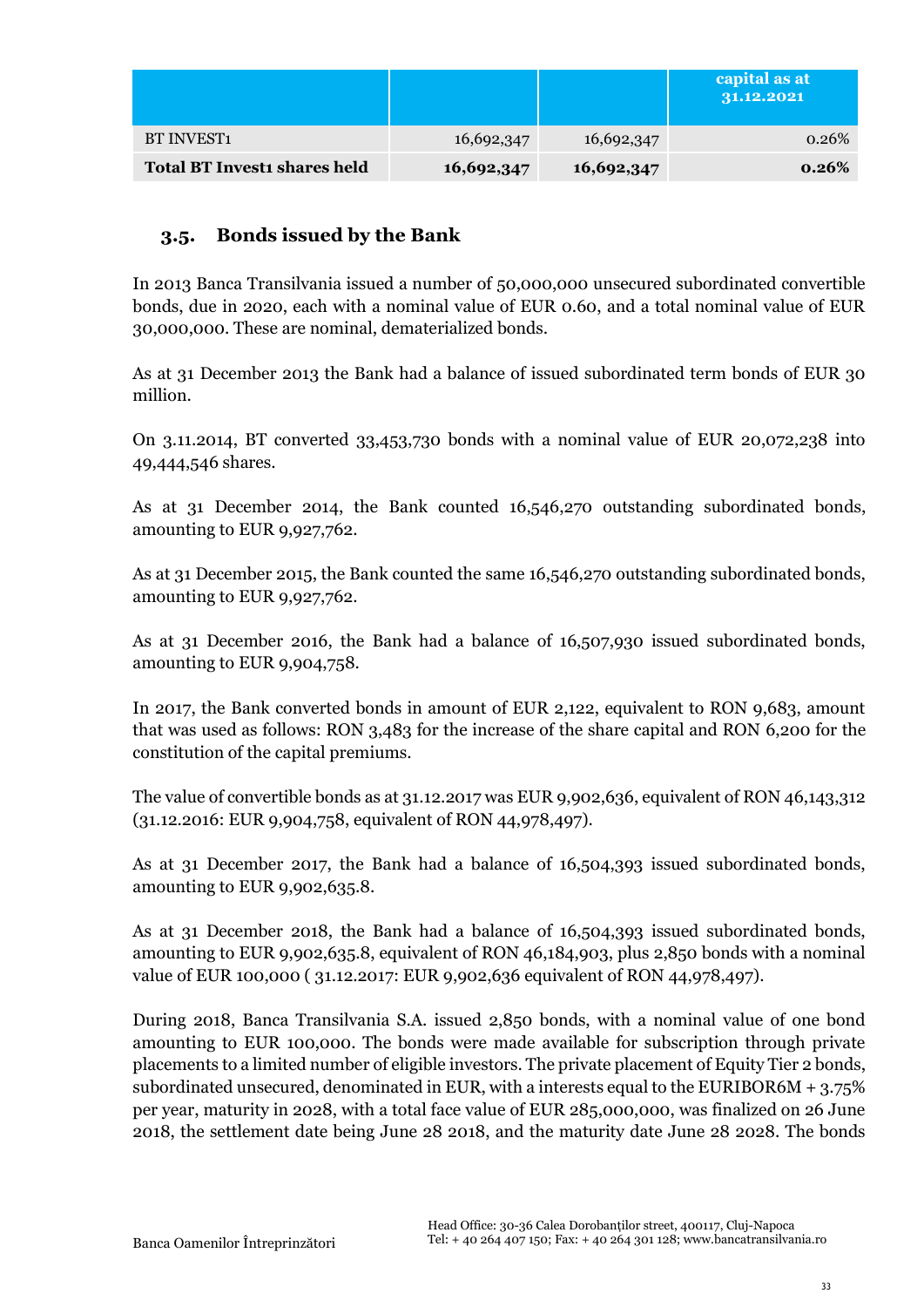became tradable on the regulated spot market managed by the Bucharest Stock Exchange under the ISIN code ROTLVADBC023 and the TLV28E symbol starting with 6 July 2018.

As at 31 December 2018, in the balance there were subordinated bonds issued by the Bank amounting to EUR 294,902,635.80, equivalent of RON 1,375,396,403.11.

In 2019, the Bank converted a total of 8,920 bonds amounting EUR 2,122, equivalent of RON 9,829, amount that was used to increase the share capital.

As at 31 December 2019, in the balance there were subordinated bonds issued by the Bank amounting to EUR 294,897,283.8, equivalent of RON 1,409,402,588.5.

As at 31 December 2020, in the balance there were subordinated bonds issued by the Bank amounting to EUR 285,000,000, equivalent of RON 1,387,779,000.

In 2020, the Bank converted bonds amounting to EUR 83 thousand, equivalent to RON 391 thousand, an amount that was allocated as follows: RON 173 thousand to increase the share capital and RON 218 thousand to share premiums.

The balance of convertible bonds in amount of EUR 9,814 thousand, equivalent to RON 47,523 thousand, was repaid on 22 May 2020. At 31 December 2020 the balance of convertible bonds was RON 0 (zero).

During 2021, the Bank did not issue bonds.

## <span id="page-33-0"></span>**4. Bank Management**

Corporate governance plays an essential role in increasing the performance of Banca Transilvania. Gives a strategic direction, helpd to achive the goals, to properly manage the riscks and resources to be used responsibly. It is the fundamental of BT's business model: sustainable with possitive impact.

Banca Transilvania uses the Code of Corporate Governance of the Bucharest Stock Exchange, considering the former's capacity as issuer on the capital market and applies the principles defined by the latter. The Code of Corporate Governance of BSE is available of the official website of BSE (ww.bvb.ro). Currently, there are no provisions of the Code for which compliance is not ensured by Banca Transilvania.

### **The General Meeting of Shareholders (GMS)**

The strategic management of the Bank is ensured by the General Meeting of Shareholders which is in charge of establishing strategic organizational objectives and of allocating the required resources for the achievement thereof.

### **The Board of Directors**

Banca Transilvania's management structure includes the supervisory management body, i.e. the Board of Directors and the top management bodies, i.e. the Leaders/Leaders' Committee.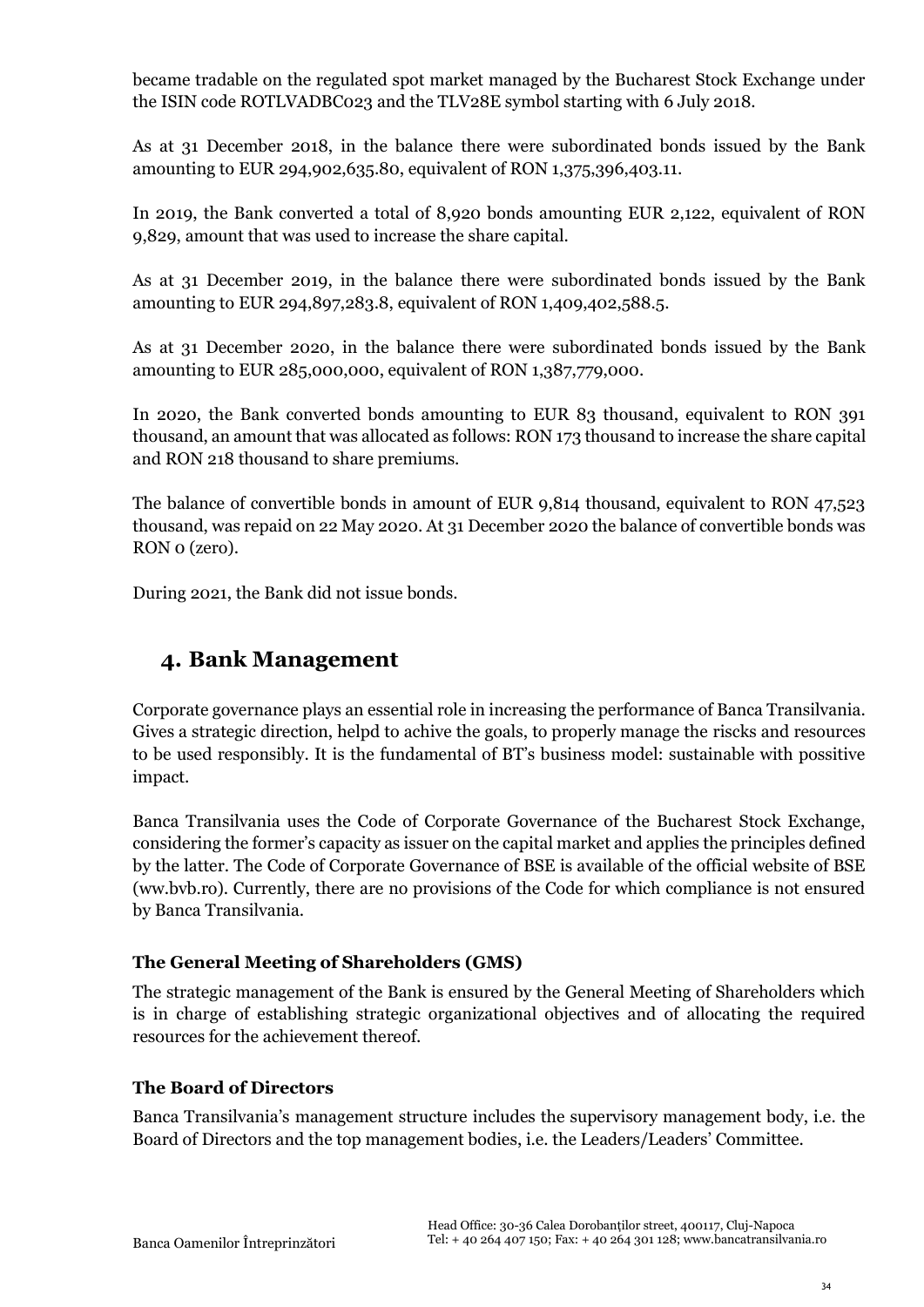The Bank's top management is ensured by individuals, who are mandated with the current management activity of the credit institution and are responsible for the fulfilment of these responsibilities towards the management body, based on the management agreements, the relevant NBR regulations, the legal requirements of Law 31/1990 and the internal rules.

The management of Banca Transilvania is entrusted by the General Meeting of Shareholders to a Board of Directors, elected for a four-year term of office, consisting of 7 administrators elected by the shareholders at the GMS, either on the expiry of the mandate or specifically, in the event of one or more vacancies. The Board of Directors (BOD) is the body responsible with the guidance, coordination, supervision and control functions, as stipulated by the specific regulations issued by the NBR.

In Banca Transilvania, the Board of Directors has the following structure:

- Chairman of the Board of Directors of BT;

- 6 administrators - members of the Bank's Board of Directors.

The eligibility criteria for joining the Board of Directors are those stipulated in the specific legislation (Law no.31/1990- company law, Gov. Ordinance no.99/2006 and the specific NBR regulations), as well as those stipulated in Banca Transilvania S.A.'s Articles of Association.

Subsequent to the shareholders approval within the GMS and before the beginning of the mandate, the newly appointed members must obtain the approval from the National Bank of Romania.

The Board of Directors' members are not involved in the fulfilment of operational tasks - this being a responsibility awarded to the top management.

### **Board of Directors' Attributions:**

- Follows the completion of the strategy and the established objectives mentioned in the policy statement approved by Shareholders General Assembly and in the midterm Strategic Plan, approves and revises, at least once a year, the general strategies and the policies related to Bank's activity;
- Approves the Business Plan and of the income and expenditure budget, the Investment Program and the profit and loss account, prepares the Report regarding the Bank's activity, which is presented to approval to the General Meeting of Shareholders, prepares the proposals for net profit distribution, presented to approval of the General Meeting of Shareholders;
- Approves and follows the implementation of two-years strategic plan which should be revised annually;
- Approves Organization and Administration Regulations, the Code of Ethics and Conduct Code, the organizational structure, as well as the principles of staff remuneration and loyalty programs, approves the individual exposures to a person in special relations with the Bank, within the limits established by the Board of Directors;
- Supervises compliance risk management;
- Creates the proper required conditions for an independent, efficient, permanent compliance function;
- Evaluates permanently the capital adequacy to risks, originating the capital distribution in an appropriate manner with the assumed risks both for the Bank and for its subsidiaries;
- Approves the accounting policies, the ones of the financial controlling as well as the ones for significant risks management;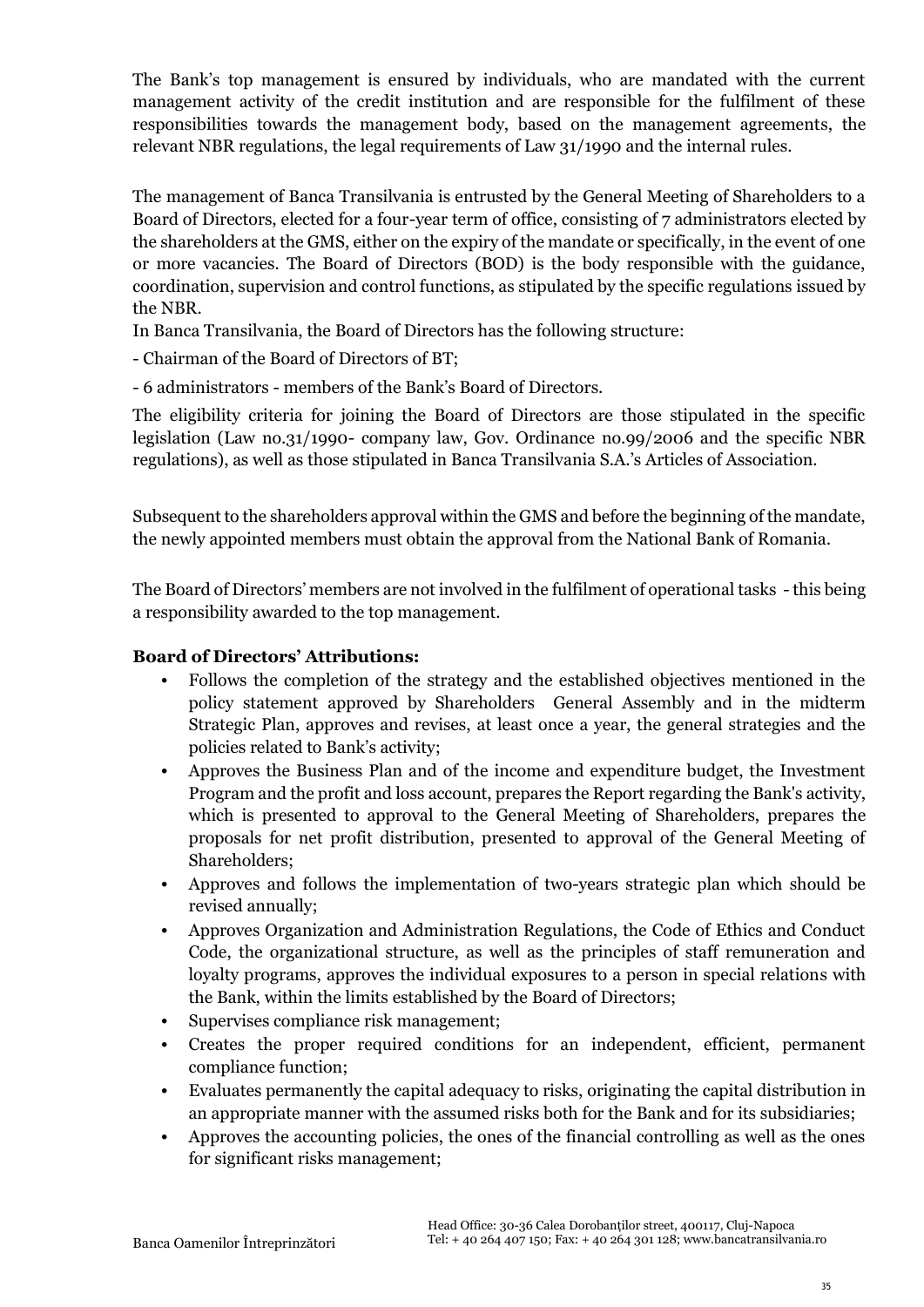• Approves other internal norms and policies in accordance with the Bank's Organization and Administration Regulations.

The Board of Directors usually meets once a month and whenever necessary, in the presence of at least half of its members, and may exercise its specific duties also through committees set up at the level of the Board of Directors and consisting of 2-3 members based on the mandate and in compliance with the legal requirements applicable to forum. The committees set up at the level of the Board of Directors are: the Audit Committee, the Remuneration and Nomination Committee, the Risk Management Committee. The Board of Directors and its committees are governed by the terms of reference on corporate governance published on the BT website.

### <span id="page-35-0"></span>**4.1. List of Bank Directors**

During the year 2021 there were no resignation among the members of the Board of Directors and the executive management. The members of the Board of Directors (BoD) on 31.12.2021 are:

| <b>Name</b>              | <b>Position</b>                                   | Percentage held of the share<br>capital of the Bank as of<br>31.12.2021     |
|--------------------------|---------------------------------------------------|-----------------------------------------------------------------------------|
| Ciorcilă Horia           | Chairman of the Board of Directors                | 4.561480% directly and together<br>with shareholder BT Castorius<br>Limited |
| Grasee Thomas<br>Gunther | Vice-Chairman of the Board of<br><b>Directors</b> | $0.000000\%$                                                                |
| Gueorguiev Ivo           | Non-executive Member of the Board<br>of Directors | 0.055031\%                                                                  |
| Ceocea Costel            | Non-executive Member of the Board<br>of Directors | 0.059902%                                                                   |
| Puscas Vasile            | Non-executive Member of the Board<br>of Directors | 0.037250\%                                                                  |
| Lionăchescu Costel       | Non-executive Member of the Board<br>of Directors | 0.026048%                                                                   |
| Bordea Mirela Ileana     | Non-executive Member of the Board<br>of Directors | 0.007924\%                                                                  |

At the Bord of Directos' level, following the decision of the General Meeting of Shareholders from 25.04.2018, the current members of the Bord of Directors were reelected for four years. The members of Banca Transilvania's Bord of Directors and their professional training, on the 31st of December 2021, are as follows:

**Ciorcilă Horia** was born in 1963 in Cluj-Napoca and graduated from the Faculty of Automation and Computers, at the Polytechnic Institute of Cluj-Napoca, in 1989. He participated, as a founding member, to the establishment of Banca Transilvania S.A. and of several companies from Banca Transilvania S.A. Group, operating in the finance sector (insurance, leasing, etc.) since 1993. He also contributed, as a founding member, to the establishment of companies such as the groups Astral TV, Maestro Industries and RomVioCons-Omniconstruct. He was also a Board member of BT Asigurari SA, BT Asset Management SAI and Chairman of the Board for BT Aegon. He is currently in the Boards of ACI SA and SIF MOLDOVA SA.

He has been a member of the Board of Directors of Banca Transilvania since its founding, and, starting with 2002, he has been the Chairman of the Bank's Board of Directors.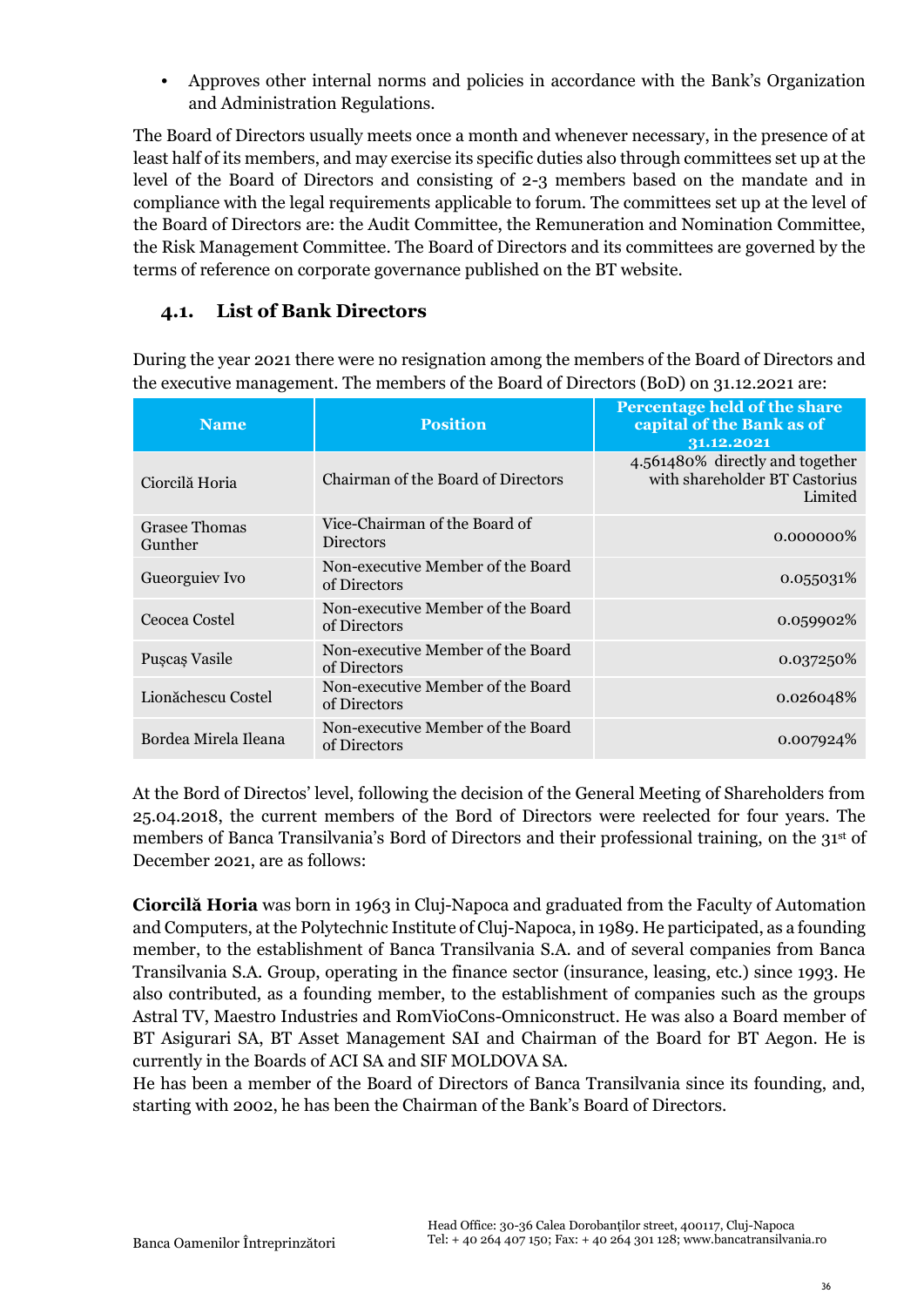**Grasee Thomas** was born in 1955. He has a degree in banking. He graduated from the Business School of Finance and Management of Bankakademie, Frankfurt, Germany, in 1977. He started his career in banking at Hypo-Bank Mannheim Branch, Germany. He has held different management and top management positions in the banking sector, within Hypo-Bank Munchen, Hypo-Bank Landshut/Rosenheim Germany, Bayerische Hypo und Vereinsbank AG Munchen Germany, Unicredit CAIB Poland, Specta Group Moscow, and Banca Intesa Moscow, Russia. He is currently on the Board of Directors of JSC Alliance Bank, Almaty, Kazakhstan and also a member of the Supervisory Board (EBRD nominee), of the Strategy and Capital Markets Committee, and of the Audit and Risk Committee from the Credit Bank of Moscow, Russia.

He has been a member of the Board of Directors of Banca Transilvania since 29.04.2014. The NBR approval was granted on 30.12.2014.

**Gueorguiev Ivo** was born in 1964. He graduated from the University of National and World Economy of Sofia, Bulgaria, in 1990 and holds an MBA from Alberta University of Edmonton, Canada since 1993. He has held many other positions, such as: Management Consultant of Varsity Consulting Group Edmonton, Canada, Principal Banker of the EBRD for the Baltics/Belarus Group, Chairman of the Management Board of Hermis Finance - Lithuania, Deputy Chairman of the Management Board Hermis Bank – Lithuania, Senior Banker of the EBRD for the Financial Institutions Group, Managing Director and Chairman of the Management Board of TBIF Financial Services BV, Chairman of the Supervisory Board of TBI Bank.

He has been on several Boards of Directors: Chairman of Hermis Finance Lituania, Vice-Chairman of Hermis Bank Lithuania, Board member of the Baltics Small Equity Fund, Export & Credit Bank Macedonia, and of the Bulgarian Insurance and Pension Holding, Chairman of the Board for TBI Broker doo Serbia, Chairman of TBI Lizing doo Serbia, Board Chairman of TBI Bulgaria, CEO member of the Board of TBIF Bulgaria, Chairman of the Board - TBI Invest / Asset Management Bulgaria, Vice-chairman of the Board - TBI Credit SA Romania, Vice-chairman of the Board - TBI Credit SA Romania, Chairman of the Board - TBI Credit EAD Bulgaria, Chairman of the Board - TBI Leasing AD Bulgaria.

He has also been a member of numerous Supervisory Councils (SC), in the capacity of: Member of the SCs of Energo SA Poland, Pension Fund Doverie Bulgaria, Chairman of the SC for Sympatia Finance Slovakia, Member of the SCs of Sovcom Bank Russia, TBI Holding Company - Netherlands, and Arka Consumer Finance Russia, Vice-Chairman of the Supervisory Council of VABank Ukraine, and SC Chairman for TBI Bank Bulgaria.

At the present, he is a private investor and member of the Board of Directors of Credibul AD Sofia Bulgaria. He has been a member of the Board of Directors of Banca Transilvania since 29.04.2014; the NBR approval was obtained on 27.11.2014

**Ceocea Costel** was born in 1956 in Buzau. He is a graduate of the Faculty of Economics from "Alexandru Ioan Cuza" University of Iasi, having majored in the Economy of Industry, Constructions and Transportation, he has a Master's Degree in Business Management and Administration from the "Gheorghe Asachi" Technical University of Iasi and he is also a PhD applicant for a degree in Industrial Engineering from the aforementioned Technical University. He started his activity in 1976, within the company CCH Letea Bacau. From 1981 to 1990, he worked for the Bacau County Council. In 1990, he was a clerk at IFET/SEPPL Bacau. He was hired by the Bacau Chamber of Commerce and Industry as Specialist Advisor in 1991, being later promoted to Head of Department - Internal and International Affairs. In 1994, he transferred to the Financial Investment Company Moldova SA (alias SIF Moldova), acting as Specialist Advisor, Head of Department (1997), Manager (2001), and Deputy Chairman and Deputy CEO (2005) within the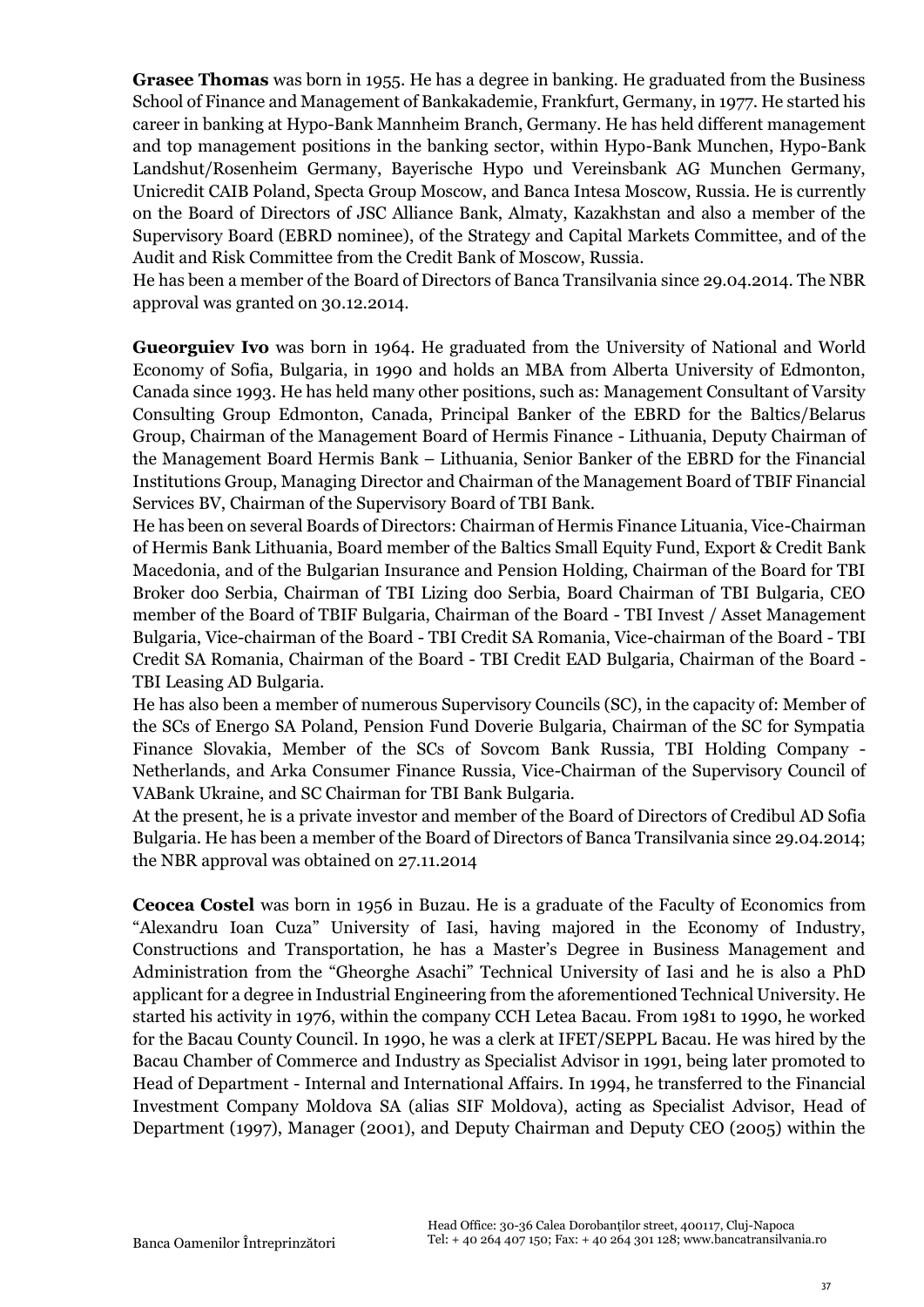same institution. In 2008, he became Chairman and Chief Executive Officer of the BoD Steering Committee of SIF Moldova, position held until present.

He has been a member of the Board of Directors of Banca Transilvania since April 2010.

**Pușcaș Vasile** was born in 1952, in the town of Surduc, Salaj County. He graduated from the Faculty of History and Philosophy of Babeş-Bolyai University, Cluj-Napoca, holding a Bachelor Degree in History and Social Sciences. He obtained a PhD in History from Babeş-Bolyai University, Cluj-Napoca, and, since 1995, he is a Professor at the Faculty of History and Philosophy, the Department of Contemporary History and International Affairs, Babeş-Bolyai University. During the period December 2000 - December 2004, he served as Minister Delegate for the Nastase Government and as Chief Negotiator of Romania to the European Union. In December 2008, he was appointed State Secretary within the Department for European Affairs (DEA), and, at the beginning of 2009, his position was upgraded to Head of the DEA Department, with the rank of Minister. From 2009 to 2013, he acted as Main Advisor for the Department of European Affairs. Since 2012, he is also a Professor within the European Studies Department of the University. Starting from 1999 he has also been the Director of the Institute for International Studies within the Faculty of History and Philosophy, Babes-Bolyai University. From 2002, he has been a member of the National Commission for the Certification of Titles and Degrees (Ministry of Education and Research). Since 2011, he is an "Ad Personam Jean Monnet Chair" and coordinates the Negotiation and European Policy module within the Department of International Studies and Contemporary History of Babes-Bolyai University, Cluj-Napoca.

He has been a member of the Board of Directors of Banca Transilvania since November 2013.

**Lionăchescu Costel Doru** was born in 1963, in Curtea de Arges, Arges County. He is a graduate of the Electronics and Telecommunication Faculty within the Polytechnic Institute Bucharest (class of 1988). He holds an Executive MBA – ASEBUSS, program offered by the University of Washington, Seattle, USA, in cooperation with ASE – Academy of Economics, Bucharest. He is also studying for a Master's Degree in Electronics and Telecommunication from the Polytechnic Institute Bucharest. For nearly 11 years, he has held various top management positions in the banking sector, starting with ING Bank, then as Vice President of Citibank NA and later as Deputy CEO of Bancpost. He was the Chairman – Founder and Principal Partner of Capital Partners SRL. After Capital Partners was acquired by BT Securities in March 2016, he became a Board member of BT Capital Partners S.A., the investment banking subsidiary of Banca Transilvania. He has been a member of the Board of Directors of Banca Transilvania since 27.04.2016, after the position became vacant (NBR Approval for Board membership was granted on 30.12.2016).

**Bordea Mirela Ileana** graduated from the Bucharest Academy of Economic Studies - Faculty of Commerce - Foreign Trade specialization in 1978. She started her professional activity as an economist at SARO Targoviste. Between 1985-1991 she worked at the Ministry of Foreign Trade as a commercial representative with the Brussels economic agency. Between 1992-1993 she held the position of financial manager at SC Comex SRL. She joined the banking system in 1993 starting with Banca de Credit Industrial şi Comercial, Finansbank and Credit Europe Bank. Her banking career started with the credit activity and continued until 2002, when she took over the non-performing loan recovery department. In June 2003 she was appointed Vice-President of the bank and of the Board of Directors. In her position as Executive Vice-President, she coordinated the Risk Management and Control Division.

In 2014, she was elected as a Board member of the Romanian Association of Banks (ARB). She was appointed as a member of the Board of Directors of Banca Transilvania on 26.04.2017, filling a vacant position.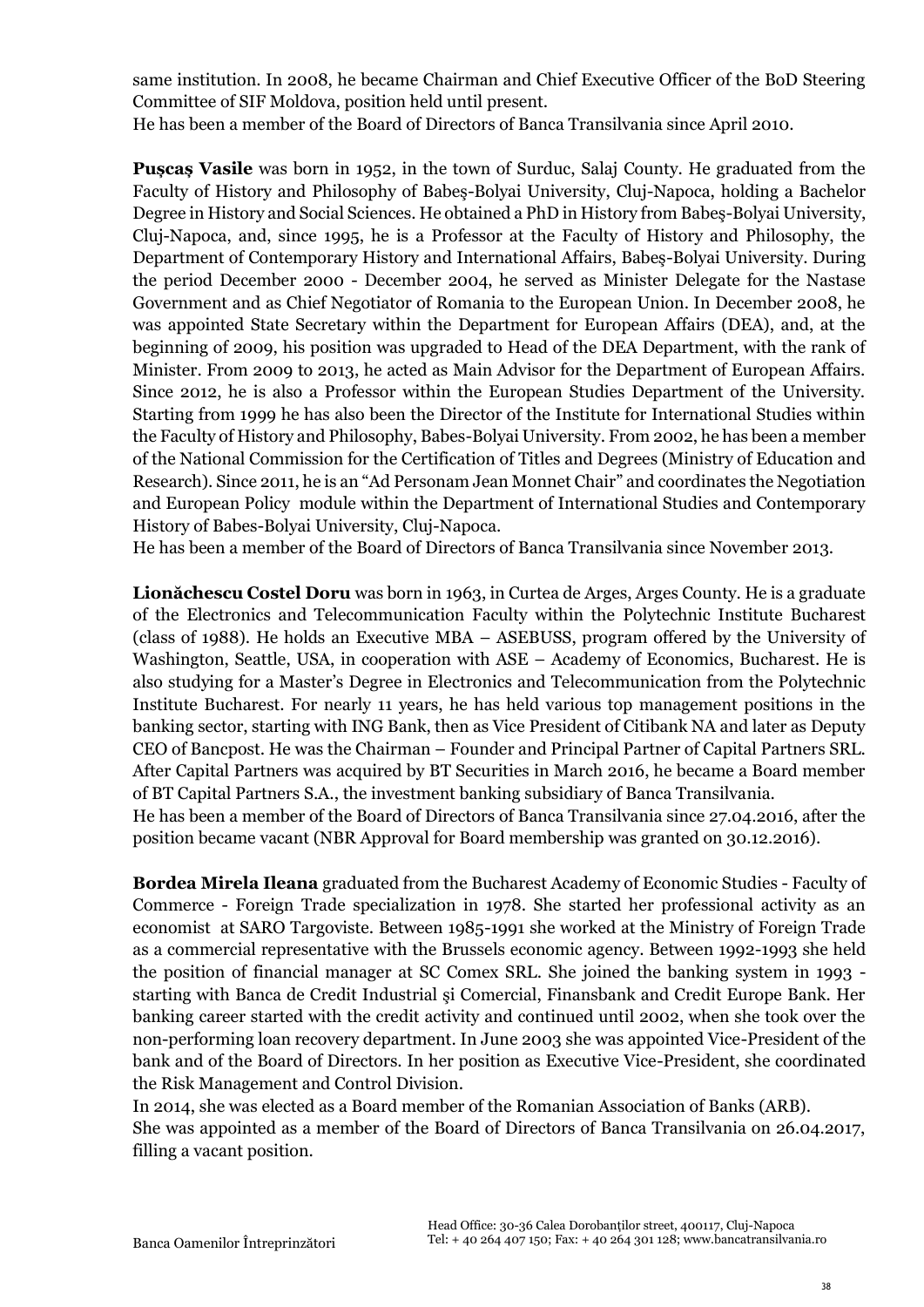There is no information on any agreement, understanding or family relationship between the members of the Board of Directors and other persons to help appoint the respective persons in the position of member of the Board of Directors in 2021.

<span id="page-38-0"></span>The list of affiliated persons is available in ANNEX 2 to this report.

### **4.2. The Bank's executive management**

The Bank's management, organization and curent activity coordination is assured by the Leaders Committee with the following structure:

| <b>Name</b>              | <b>Position</b>                                                                                                                                                                                  | <b>Percentage held</b><br>of the Bank's<br>share capital as<br>at December 31,<br>2021 |  |  |
|--------------------------|--------------------------------------------------------------------------------------------------------------------------------------------------------------------------------------------------|----------------------------------------------------------------------------------------|--|--|
| Tetik Ömer               | Chief Executive Officer                                                                                                                                                                          | 0.158955%                                                                              |  |  |
| Runcan Luminița          | Deputy Chief Executive Officer, CRO                                                                                                                                                              | 0.101109%                                                                              |  |  |
| Toderici Leontin         | Deputy Chief Executive Officer, COO                                                                                                                                                              | 0.101148%                                                                              |  |  |
| Călinescu George         | Deputy Chief Executive Officer, CFO                                                                                                                                                              | 0.013266%                                                                              |  |  |
| Nistor Gabriela Cristina | Deputy Chief Executive Officer, Retail<br><b>Banking</b>                                                                                                                                         | 0.074975%                                                                              |  |  |
| Moisă Tiberiu            | Deputy Chief Executive Officer, SME Banking                                                                                                                                                      | 0.054128%                                                                              |  |  |
| Nădășan Mihaela          | Deputy Chief Executive Officer, Institutions<br>and Financial Markets - starting with October<br>1st 2018 (former member of CEM, Executive<br>Director of Institutions and Financial<br>Markets) | $0.020950\%$                                                                           |  |  |

There is no information on any agreement, understanding, or family relationship between executive members and other people to help appoint the respective person to the executive board in 2021.

<span id="page-38-1"></span>**4.3. For all the persons included at 4.1. and 4.2. must be presented any possible litigation or administrative proceedings in which they have been involved in the last 5 years with regard to their activity within the Bank, as well as other aspects related to their capacity to perform their duties within the Bank**

There are no such events to be declared.

# <span id="page-38-2"></span>**5. Statement of financial position**

The information presented in the individual financial statements for 2021 is based on the rules for accounting organization and management, in accordance with Law no. 82/1991 republished with subsequent amendments, the Government Emergency Ordinance no. 99/2006 regading the financial institutions and capital adequacy with subsequant amendments, NBR Order no. 27/2010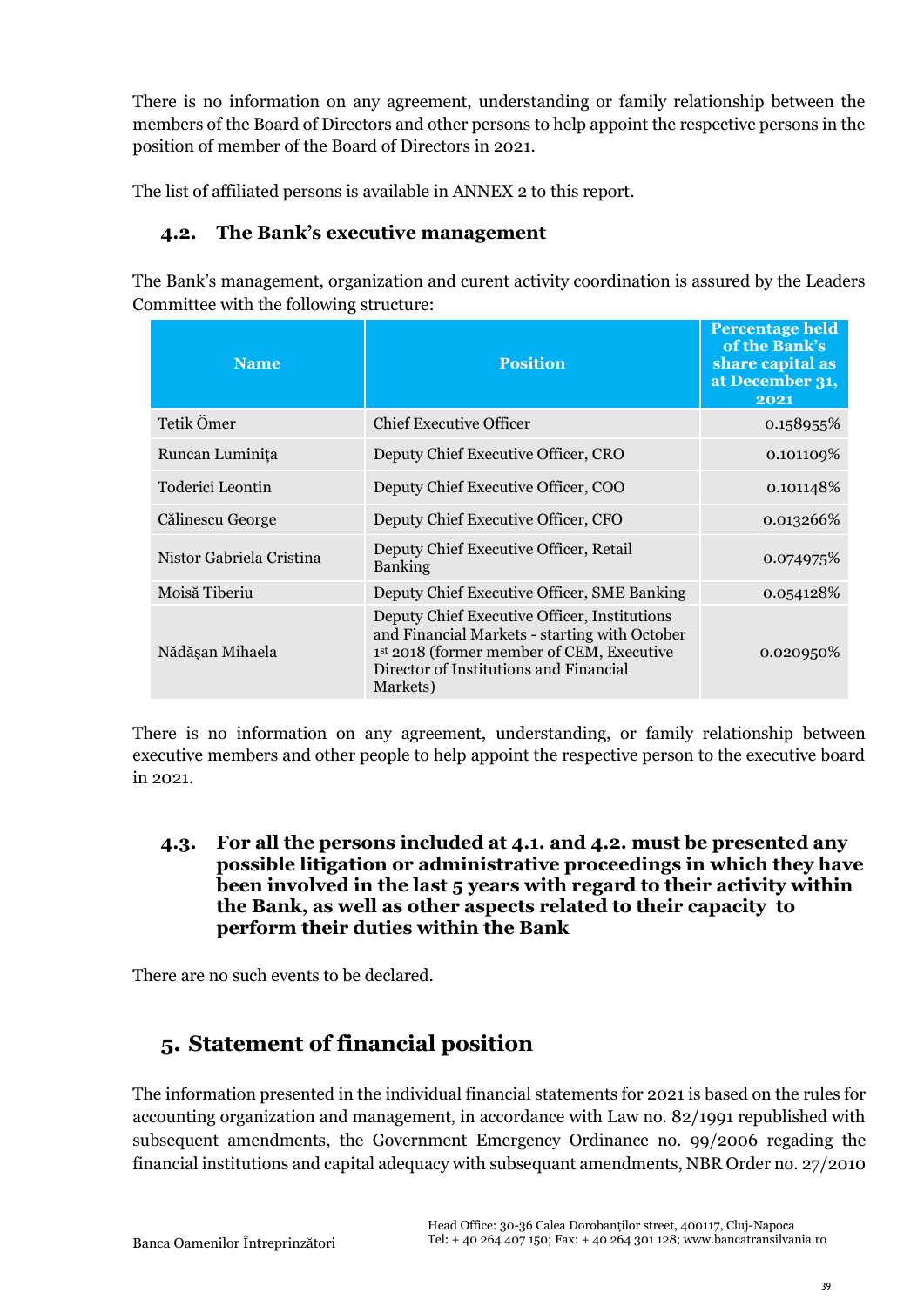approving the accounting rules under International Financial Reporting Standards adopted by the European Union applicable to financial institutions with subsesequant amendments as well as other NBR instructions in the field.

### **Subsequent events to the date of the consolidated statement of financial position**

After the date of consolidated financial position statement, the Board of Directors of Banca Transilvania S.A. has approved, on 14.01.2022, the completion of the transaction regarding the acquisition of the total holding owned by Molesey Holdings Limited and Hyundai Auto Romania S.R.L. in the capital of Tiriac Leasing IFN S.A.. Tiriac Leasing IFN SA will continue to operate as a separate entity until the completion of the acquisition procedures, and only after this date will the integration process within the BT Financial Group commence.

The Russian-Ukrainian war, which began on February 24, 2022, when the Russian Federation launched a ground, air and naval invasion against Ukraine, led the EU, the US and Britain to impose a series of economic sanctions on Russia, targeting Russian-owned companies such as and individuals of Russian nationality. These measures create distortions that are expected to spread to several economic sectors, with the immediate impact being felt in the increased volatility of capital markets and exchange rates, as well as in energy and commodity prices. BT was reserved in quantifying the potential impact, but without ignoring the current trend of rising inflation, exchange rates or the evolution of interest rates. BT does not have relevant exposures in the countries directly involved in the conflict.

The social impact of the conflict has generated waves of Ukrainian refugees entering Romania, and BT has taken humanitarian action in this direction, through donations made to support Ukrainian refugees, including the possibility of making donations through BT Pay to organizations that help Ukrainian refugees. BT also recently announced that it is open to hiring Ukrainians with banking experience, Romanian or English speakers, to help those who want to stay in Romania integrate more easily.

The Bank calculated and paid its monthly duties to the public budget and to the special funds, as well as the quarterly and half-yearly duties to the local budget; related to the income tax, the Bank made quarterly prepayments in accordance with the applicable law.

The analysis of the economic and financial situation of the Bank and of the Group, based on the financial statements, comparatively in the last 3 years, is presented below:

|                                                  | <b>Bank</b>              |         | <b>Group</b>             |               |          |               |
|--------------------------------------------------|--------------------------|---------|--------------------------|---------------|----------|---------------|
| <b>Indicators (RONmn)</b>                        | $Dec-21$                 | Dec-20  | <b>Dec-19</b>            | <b>Dec-21</b> | $Dec-20$ | <b>Dec-19</b> |
| Cash and current accounts with<br>Central Bank   | 16,764                   | 20,979  | 13,480                   | 18,321        | 22,133   | 14,583        |
| Placements with banks and public<br>institutions | 9,613                    | 6,636   | 6,995                    | 10,394        | 7,223    | 7,775         |
| Treasury financial instruments                   | 42,786                   | 32,401  | 25,986                   | 44,204        | 33,322   | 26,782        |
| Loans and advances to customers,<br>net          | 52,239                   | 40,364  | 38,602                   | 54,630        | 40,893   | 39,175        |
| Finance lease receivables                        | $\overline{\phantom{a}}$ |         | $\overline{\phantom{a}}$ | 1,488         | 1,228    | 1,178         |
| Tangible and intangible assets                   | 2,429                    | 2,096   | 1,630                    | 1,989         | 1,676    | 1,365         |
| Other assets                                     | 1,232                    | 879     | 745                      | 1,475         | 1,018    | 864           |
| <b>Total assets</b>                              | $\overline{125,}062$     | 103,355 | 87,438                   | 132,501       | 107,492  | 91,722        |

### **a) The Bank's and the Group's statement of financial position**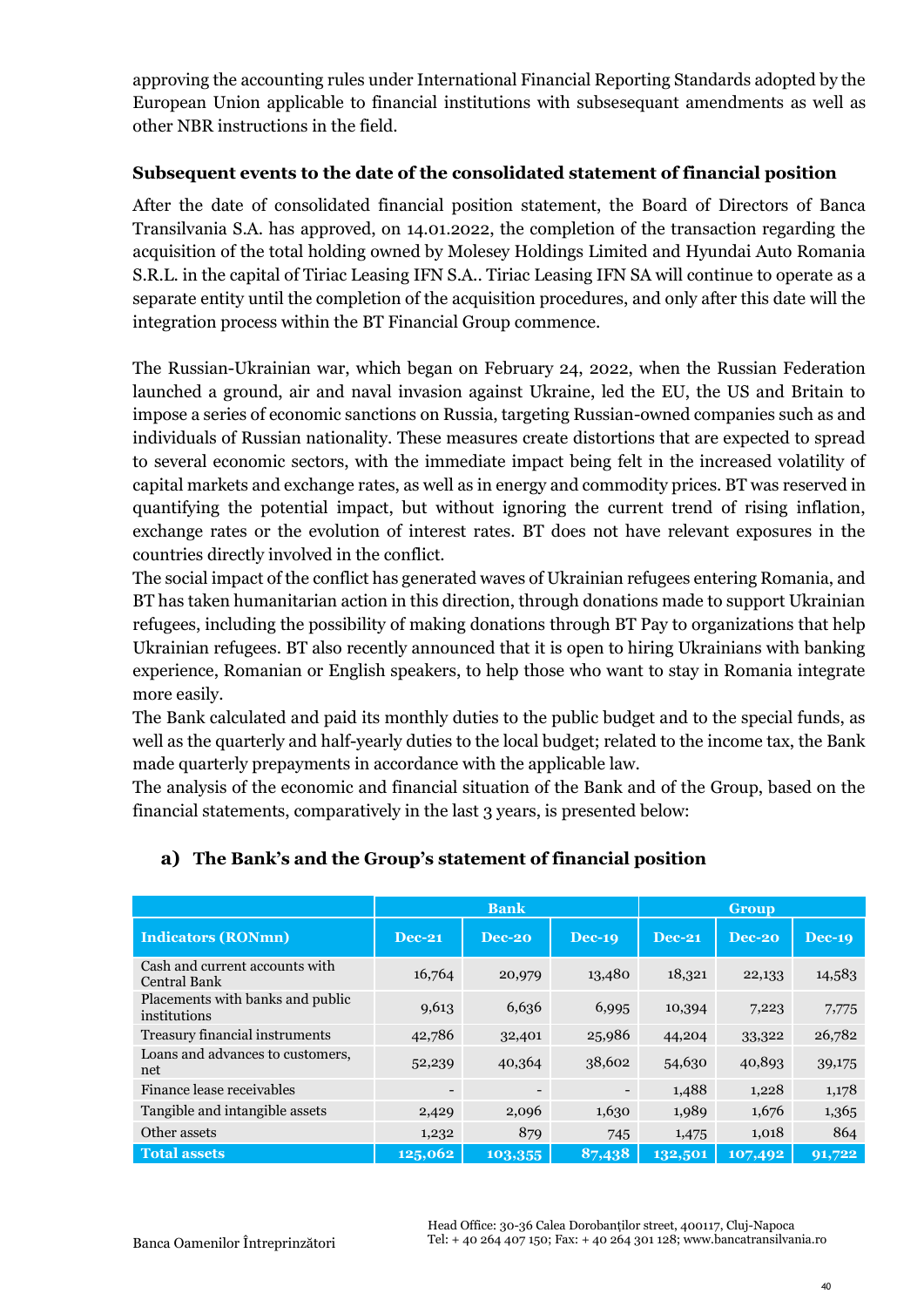| Deposits from customers                              | 102,698 | 88,297  | 74,354 | 108,022 | 90,942  | 77,037 |
|------------------------------------------------------|---------|---------|--------|---------|---------|--------|
| Deposits from banks                                  | 952     | 312     | 304    | 1,024   | 319     | 296    |
| Loans from banks and other<br>financial institutions | 7,458   | 1,176   | 896    | 7,930   | 1,692   | 1,474  |
| Subordinated loans                                   | 1,706   | 1,664   | 1,697  | 1,762   | 1,668   | 1,700  |
| Other liabilities                                    | 2,894   | 2,383   | 1,691  | 3,199   | 2,457   | 2,001  |
| <b>Total liabilities</b>                             | 115,709 | 93,832  | 78,942 | 121,937 | 97,078  | 82,508 |
| Equity                                               | 9,353   | 9,523   | 8,496  | 10,564  | 10,414  | 9,214  |
| <b>Total liabilities and equity</b>                  | 125,062 | 103,355 | 87,438 | 132,501 | 107,492 | 91,722 |

At the end of 2021, Banca Transilvania's assets weight in the total assets of BT Group is 94.39% (2020: 96.15% and 2019: 95.33%).

### **b) Statement of profit and loss**

|                                                                                                                            | <b>Bank</b>   |               |               | <b>Group</b>  |               |               |
|----------------------------------------------------------------------------------------------------------------------------|---------------|---------------|---------------|---------------|---------------|---------------|
| <b>Indicators (RONmn)</b>                                                                                                  | <b>Dec-21</b> | <b>Dec-20</b> | <b>Dec-19</b> | <b>Dec-21</b> | <b>Dec-20</b> | <b>Dec-19</b> |
| Net interest income                                                                                                        | 2,740         | 2,580         | 2,685         | 3,142         | 2,977         | 3,074         |
| Net fees and commission income                                                                                             | 806           | 656           | 715           | 961           | 776           | 823           |
| Net trading income                                                                                                         | 461           | 310           | 319           | 529           | 345           | 411           |
| Net income from financial assets<br>measured at fair value through<br>comprehensive income                                 | 179           | 301           | 117           | 179           | 301           | 117           |
| Net income from financial assets<br>which are required to be measured<br>at fair value                                     | 64            | 43            | 165           | 38            | 74            | 126           |
| Contribution to the Bank Deposit<br>Guarantee Fund and to the<br><b>Resolution Fund</b>                                    | (82)          | (70)          | (108)         | (90)          | (74)          | (111)         |
| Other operating income                                                                                                     | 179           | 117           | 130           | 174           | 137           | 168           |
| <b>Total operating income</b>                                                                                              | 4,348         | 3,937         | 4,023         | 4,934         | 4,536         | 4,607         |
| Net expense from impairment<br>allowance, expected losses on<br>assets, provisions for other risks<br>and loan commitments | (235)         | (784)         | (245)         | (257)         | (866)         | (293)         |
| Personnel expenses                                                                                                         | (1,159)       | (959)         | (899)         | (1,328)       | (1,097)       | (1,038)       |
| Depreciation and amortization                                                                                              | (341)         | (304)         | (287)         | (358)         | (328)         | (311)         |
| Other operating expenses                                                                                                   | (591)         | (520)         | (705)         | (696)         | (623)         | (833)         |
| <b>Total operating expenses</b>                                                                                            | (2,326)       | (2,566)       | (2,136)       | (2,639)       | (2, 914)      | (2, 475)      |
| Bargain gain                                                                                                               |               |               |               | 7             |               |               |
| Profit before income tax                                                                                                   | 2,022         | 1,371         | 1,887         | 2,303         | 1,622         | 2,132         |
| Income tax expense                                                                                                         | (240)         | (174)         | (267)         | (278)         | (198)         | (284)         |
| <b>Net profit</b>                                                                                                          | 1,783         | 1,197         | 1,621         | 2,025         | 1,424         | 1,848         |
| Profit of the Group attributable to<br>equity holders of the Bank                                                          | 1,783         | 1,197         | 1,621         | 1,983         | 1,380         | 1,781         |
| Profit of the Group attributable to<br>non-controlling interests                                                           |               |               |               | 41            | 44            | 67            |
| Net profit                                                                                                                 | 1,783         | 1,197         | 1.621         | 2,025         | 1,424         | 1,848         |

At the end of 2021, Banca Transilvania's profit weighted 88.06% in the Group's total profit (84.08% in 2020 and 87.70% in 2019).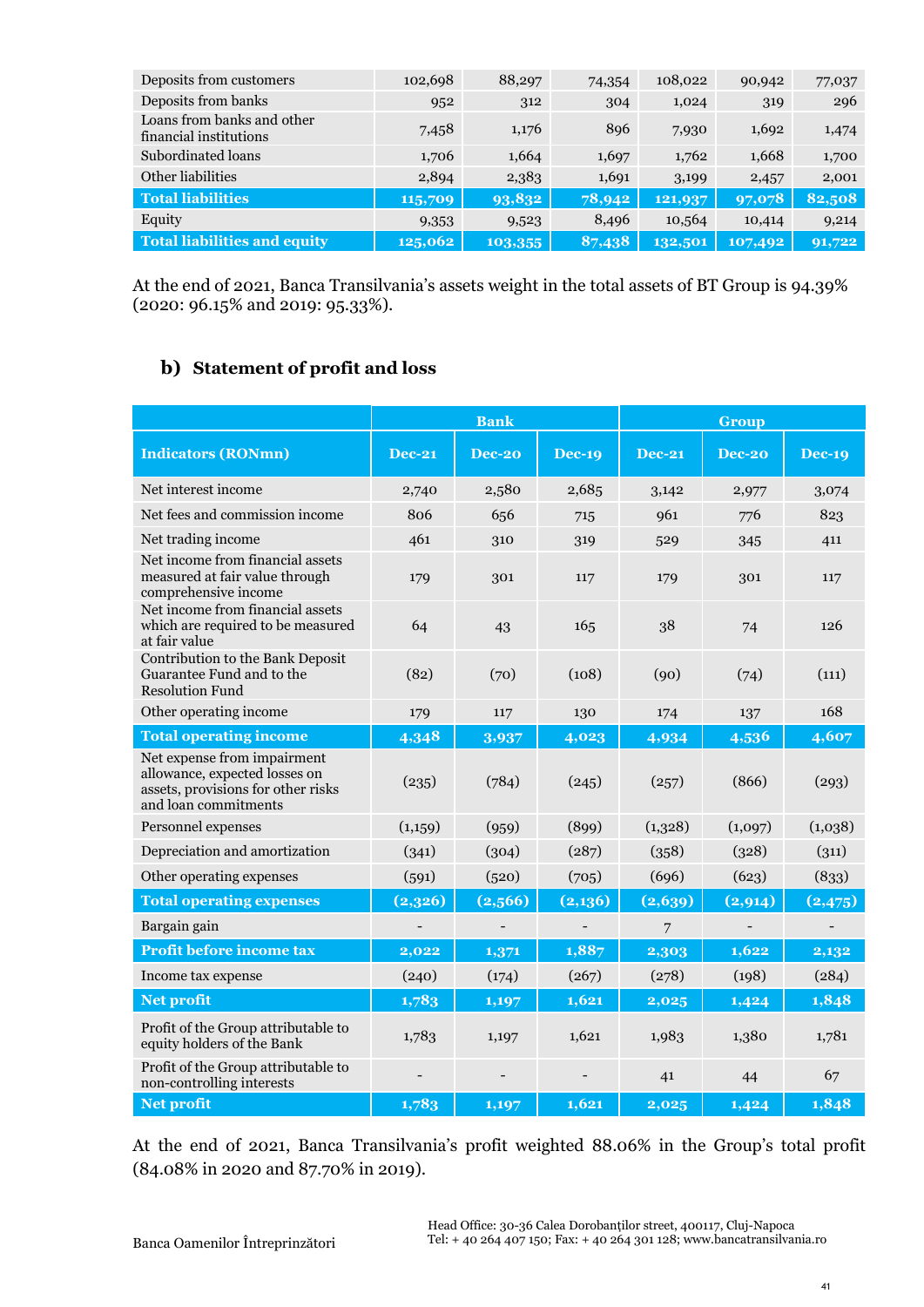### **c) Cash flow: Statement of Cash Flows**

|                                                                   | <b>Bank</b>   |             |               | <b>Group</b>   |             |               |  |
|-------------------------------------------------------------------|---------------|-------------|---------------|----------------|-------------|---------------|--|
| <b>Indicators (RON</b><br>thousands)                              | <b>Dec-21</b> | Dec-20      | <b>Dec-19</b> | <b>Dec-21</b>  | Dec-20      | <b>Dec-19</b> |  |
| Cash and cash<br>equivalents at the<br>beginning of the<br>period | 24,802,742    | 18,761,413  | 13,292,860    | 26,649,622     | 20,510,000  | 15,156,390    |  |
| $\pm$ Net cash from<br>$/$ (used in) operating<br>activities      | 12,095,906    | 13,073,727  | 7,985,214     | 13,251,940     | 13,455,322  | 7,957,833     |  |
| $\pm$ Net cash from /<br>(used in) the<br>investment activity     | (11,079,720)  | (6,327,873) | (1,351,267)   | (11, 471, 436) | (6,500,398) | (1,464,080)   |  |
| $\pm$ Net cash<br>from/(used in) the<br>financing activity        | (938, 834)    | (704, 525)  | (1,165,394)   | (1,073,381)    | (815,302)   | (1,140,143)   |  |
| <b>Cash and cash</b><br>equivalents at the<br>end of the period   | 24,880,094    | 24,802,742  | 18,761,413    | 27,356,745     | 26,649,622  | 20,510,000    |  |

The statement of financial position is detailed in the Financial statements enclosed.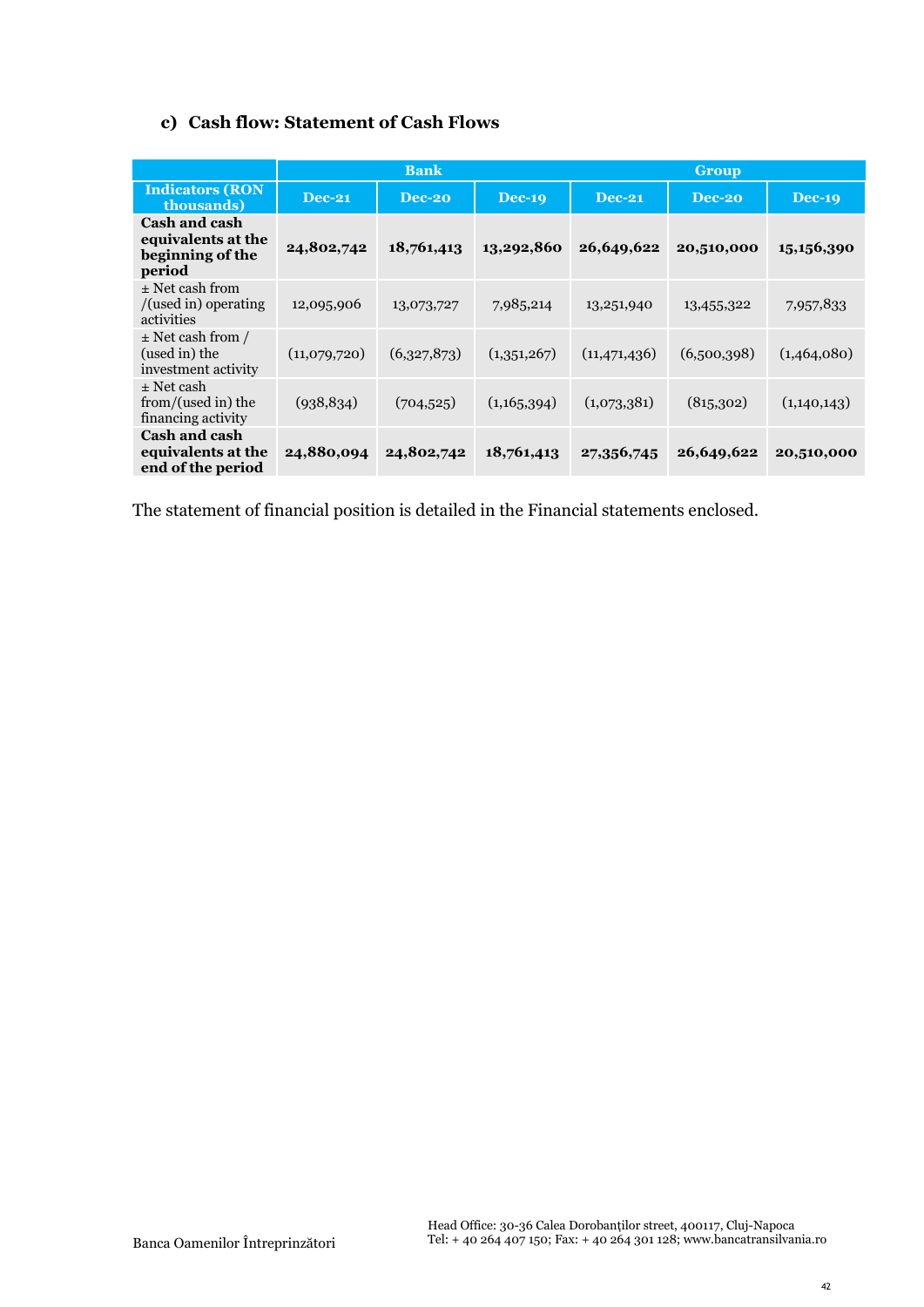The following documents are enclosed to this report:

- The Separate and consolidated Report of the Board of Directors of Banca Transilvania for the year 2021 which includes also the non-financial statement on environmental, social and personnel issues, respect for human rights and the fight against corruption and bribery;
- The management statement on taking responsibility for drafting the financial statements for the year 2021;
- The financial statements, at individual and consolidated IFRS level, together with explanatory notes;
- The Independent Auditor's Report KPMG Audit S.R.L., to the IFRS separate and consolidated financial statements.

The annual report shall be accompanied by copies of the following documents:

a) copies of supporting documents for all amendments made to the Articles of Association in the second half of 2021;

Please note that the decisions of the General Shareholders Meeting have been transposed into the Articles of Association, they have been implemented and approved by the competent bodies.

b) major agreements concluded in 2021:

Resolution of Board of Directors dated 02.06.2021 for the approval of the acquisition of Getin Holdings shares in Idea Bank, Idea Leasing and Idea Insurance Broker;

Complition certificate dated 29.10.2021 for the the acquisition of Getin Holdings shares in Idea Bank, Idea Leasing and Idea Insurance Broker.

c) resignation/dismissal documents regarding the members of the Board of Directors, executive management:

There were no acts of dismissal/resignation.

d) list of Bank's subsidiaries and companies controlled by the Bank - The list of BT Subsidiaries is enclosed as an Annex to this report (ANNEX 1) ;

e) list of Bank's affiliates - The list of related persons of BT is enclosed as an Annex to this report (ANNEX 2).

| <b>CHAIRMAN OF THE</b> | <b>CHIEF EXECUTIVE</b> | <b>DEPUTY CHIEF</b>      |
|------------------------|------------------------|--------------------------|
| <b>BOARD OF</b>        | <b>OFFICER</b>         | <b>EXECUTIVE OFFICER</b> |
| <b>DIRECTORS</b>       |                        |                          |
| <b>HORIA CIORCILĂ</b>  | <b>ÖMER TETIK</b>      | <b>GEORGE CĂLINESCU</b>  |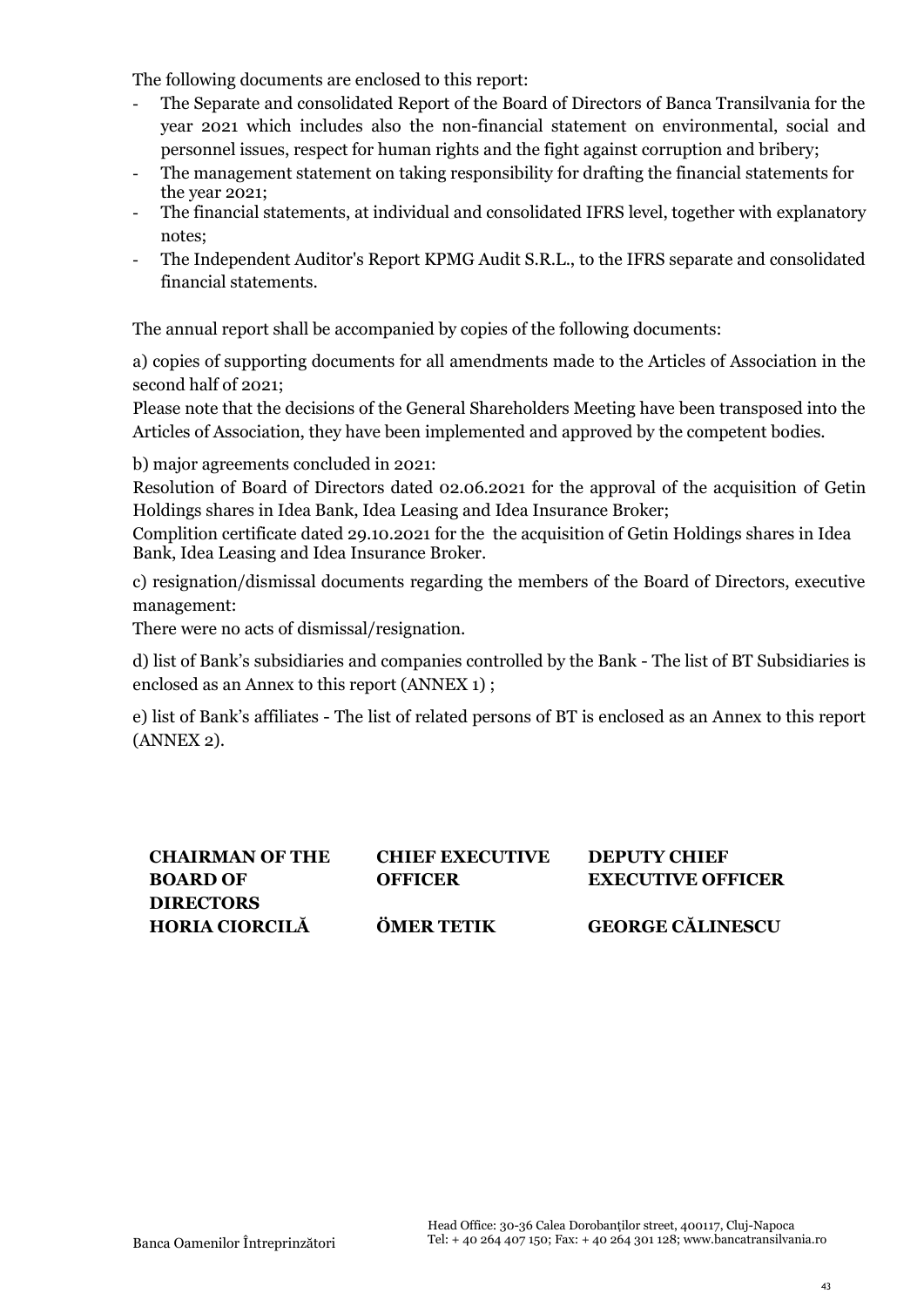

### <span id="page-43-0"></span>**ANNEX 1**

Banca Transilvania Group (the "Group") includes the Parent-company, Banca Transilvania S.A. (the "Bank") and its subsidiaries, based in Romania and in the Republic of Moldova. The individual and consolidated financial statements as at 31.12.2021 comprise Banca Transilvania S.A. (the "Parent company" or "BT") and its subsidiaries (hereinafter referred to as the "Group").

### **The Group's subsidiaries are represented by the following entities:**

| <b>Subsidiary</b>                             | <b>Field of activity</b>                                                      | 2021    | 2020    |
|-----------------------------------------------|-------------------------------------------------------------------------------|---------|---------|
| Victoriabank S.A.                             | Financial-banking activity and<br>licensed investment activities              | 44.63%  | 44.63%  |
| BT Capital Partners S.A.                      | Investments                                                                   | 99.59%  | 99.59%  |
| BT Leasing Transilvania IFN S.A.              | Leasing                                                                       | 100.00% | 100.00% |
| BT Investments S.R.L.                         | Investments                                                                   | 100.00% | 100.00% |
| BT Direct IFN S.A.                            | <b>Consumer Loans</b>                                                         | 100.00% | 100.00% |
| BT Building S.R.L.                            | Investments                                                                   | 100.00% | 100.00% |
| BT Asset Management SAI. S.A.                 | <b>Asset Management</b>                                                       | 100.00% | 90.00%  |
| BT Solution Agent de Asigurare<br>S.R.L.      | <b>Insurance Broker</b>                                                       | 99.95%  | 99.95%  |
| BT Asiom Agent de Asigurare<br>S.R.L.         | <b>Insurance Broker</b>                                                       | 99.95%  | 99.95%  |
| BT Safe Agent de Asigurare S.R.L.             | <b>Insurance Broker</b>                                                       | 99.99%  | 99.99%  |
| BT Intermedieri Agent de<br>Asigurare S.R.L.  | <b>Insurance Broker</b>                                                       | 99.99%  | 99.99%  |
| BT Leasing MD S.R.L.                          | Leasing                                                                       | 100.00% | 100.00% |
| BT Microfinantare IFN S.A.                    | <b>Consumer Loans</b>                                                         | 100.00% | 100.00% |
| <b>Improvement Credit Collection</b><br>S.R.L | Activity of the Collection Agents<br>and Credit Reporting Bureaus             | 100.00% | 100.00% |
| VB Investment Holding B.V.                    | Activities of holdings                                                        | 61.81%  | 61.81%  |
| <b>Timesafe SRL</b>                           | Service activities in information<br>technology                               | 51.12%  | 51.12%  |
| BT Pensii S.A.                                | Administration of pension funds<br>(except for those in the public<br>system) | 100.00% | 90.49%  |
| Idea Bank S.A.                                | Services of financial and<br>monetary intermediation                          | 100.00% |         |
| Idea Investments S.A.                         | Management consultancy                                                        | 100.00% |         |
| Idea Leasing IFN S.A.                         | Leasing                                                                       | 100.00% |         |
| Idea Broker de Asigurări S.R.L.               | <b>Insurance Broker</b>                                                       | 100.00% |         |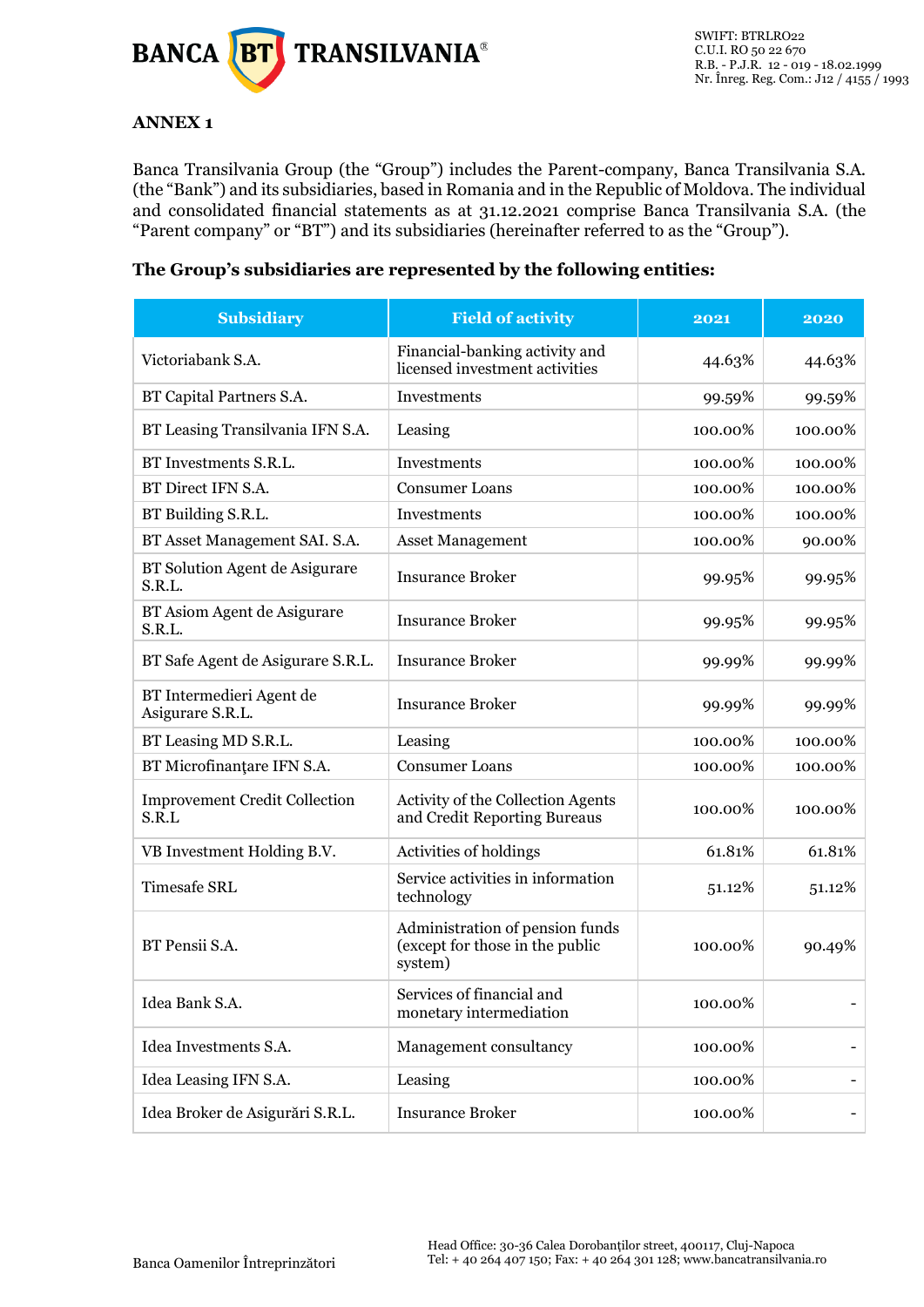### **THE BANK'S RELATED PARTIES**

#### **as at 31.12.2021**

<span id="page-44-0"></span>

| REF. NO.       | <b>NAME</b>                                       |
|----------------|---------------------------------------------------|
| $\mathbf{1}$   | A C I CLUJ SA                                     |
| $\overline{2}$ | ACT MANAGEMENT SERVICES B.V.                      |
| 3              | ADMIN DEVELOPMENT DESIGN SRL                      |
| 4              | ALEXANDRU VALENTINA                               |
| 5              | ALL PLUS IT SRL                                   |
| 6              | ALSIRA CONSULTING SRL                             |
| 7              | ANTREPRIZA CLUJ ZALAU SA                          |
| 8              | ARCADE INVEST LLC                                 |
| 9              | ARCADE TRUST LLC                                  |
| 10             | ASOCIATIA "COSTACHE NEGRI 2005 BACAU"             |
| 11             | ASOCIATIA CAVALERII MOLDAVI                       |
| 12             | ASOCIATIA CLUB SPORTIV U-BT                       |
| 13             | ASOCIATIA CLUB SPORTIV WINNERS TENNIS CLUB        |
| 14             | ASOCIATIA CORPUL OPERATORILOR ARHIVEI ELECTRONICE |
| 15             | <b>ASOCIATIA LURNIA</b>                           |
| 16             | ASOCIATIA PLAYFIELD                               |
| 17             | ASOCIATIA TRANSILVANIA EXECUTIVE-EDUCATION        |
| 18             | <b>BANCA TRANSILVANIA SA</b>                      |
| 19             | <b>BANU DRAGOS MIHAI</b>                          |
| 20             | <b>BANU IULIANA</b>                               |
| 21             | <b>BERINDEAN CATALIN VASILE</b>                   |
| 22             | BERINDEAN CATALIN VASILE PFA                      |
| 23             | BERINDEAN MONICA IOANA                            |
| 24             | <b>BERNAT AUREL</b>                               |
| 25             | BERNAT LIGIA MARIA                                |
| 26             | <b>BETTER BREAD S R L</b>                         |
| 27             | <b>BILLIE BG</b>                                  |
| 28             | <b>BILLIE UK</b>                                  |
| 29             | <b>BIRLE IOAN</b>                                 |
| 30             | <b>BIRLE LILIANA DORINA</b>                       |
| 31             | BORDEA MIRELA ILEANA                              |
| 32             | BOTT CONSTANTIN CATALIN                           |
| 33             | BOTT NICOLETA                                     |
| 34             | <b>BOUTIQUE DEVELOPMENT SRL</b>                   |
| 35             | BT ASIOM AGENT DE ASIGURARE SRL                   |
| 36             | BT ASSET MANAGEMENT S A I SA                      |
| 37             | BT BUILDING SRL                                   |
| 38             | BT CAPITAL PARTNERS                               |
| 39             | BT DIRECT IFN SA                                  |
| 40             | BT INTERMEDIERI-AGENT DE ASIGURARE SRL            |
| 41             | BT INVESTMENTS SRL                                |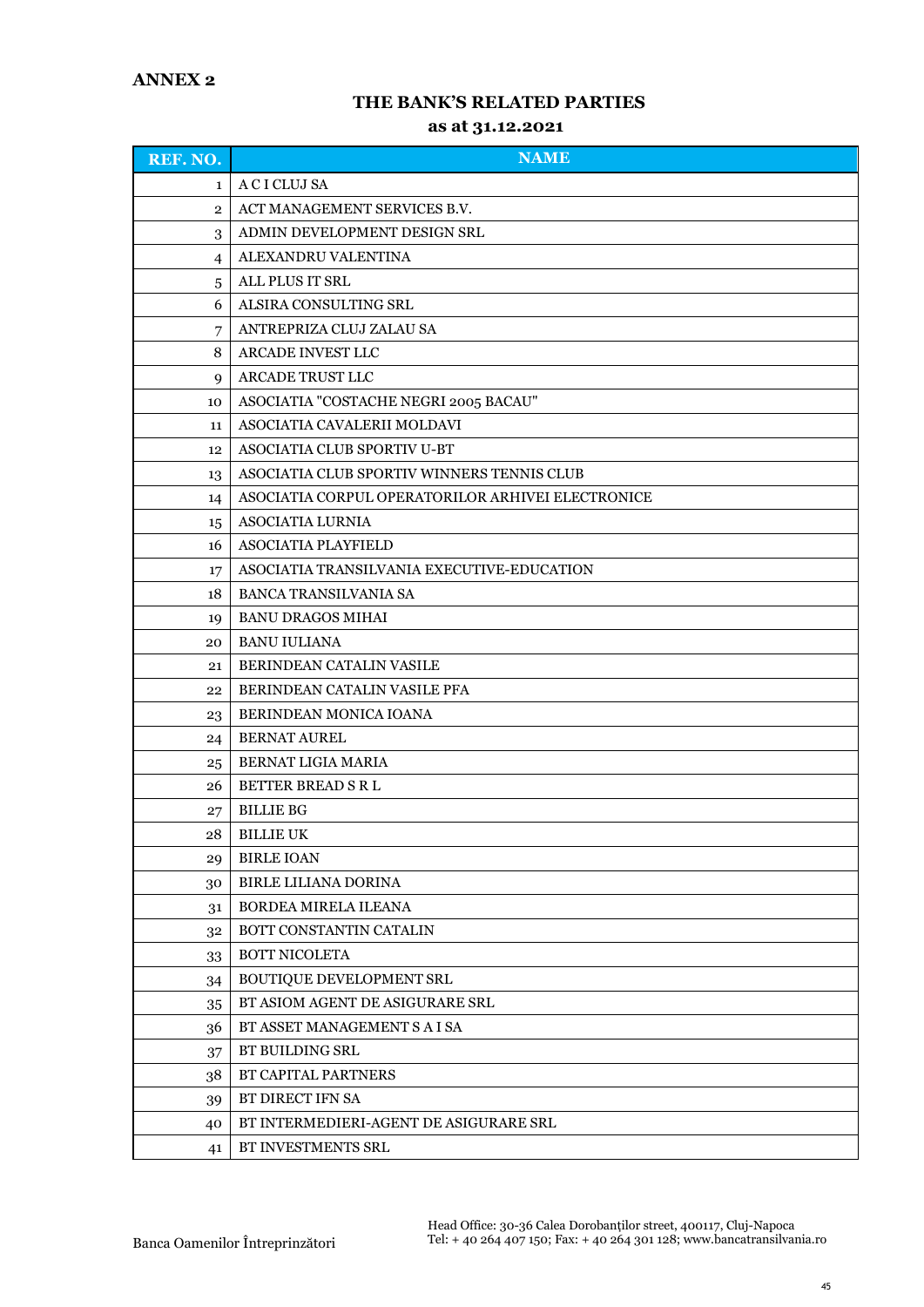| 42 | <b>BT LEASING MD</b>                                                          |
|----|-------------------------------------------------------------------------------|
| 43 | BT LEASING TRANSILVANIA SA                                                    |
| 44 | BT MICROFINANTARE IFN S.A.                                                    |
| 45 | BT PENSII - SOCIETATE DE ADMINISTRARE A FONDURILOR DE PENSII FACULTATIVE S.A. |
| 46 | BT SAFE-AGENT DE ASIGURARE SRL                                                |
| 47 | BT SOLUTION-AGENT DE ASIGURARE SRL                                            |
| 48 | <b>BUCUR CALIN IOAN</b>                                                       |
| 49 | <b>BUCUR MARIUTA DANIELA</b>                                                  |
| 50 | <b>BUDUROIU MIRELA LENUTA</b>                                                 |
| 51 | <b>BUNEA IOANA CATALINA</b>                                                   |
| 52 | <b>CA&amp;BI CONT SRL</b>                                                     |
| 53 | CALIN COSMIN ANTOINE CONSTANTIN                                               |
| 54 | CALINESCU DANIELA MIHAELA                                                     |
| 55 | CALINESCU GEORGE RAZVAN                                                       |
| 56 | <b>CANTINA DEJ SA</b>                                                         |
| 57 | <b>CASTORIUS LIMITED</b>                                                      |
| 58 | CC ADVANCED TEAM SRL                                                          |
| 59 | <b>CC PRO LEVEL SRL</b>                                                       |
| 60 | <b>CENTRS A LLC</b>                                                           |
| 61 | <b>CENZ EXPERT SRL</b>                                                        |
| 62 | CEOCEA CONSTANTA SILVIA                                                       |
| 63 | <b>CEOCEA COSTEL</b>                                                          |
| 64 | CHERECHESIU ANCA CRISTINA                                                     |
| 65 | CHESA RUXANDRA LAURA                                                          |
| 66 | <b>CHINDRIS ADRIAN</b>                                                        |
| 67 | <b>CHINDRIS MARIANA</b>                                                       |
| 68 | <b>CIGHI ADRIAN</b>                                                           |
| 69 | CIGHI FLORINA DIANA                                                           |
| 70 | CIGHI V FLORINA-DIANA PFA                                                     |
| 71 | <b>CIMPIAN VIRGIL FLORIAN</b>                                                 |
| 72 | <b>CIORCILA HORIA</b>                                                         |
| 73 | <b>CIORCILA PATRICK</b>                                                       |
| 74 | CIORCILA SIMONA NICULINA                                                      |
| 75 | <b>CIUCESCU ION GELU</b>                                                      |
| 76 | CIUCESCU MARIA MELANIA                                                        |
| 77 | <b>CLEVERSOFT</b>                                                             |
| 78 | <b>CODEWORKS APP</b>                                                          |
| 79 | COJOCARU CORINA-MADALINA                                                      |
| 80 | COJOCARU DANIEL                                                               |
| 81 | COJOCARU DAN-IOAN                                                             |
| 82 | CONDOR ANNAMARIA KATALIN                                                      |
| 83 | <b>CONDOR CALIN PAUL</b>                                                      |
| 84 | CONSTRUCTII DEJ SA                                                            |
| 85 | CONSTRUCTII MONTAJ SA                                                         |
| 86 | <b>CORNICIUC VITALIE</b>                                                      |
| 87 | COSMA DANA                                                                    |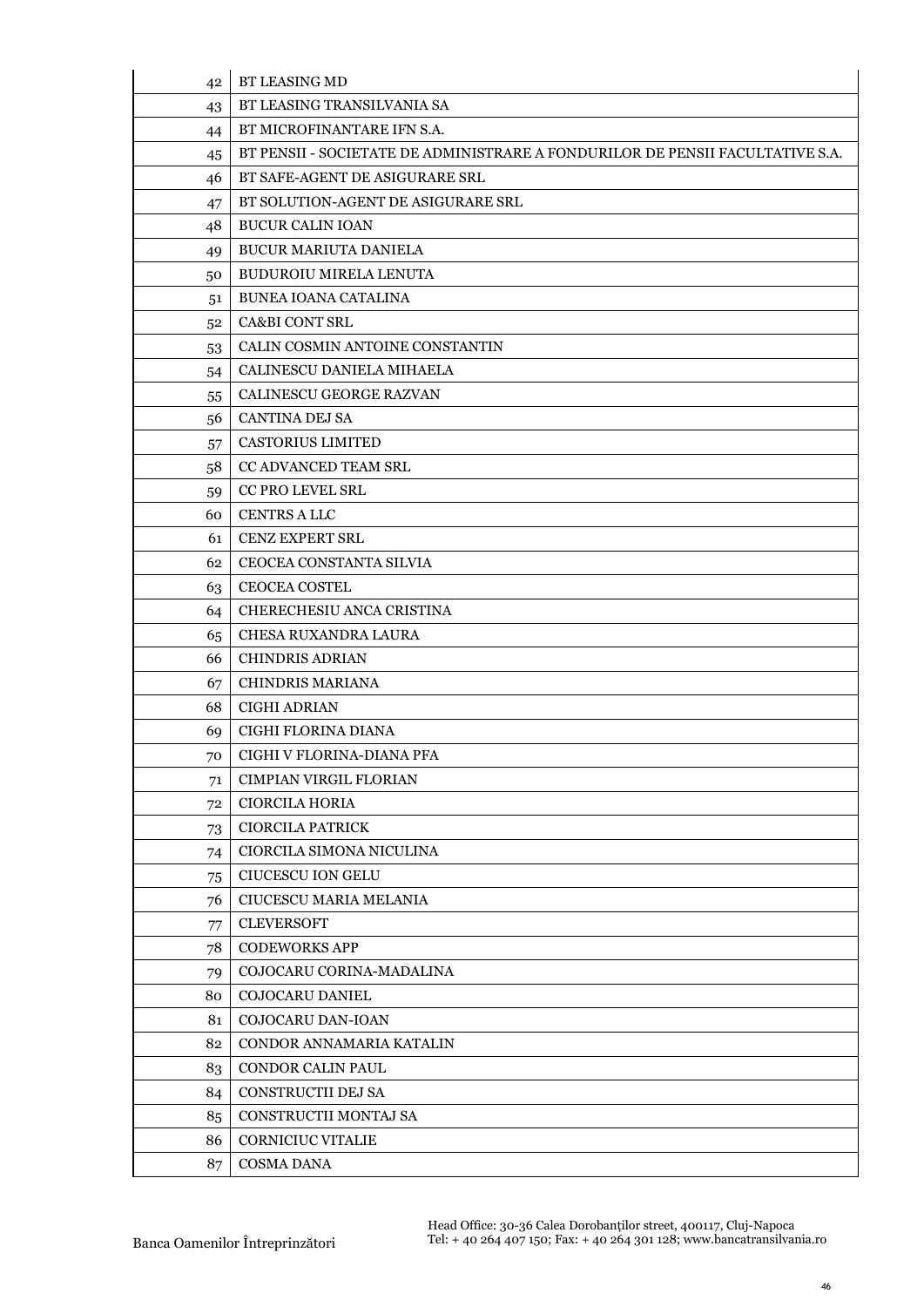| 88  | COSMA HORATIU AURELIAN                             |
|-----|----------------------------------------------------|
| 89  | <b>COSMOTOP IMPEX SRL</b>                          |
| 90  | CRACIUN ANCA EUGENIA                               |
| 91  | CRACIUNAS ANDREEA SORANA                           |
| 92  | <b>CRACIUNAS MARIUS CALIN</b>                      |
| 93  | DACRI BUSINESS CONSULTING S.R.L.                   |
| 94  | <b>DASCAL SERGIU DAN</b>                           |
| 95  | DETALMOB SRL                                       |
| 96  | DICAMO CONSULTING                                  |
| 97  | <b>DONICA VASILE</b>                               |
| 98  | DRAGOMIR RALUCA-IRINA                              |
| 99  | DRAGOMIR STEFAN DAN                                |
| 100 | <b>DREAM GOLF RESIDENCE</b>                        |
| 101 | <b>DUDOIU ANDREI</b>                               |
| 102 | DUDOIU MONICA                                      |
| 103 | DUNCA A. ISABELA- CABINET MEDICAL DE MEDICINA DE F |
| 104 | <b>DUNCA ISABELA</b>                               |
| 105 | DUNCA NELU                                         |
| 106 | <b>ELBA NOVO SRL</b>                               |
| 107 | <b>ENE ANA MARIA</b>                               |
| 108 | <b>ENE MARIAN</b>                                  |
| 109 | EUR CONSULT SRL                                    |
| 110 | <b>FINAS CENTRAL SRL</b>                           |
| 111 | <b>FLOREA ALINA</b>                                |
| 112 | FODOROIU ALIN DANIEL                               |
| 113 | FRANKLIN PETER MORRIS                              |
| 114 | <b>FUNDATIA BANCPOST</b>                           |
| 115 | FUNDATIA CENTRUL DE DEZVOLTARE MANAGERIALA         |
| 116 | FUNDATIA CLUBUL INTREPRINZATORULUI ROMAN           |
| 117 | FUNDATIA CLUJUL ARE SUFLET                         |
| 118 | FUNDATIA TRANSILVANIA                              |
| 119 | <b>GAP ADVISORS</b>                                |
| 120 | <b>GEAINV SA</b>                                   |
| 121 | <b>GIURGIU BIANCA VIORICA</b>                      |
| 122 | <b>GOGU DANIELA</b>                                |
| 123 | <b>GOGU GABRIEL</b>                                |
| 124 | <b>GRASSE BURKLE PAULA</b>                         |
| 125 | <b>GRASSE THOMAS GUNTHER</b>                       |
| 126 | GUEORGUIEV IVO ALEXANDROV                          |
| 127 | HUMAN TRUST S.R.L.                                 |
| 128 | <b>IDEA BANK SA</b>                                |
| 129 | <b>IDEA BROKER DE ASIGURARE SRL</b>                |
| 130 | <b>IDEA INVESTMENT SA</b>                          |
| 131 | <b>IDEA LEASING IFN SA</b>                         |
| 132 | <b>IG CAPITAL EOOD</b>                             |
| 133 | <b>ILAS DAN GEORGE</b>                             |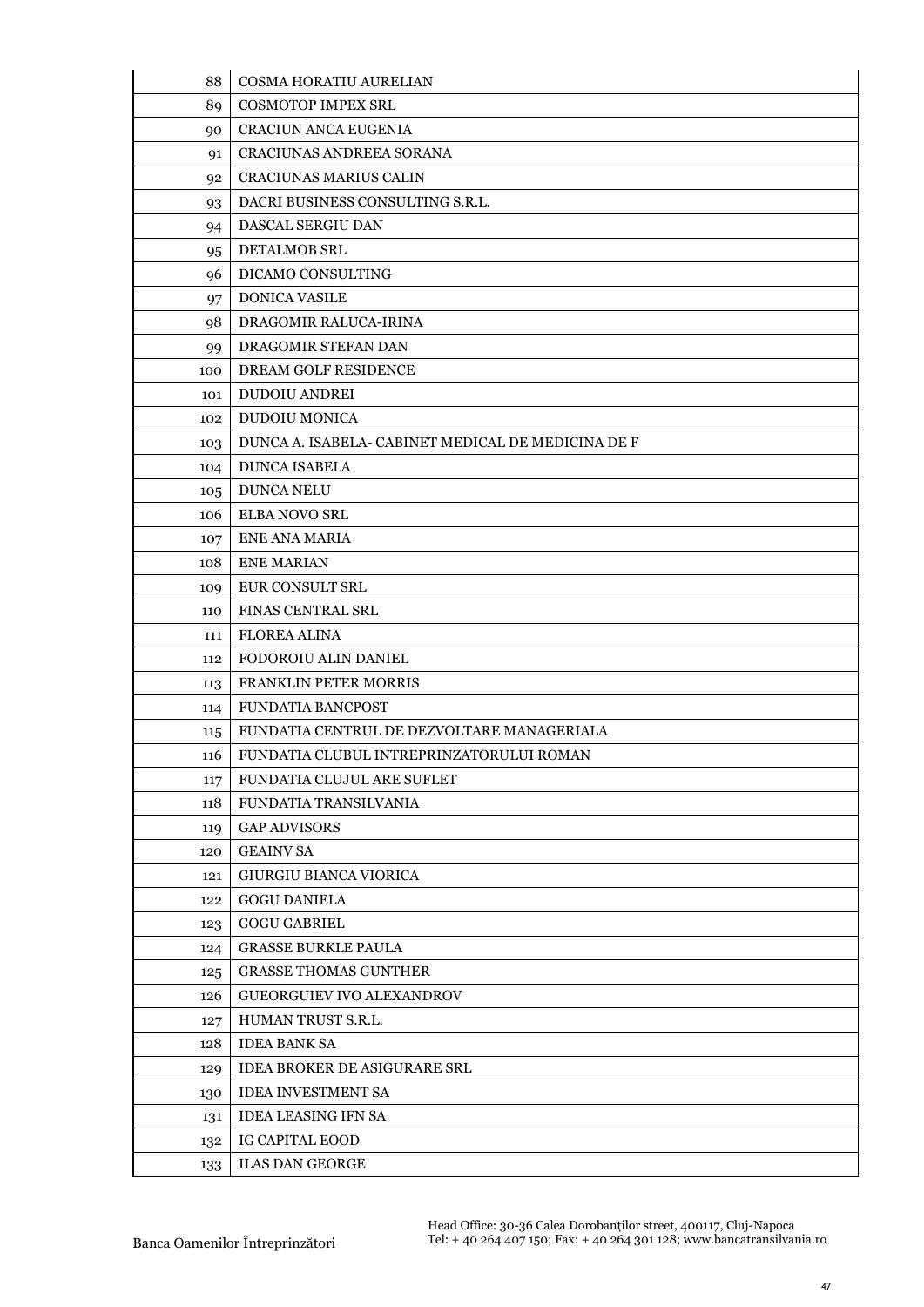| 134 | <b>ILAS IOANA MIHAELA</b>                          |
|-----|----------------------------------------------------|
| 135 | IMPROVEMENT CREDIT COLLECTION SRL                  |
| 136 | <b>INTERA FINANCIAL SERVICES</b>                   |
| 137 | INTUITIVE TEACHING CENTER SRL                      |
| 138 | JEKABPILS PARKS LLC                                |
| 139 | KAFSINKAF SRL                                      |
| 140 | KRASLAVAS KRUSTOJUMS LLC                           |
| 141 | <b>LACATUS EMILIA</b>                              |
| 142 | LACATUS V. VIOREL-DORIN - EXPERT CONTABIL, AUDITOR |
| 143 | <b>LACATUS VIOREL DORIN</b>                        |
| 144 | LAPUSAN ELENA FIRUTA                               |
| 145 | LAPUSAN SEVER VASILE                               |
| 146 | LIGHTHOUSE INVESTMENT SRL                          |
| 147 | LIMUZINE TRANSILVANIA SRL                          |
| 148 | LIONACHESCU AIDA                                   |
| 149 | LIONACHESCU AIDA PFA                               |
| 150 | LIONACHESCU COSTEL                                 |
| 151 | M&B 2003 SRL                                       |
| 152 | MALOS ELENA IONELA                                 |
| 153 | MANCINSKA MADARA                                   |
| 154 | <b>MANCINSKIS MARIS</b>                            |
| 155 | MANOLESCU DAN                                      |
| 156 | <b>MANSOUR TATIANA</b>                             |
| 157 | <b>MATES MARIA</b>                                 |
| 158 | MATYUS ECATERINA ELENA                             |
| 159 | MICROCREDIT AD                                     |
| 160 | MIHACHER SRL                                       |
| 161 | <b>MILCHIS ADINA</b>                               |
| 162 | MILCHIS VASILE MIHAI                               |
| 163 | MIRZA GABRIEL HORATIU                              |
| 164 | <b>MIRZA LIDIA</b>                                 |
| 165 | <b>MIT SERV SRL</b>                                |
| 166 | <b>MLAD CONSULT SRL</b>                            |
| 167 | MOISA EMILIA SANDA                                 |
| 168 | <b>MOISA TIBERIU</b>                               |
| 169 | <b>MOLDOVAN SABINA</b>                             |
| 170 | MORADIS CONSULTING SRL                             |
| 171 | <b>MORAR ADINA IULIA</b>                           |
| 172 | <b>MORAR IONUT CALIN</b>                           |
| 173 | MORARU IULIANA AURELIA                             |
| 174 | <b>MORARU MIHAI STEFAN</b>                         |
| 175 | MOVEMENT TEAM S.R.L.                               |
| 176 | MUNTEANU-CRISAN DELIA                              |
| 177 | MUNTEANU-CRISAN MIHAI-PAUL                         |
| 178 | NADASAN MIHAELA SIMONA                             |
| 179 | NISTOR GABRIELA CRISTINA                           |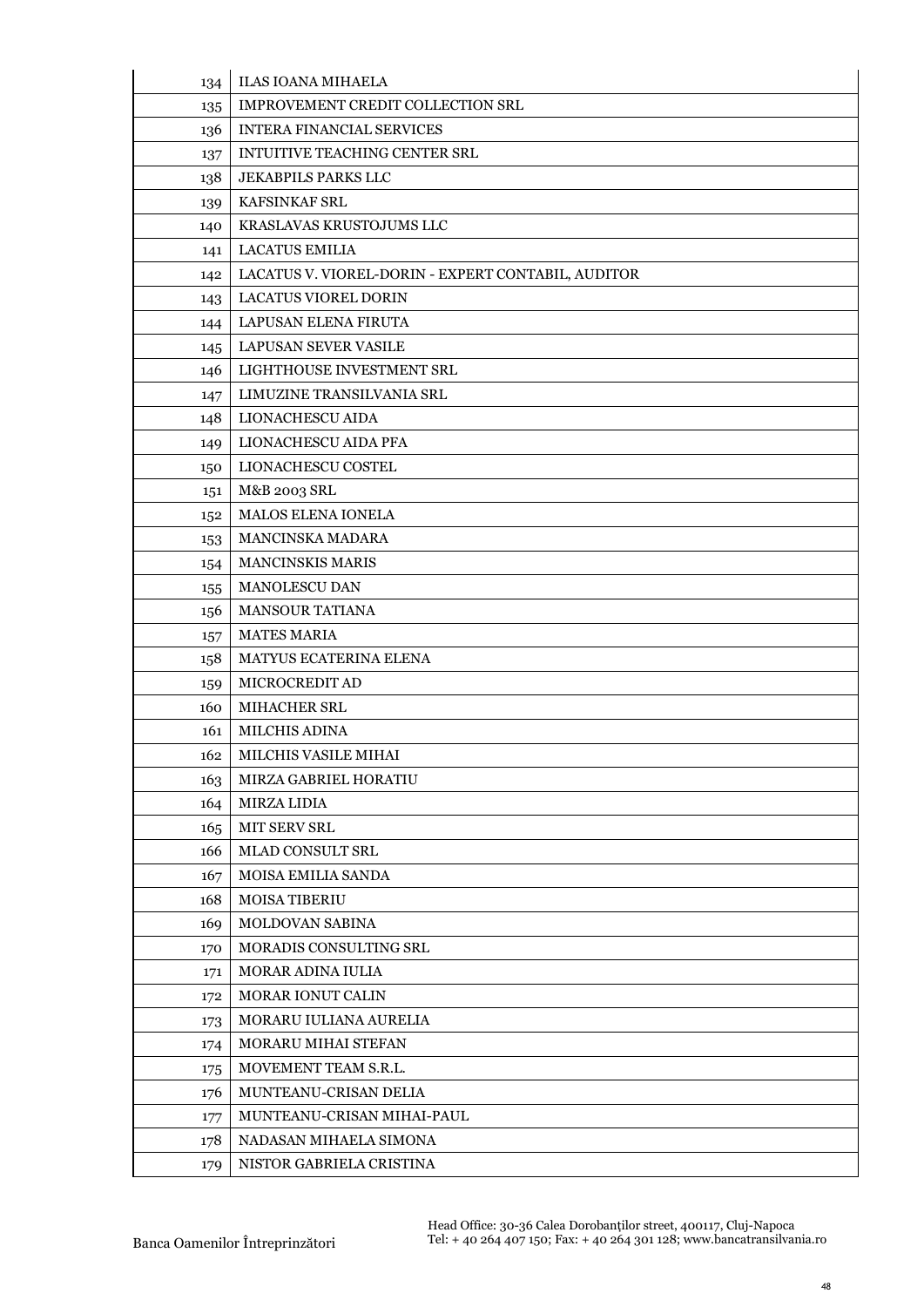| 180 | NISTOR IOAN ALIN                              |
|-----|-----------------------------------------------|
| 181 | NISTOR ROXANA MARIA                           |
| 182 | NISTOR STELIAN MIHAI                          |
| 183 | OBLU EXIM S.R.L.                              |
| 184 | OLANESCU IOANA FLORINA                        |
| 185 | OPRIS SIMONA ALINA                            |
| 186 | PALECREST BULGARIA                            |
| 187 | <b>PASCU RADU</b>                             |
| 188 | PAYNETICS EAD                                 |
| 189 | PAYNETICS UK LTD                              |
| 190 | PHOS BULGARIA EOOD                            |
| 191 | PHOS SERVICES LTD                             |
| 192 | PHYRE AD                                      |
| 193 | PHYRE NEXT LEVEL                              |
| 194 | PINTILIE IOANA                                |
| 195 | PINTILIE VLAD                                 |
| 196 | PIRVU MIHAELA NINA                            |
| 197 | PLAYFIELD TEAM SRL                            |
| 198 | PLESUVESCU BOGDAN                             |
| 199 | POPESCU A ALEXANDRU-GALA PERSOANA             |
| 200 | POPESCU ALEXANDRU - GALA                      |
| 201 | POPESCU MIOARA                                |
| 202 | PORTASE CORINA                                |
| 203 | PORTASE RAZVAN-FLORIN                         |
| 204 | PROMOMAX SRL                                  |
| 205 | PUSCAS MARIANA                                |
| 206 | PUSCAS MARIANA CABINET MEDICAL                |
| 207 | <b>PUSCAS VASILE</b>                          |
| 208 | <b>OUALEX CONSULT SRL</b>                     |
| 209 | QUATTRO CONSULTING SRL                        |
| 210 | REDSTONE REAL ESTATE INVESTMENT LTD           |
| 211 | RENAISSANCE NAILS SRL                         |
| 212 | ROMOTO GmbH                                   |
| 213 | <b>ROXMAR SRL</b>                             |
| 214 | RUNCAN LUMINITA DELIA                         |
| 215 | <b>RUNCAN MIREL</b>                           |
| 216 | SABAZ MEHMET MURAT                            |
| 217 | <b>SABAZ OZLEM</b>                            |
| 218 | SALZBERGWERK RESSOURCEN UND INVESTITIONEN SRL |
| 219 | <b>SAVIN ALEXANDRU</b>                        |
| 220 | <b>SCHIOPU IRINA NARCISA</b>                  |
| 221 | <b>SECARA DANIELA</b>                         |
| 222 | SECRET BOX EVENTS S.R.L.                      |
| 223 | <b>SEEDBLINK CROWD SRL</b>                    |
| 224 | SERBAN LAVINIA-FLORINA                        |
| 225 | SERBAN LIVIU ONUT                             |